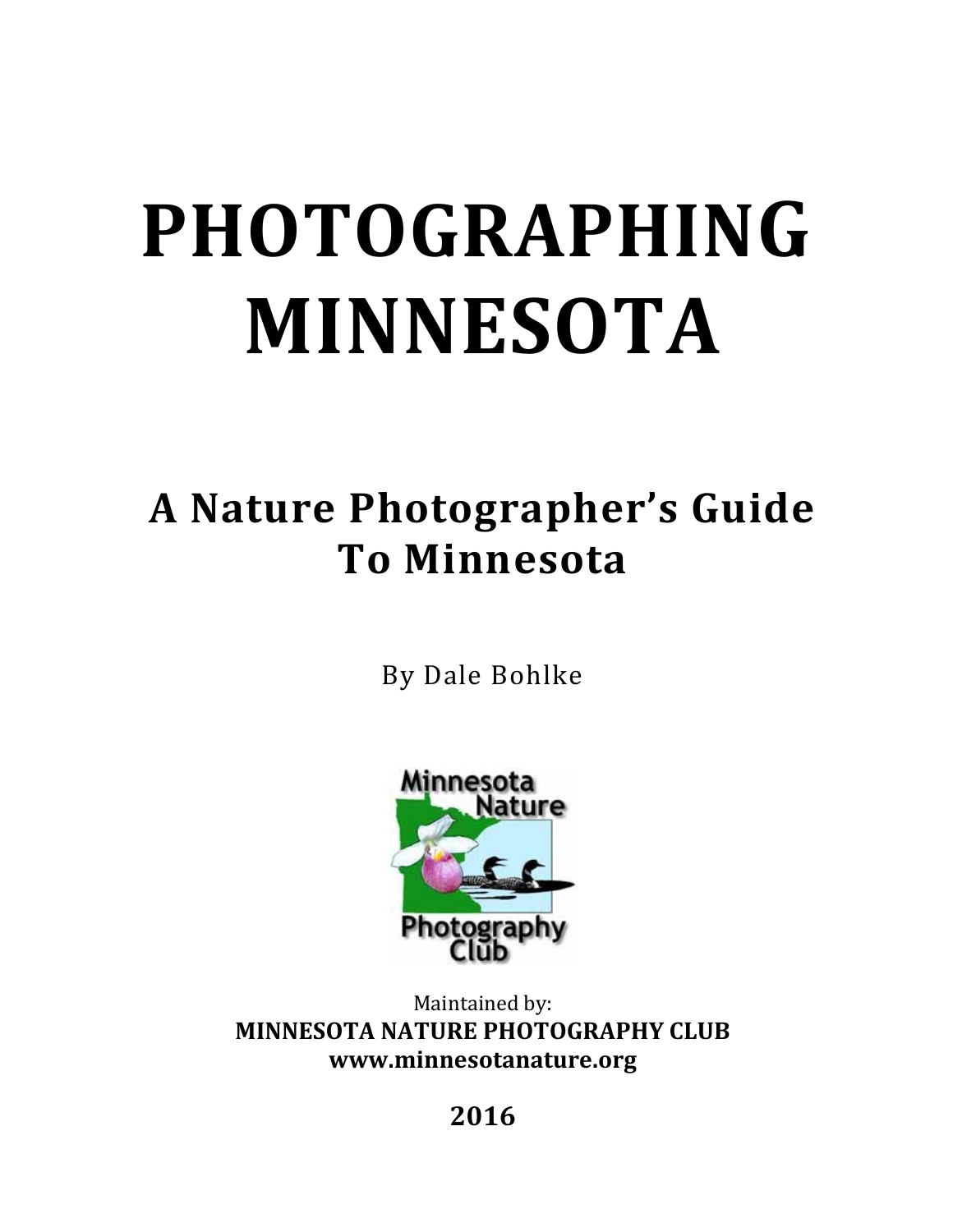# **Foreword**

This project started as a collection of notes I last looked at in 2004. It has been sitting on the shelf since then. Ron Cleveland and John Pennoyer are the photographers that took it to the next level, the level it was intended to reach. A special thank you to the others who have shared locations. Some locations have changed in the last ten years just as this photographer has changed. I encourage you to copy and complete the worksheet in the back and submit it so this can be a perpetual work in progress.

Many photographers are secretive about their prime locations. I have thought about this and firmly believe that the more a subject is photographed and shared the more likely it will be available for the next generation to enjoy. I firmly believe in the good side of human nature and trust you will respect the areas/subjects described in this book. No image is worth the life of another living organism.

Dale Bohlke (db) December 2011

Edited by Ron Cleveland 2010 & 2011

Information built on original 2001 document by Dale Bohlke with additional information submitted in 2010-11 by Romain E Bayless, Dale Bohlke, Ron Cleveland, John LaMere, Carol Madison, John Pennoyer and other sources.

Edited by Ron Lagerquist and Kathy Bishop in 2016.

New Information added in 2016 submitted by Ron Lagerquist (rl), Kathy Bishop (kb), John Pennoyer (jp), Mariann Cyr (mc) and John Gregor.

This document is available to members of Minnesota Nature Photography Club for their personal use only. It is not to be used for reproduced commercially in any way.

Locations shown after the County in Part One are taken from Minnesota: Delorme Atlas & Gazetteer ©2016. (D: page-grid)

**File: photographingmn.08.2 2.2016**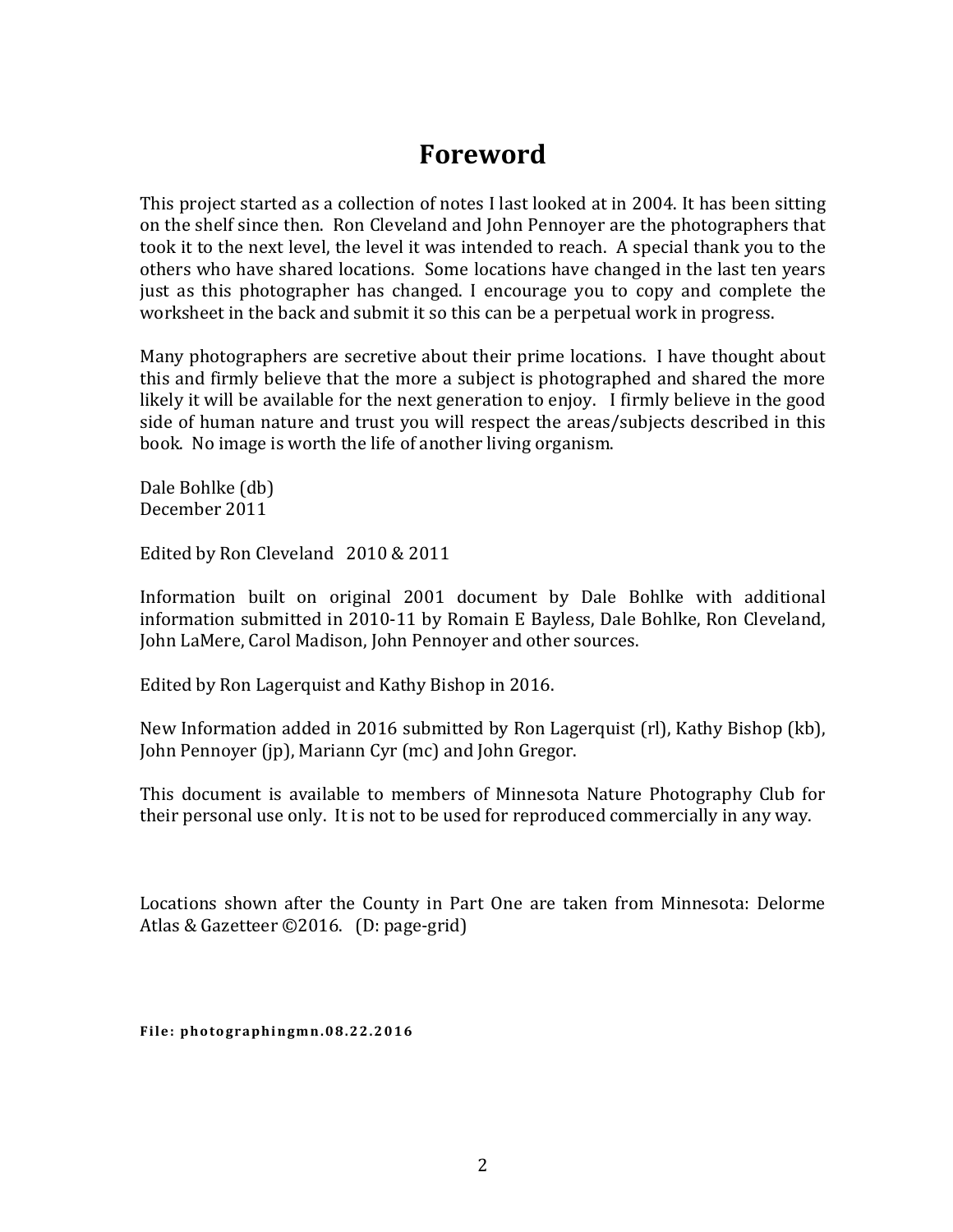# **Table of Contents**

| Where to Go to Find Wildlife: John Pennoyer44         |  |
|-------------------------------------------------------|--|
| Photographing the Night Sky: John Pennoyer46          |  |
| <b>Exploring North Shore Backroads: John Gregor48</b> |  |
|                                                       |  |
|                                                       |  |
|                                                       |  |
|                                                       |  |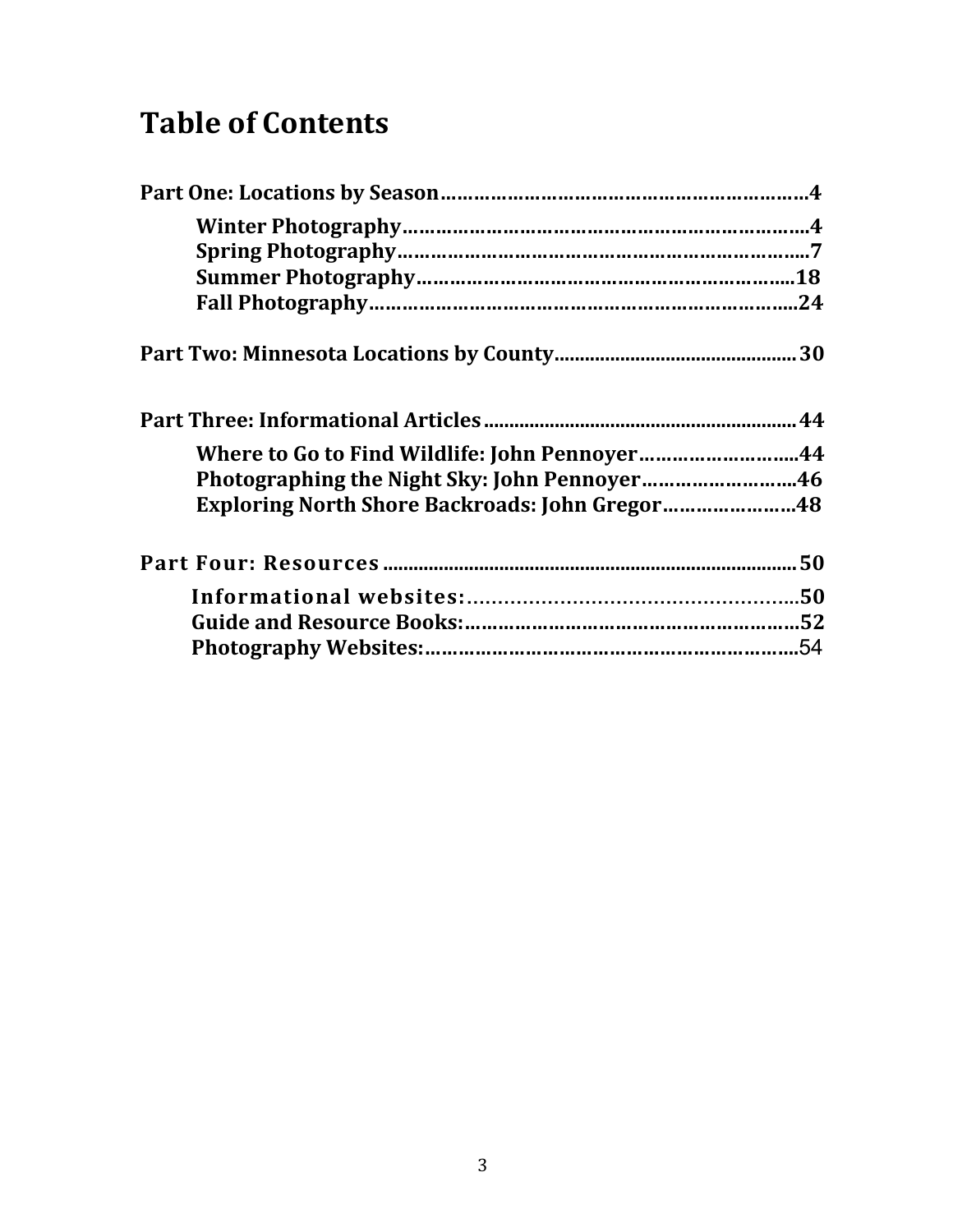# **Part One: Locations by Season**

# **Winter Photography: December, January, February**

The world of white! Snow and ice patterns can be found almost anywhere starting in your home. Subjects to photograph inside include frost on the windows and the birds at your feeders. Winter photography can be a great opportunity to escape cabin fever and get outdoors! Walk out on any lake and look down. Side lighting will accentuate these patterns in the ice. The color of the sky will affect the color of the ice so shooting early or late in the day will give the ice a warmer color.

All winter shooting scenarios have a common photographic challenge. Unless you override your camera's metering system, the result will be a muddy gray color, not the brilliant white you see. Compensate by opening up at least one stop, perhaps as much as two stops to retain the white in the scene.

Winter is a great time to photograph birds. Most local nature centers have feeders and stock them regularly. With patience, a 300mm to 400mm lens will give good results. Position yourself so the light is at your back to get a good catch light. Don't be surprised if a deer walks up to the feeder area while you are photographing.

Since February tends to be drier than January (more blue sky days), winter landscapes are easier to shoot and say "winter" better than those gray days of January. Windswept county roads and ditches create easy access to great abstractions. The snow takes on the sky color and you can get hot pink to cool blue snow depending on the time of day you are shooting.

March is one of the months with the greatest snowfall. It can be an excellent time to photograph fresh snow on trees. If the rivers start to thaw before the snow melts, there can be wonderful shots of rushing water amidst snow covered woods. Spring migration often begins in March as well, so bird photography is another option.

### **Westwood Hills Nature Center: Hennepin County-Metro D:70-C3\***

A good spot to sit out of the elements while photographing birds is Westwood Hills Nature Center in St. Louis Park. Occasional owls can be photographed in the trees behind the visitor center and deer are abundant in the park. A walk around the lake may give you an interesting shot of snow on cattails or trees. Be sure to ask permission to be out by the feeders. Stand or sit under the feeder to get shots of the birds perched on the trees before landing on the feeders. [www.westwoodhillsnaturecenter.org](http://www.westwoodhillsnaturecenter.org/)

### **Veterans Memorial Park: Shakopee: Scott County-Metro D:70-D3**

Veterans Memorial Park in Shakopee is a great place to shoot habituated ducks and geese during the winter months. Local residents feed the birds around noon each day. A normal or wide-angle lens will get some good shots. A typical bird lens is at a disadvantage as the birds are so close. In addition to the usual Mallards and Canada Geese, there are a few Gadwalls and an assortment of other species present. Late morning, after the light is over the hill or late afternoon are the best light times.

\*Locations shown after each County are taken from Minnesota: Delorme Atlas & Gazetteer ©2016. (D: page-grid)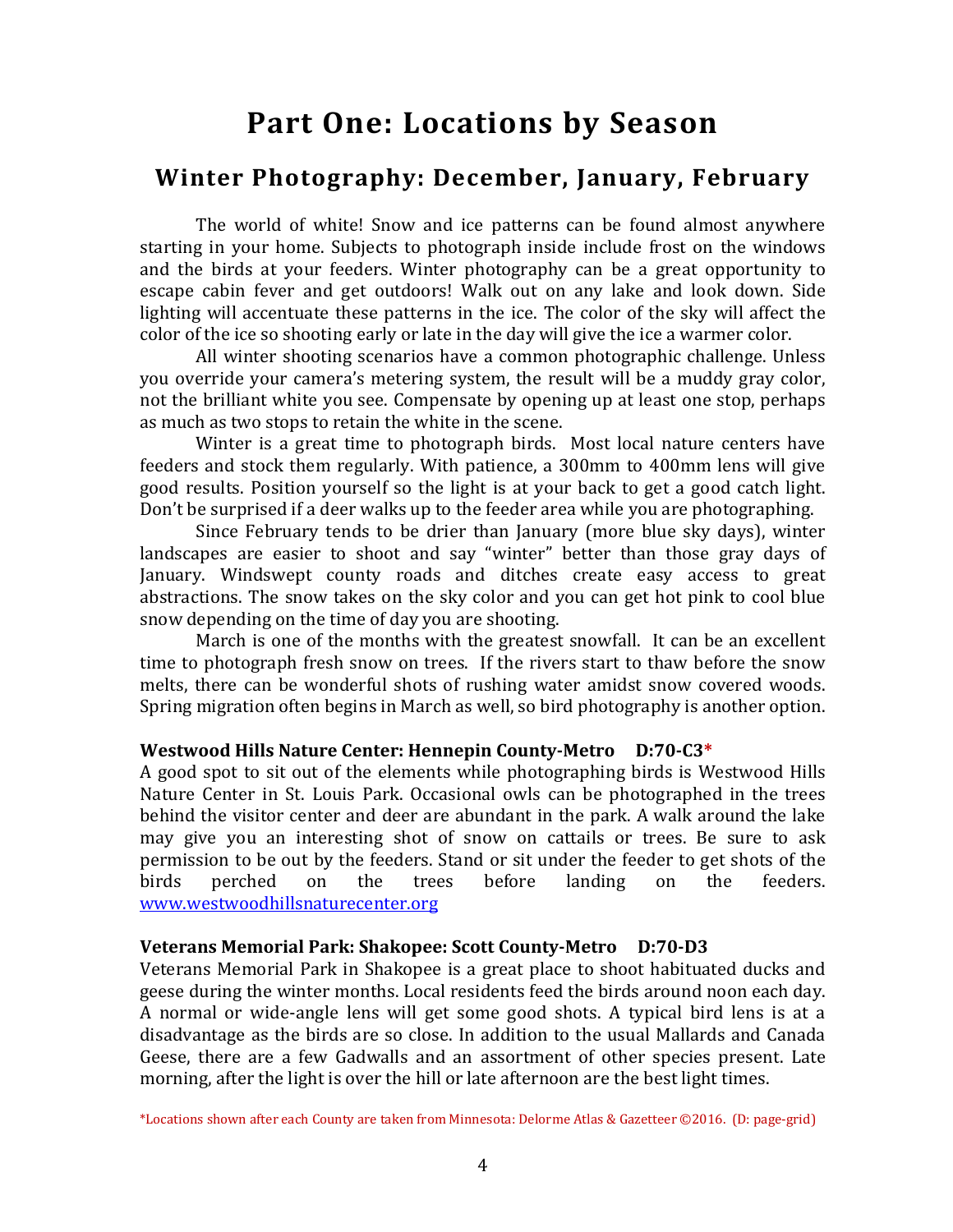### **Colville Park: Red Wing: Goodhue County-SE D:77-A8**

Bald Eagles congregate at Colville Park in Red Wing, in open water below the power plant. These birds are very close and active. You can get good flight shots and view fishing just by staying in the parking lot and near your car. Avoid the temptation to walk up close to the birds. Although they are habituated, they will fly away and besides, who wants a shot of an Eagle's tail? There are nice snow patterns on the rocks at the edge of the water. The eagles are at Colville Park all winter but seem most active later, especially on those bitter cold days. The light and wind are usually good for all day shooting.

### **Swan Park: Mississippi Drive: Monticello: Wright County-Central D:70-A1**

Swan Park is actually a narrow lot that has been adopted by the city for viewing the thousands of Trumpeter Swans that winter in Monticello on the open water of the Mississippi River. The park is located on a dead end street, which is normally peaceful, is transformed into a bustling neighborhood each winter. Afternoon lighting is best for flight shots when the birds come directly overhead on their way to landing on the river. Early morning with steam rising from the river is another good time to photograph the Swans. Late morning is best left for viewing since the strong sidelight combined with the white birds exceeds the exposure range of digital sensors and you will get burned out whites or unnaturally dark blues. [www.monticellochamber.com](http://www.monticellochamber.com/)

### **Ellison Park: Monticello: Wright County-Central D:70-A1**

This is my favorite early morning location for swan photography. The birds spend the night along the shore and swim to the feeding area later in the morning. If you stay in your vehicle, which is much warmer than the moist river air, great shots are possible as they swim in the fog.

### **Lake Maria State Park: Wright County-Central D:69-A8**

If you get bored with Swans or are frozen out, the visitor's center at Lake Maria State Park is warm and has feeders positioned for the traditional Nuthatches and Chickadees of winter. Several winter trails have the potential for winter landscapes. [www.dnr.state.mn.us](http://www.dnr.state.mn.us/)

### **Split Rock Lighthouse State Park**: **Lake County-NE D:48-C3**

During January and February, the full moon will rise right over or very close to Split Rock Lighthouse. If you have never photographed this sight, I recommend you start at the beach near Little Two Harbor. The best time is the evening before and the evening of the full moon. Moonrise will be close to sunset, which gives you some additional light to work with. Remember to arrive at your destination early and watch your histogram for correct exposure. [www.dnr.state.mn.us](http://www.dnr.state.mn.us/)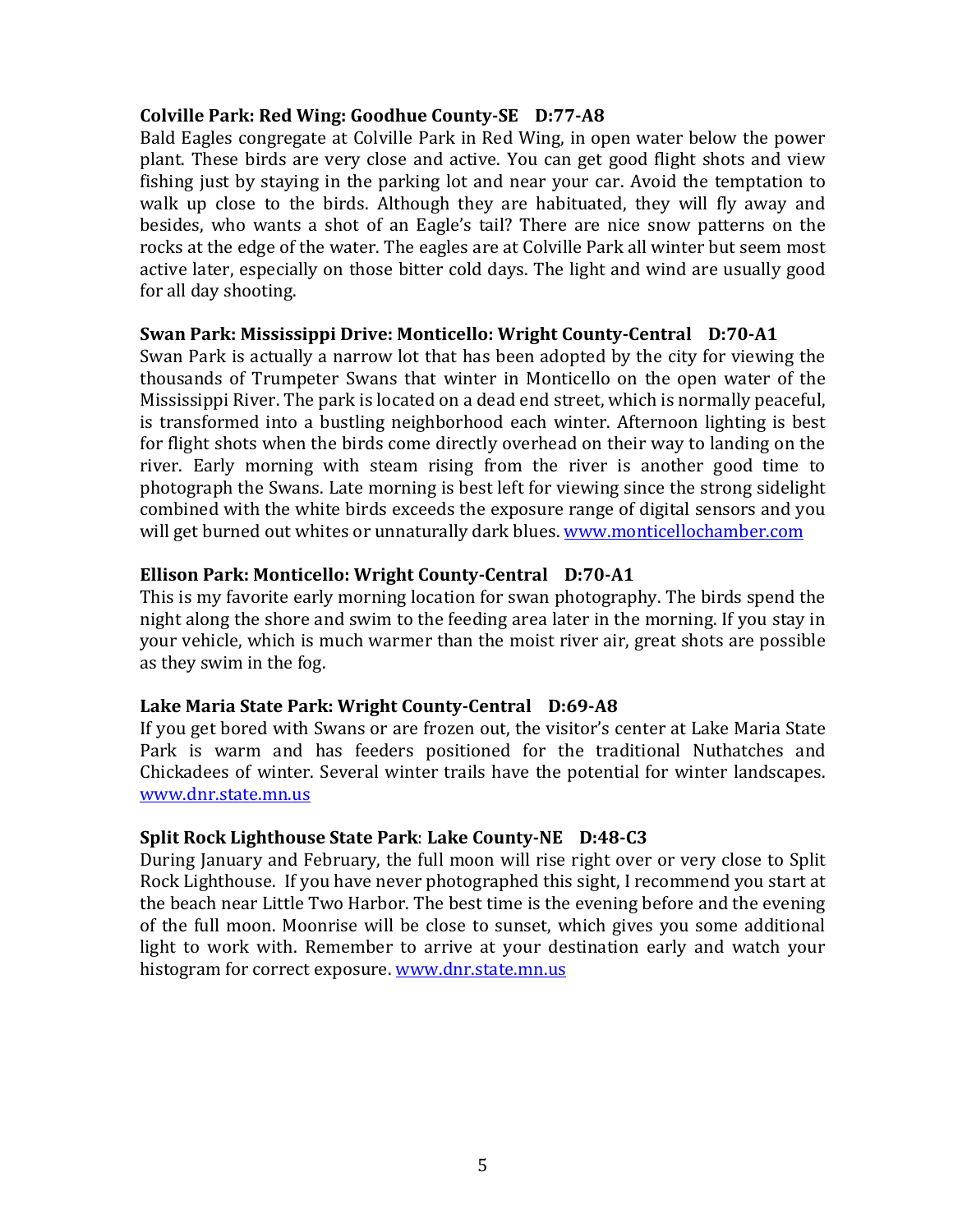### **North Shore of Lake Superior-NE D: 38, 48 & 49**

Usually, beginning in February, the North Shore of Lake Superior has great ice formations anywhere from Duluth to Grand Marais. Any pullout on Highway 61 along the shore has potential. I like the picnic area of Cascade State Park because you can get a great sunrise or sunset with ice in the foreground. If you park here be sure you have a current state park sticker. The ranger is very friendly but insistent that your vehicle has a sticker.

### **Sax-Zim Bog: Forbes: St Louis County-NE D:46-B4**

Sax-Zim Bog is an excellent area for wintering Northern Owls, especially Northern Hawk Owls and Great Gray Owls. To check sighting reports go to the MOU web site. [ww.moumn.org](http://www.moumn.org/) and look under the "Hotline Reports" tab. There are also feeding stations that have been set up for backyard type birds. Many of the birds are species that are difficult to find and photograph such as Boreal Chickadee, Gray Jay and Pine Grosbeak. The most popular feeding stations are on Admiral Road. Drive slowly, because the birds can be all along these roads also. Northern Hawk Owls like to perch on the very tippy top of trees or power poles. Lenses from the 80-400mm, 100- 400mm along with big glass from 500MM up all work well. This is also a good place to get out the snowshoes and do some landscape photography especially at sunrise or sunset. Other wildlife native to the Sax-Zim area includes Black Bear, Moose, Beaver, Deer, Pine Martins and Timber Wolves. [www.sax-zim.org](http://www.sax-zim.org/)

### **Wisconsin location:**

### **Rieck's Lake Park: Alma WI D:78-C4**

Tundra Swans along the Mississippi River are very active. One of the best places to photograph these birds is Rieck's Lake Park just north of Alma, Wisconsin. Rieck's Lake habitat has been deteriorating over the years and fewer birds are on the lake each year – a bad situation for the birds. The good news is that the remaining birds are closer to the viewing platform and therefore are easier to photograph. [www.wigrr.com/riecks-lake-park-campground](http://www.wigrr.com/riecks-lake-park-campground)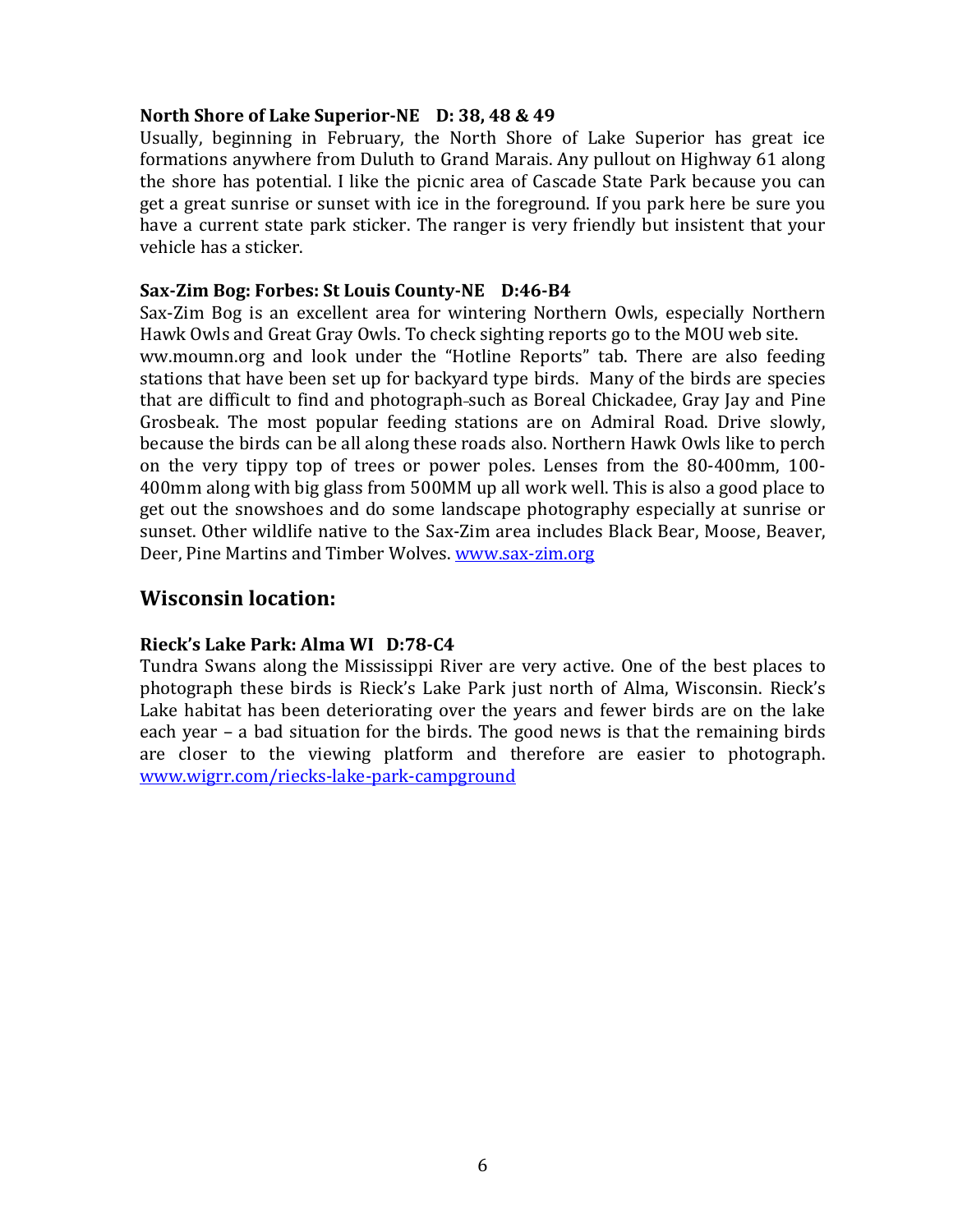# **Spring Photography: March, April, May**

Spring ephemerals live up to the label "ephemeral" to the nth degree. Most are at peak bloom for less than a week and this week of peak can vary considerably from year to year based on weather conditions. It may take years to get the flower species you want at peak bloom. As I get older, I like to head for the hills the first part of May for Hepatica, Bloodroot, Anemone and all the other early woodland flowers. Why head for the hills? Hillsides have different bloom times depending on the sun exposure. You therefore have a longer peak bloom in a specific area. It is also easier to get low if you are on the downhill side of the plants. Setting up the tripod is easier than planting the camera in the dirt, for that ground level shot.

### **Three Rivers Park District: Metro**

The Three Rivers Park District includes twenty parks in Hennepin, Wright, Carver and Scott counties. Most of the hardwood areas in the parks have good populations of wildflowers. Call before you visit and ask the staff about what is currently blooming. [www.threeriversparks.org](http://www.threeriversparks.org/)

### **William O'Brien State Park: Washington County-Metro D:71-B7 \***

William O'Brien is a frequently overlooked State Park that is close to the Twin Cities. I like to make a visit to this park at least once a year. It is great for shooting, Large Flowered Trillium. This park also has many other spring ephemerals to keep a photographer's interest. Part of the park is prairie, which is always worth a trip later in the summer. Also, while hiking through the woods, keep your eyes open for a native Orchid, Downy Rattlesnake Plantain I have found a few clusters of them in this state park. [www.dnr.state.mn.us](http://www.dnr.state.mn.us/)

### **Nine Mile Creek in Bloomington: Hennepin-M D:70-D4**

A good place to photograph spring flowers in the Twin Cities area is Nine Mile Creek in Bloomington. In fact, local photographers have dubbed this area "crocus hill". Park in the parking lot west of the bridge on 106th Street and walk on the trail above the ravine to the west of the creek. Eventually you will be rewarded with an open hillside with many Pasque Flowers in bloom.

### **Eloise Butler Wildflower Gardens: Hennepin-Metro D:70-C4**

Eloise Butler Wildflower Sanctuary is part of Wirth Park in Minneapolis. The Garden is home to more than 500 plant species and 130 bird species. It offers spectacular seasonal displays of native wildflowers in woodland, wetland and prairie areas. Each area creates a different habitat that fosters different types of plants, animals and birds. Visit the woodland section in April and May for Bloodroot, Wild Ginger, Trillium, Bluebells and Trout Lilies. The wetland area has showy lady's slippers, native irises and cardinal flowers. Open April 1st thru October 15th. Open daily from 7:30 am to one hour before sunset. [www.minneapolisparks.org](http://www.minneapolisparks.org/)

\*Locations shown after each County are taken from Minnesota: Delorme Atlas & Gazetteer ©2016. (D: page-grid)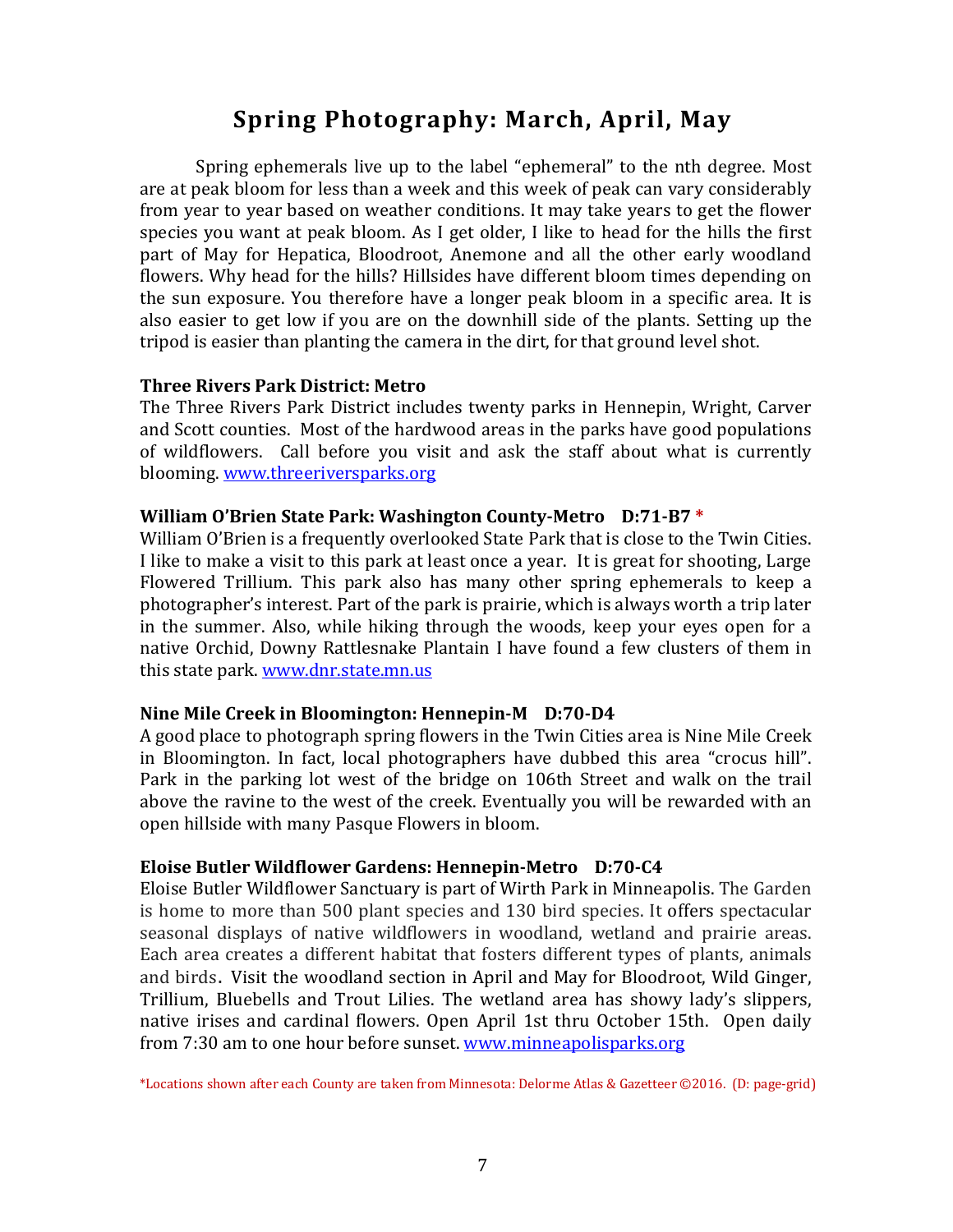### **Wood Lake Nature Center: Hennepin-Metro D:70-D4**

The first week in May is traditionally the best time for woodland flowers. Many species of birds, both migratory and resident, can be easily seen and photographed at Wood Lake Nature Center in Richfield. [www.cityofrichfield.org](http://www.cityofrichfield.org/)

### **Springbrook Nature Center: Anoka-Metro D:70-B3**

Check out Springbrook Nature Center on the Mississippi River in Fridley. "Explore our 127 acres of pristine wilderness, hidden right in the heart of a suburban community. Home to more than 2,000 species of birds, mammals, reptiles, insects, amphibians, fish, trees, shrubs, wildflowers and other plants, this peaceful refuge allows you to become one with the incredible art and beauty of the natural world. Enjoy 3 miles of hiking trails through Oak and Aspen forests, past prairies and through wetlands with floating boardwalks. [www.springbrooknature.org](http://www.springbrooknature.org/)

### **Hastings SNA: Dakota County-Metro D:77-A7**

The Hastings SNA is a great location for spring ephemerals, including Sharp-lobed Hepaticas, Spring Beauty and others. Most will bloom around the end of April, however this is also a great location for Snow Trillium. This smallest member of the Trillium family will be probably a little earlier than the other spring ephemerals. (jp) [www.dnr.state.mn.us](http://www.dnr.state.mn.us/)

### **Wolsfeld Woods SNA: Hennepin County-Metro D:70-C2**

This is one of my favorite "Big Woods" forests to visit, close to Orono and Long Lake, MN. You park in the corner of a parking lot that belongs to a Lutheran Church. I have never had much luck with any of the spring ephemerals, but this is definitely a great place for "Big Woods" landscapes. (jp) [www.dnr.state.mn.us](http://www.dnr.state.mn.us/)

### **Wood-Rill SNA: Hennepin County-Metro D:70-C2**

This is another "Big Woods" area. There are some spring ephemerals, but again not in abundance. Still, it is worth looking for that one composition of Hepatica we know is out there. (jp) [www.dnr.state.mn.us](http://www.dnr.state.mn.us/)

### **Grey Cloud Dunes SNA: Washington County-Metro D:71-D6**

This is a "sand prairie". Many sand prairie botanical subjects are in this environment. Every time you go there will be another subject in bloom. It is a perfect environment for one of the prettiest Violets that we have in Minnesota. Bird's-foot Violets grow in abundance at this SNA and bloom in late April early May. This is a great prairie for close-up images as well as environmental images, and is worth visits throughout the summer and fall. (ip[\) www.dnr.state.mn.us](http://www.dnr.state.mn.us/)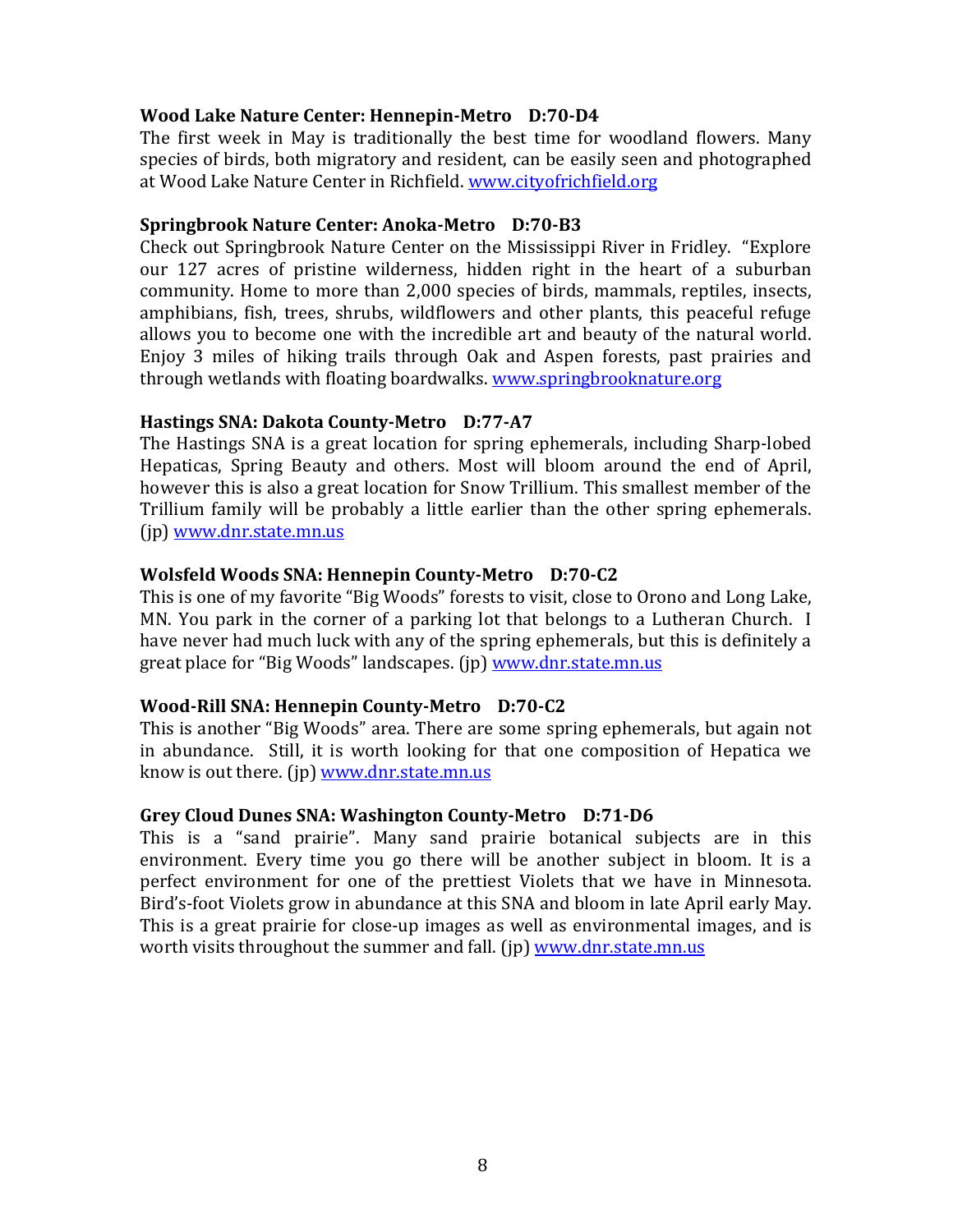### **Henry's Woods City Park: Hennepin County-Metro D:70-B2**

This very small "Big Woods" is located not far from Cabelas in Rogers, MN. It is just south of South Diamond Lake Road on CR 39. When you see the "Red Barn", pull into the parking area. This whole area is being developed as an industrial park and this section is being saved as a Big Woods. Be sure to read the story about "the Henry" family on the monument in the parking area. I visit this area 7-8 times a year only because it is so close to where I live. Around the end of April to the end of May is the best time for the spring ephemerals, such as Anemones, Large-flowered Trillium, Sharp-lobed Hepaticas, Blue Violets, Bloodroot and many others. This is also a great place for big woods landscapes, especially with the abundance of ostrich ferns and Jack-in-the-Pulpit! There is a nice bridge for many landscape photo ops using the bridge as your anchor point. This location may not be worth a special trip, but if visiting Cabelas it is definitely worth a stop. Also with all of the Maples, some great fall landscape images can be taken here. (jp) [www.cityofrogers.org](http://www.cityofrogers.org/)

### **Minnesota Landscape Arboretum: Carver County-Metro D:70-D2**

There are so many photo ops at this Arboretum it's hard to talk about one subject. The magnificent Grace B Dayton wildflower garden has many of the spring ephemerals. The best time for these wildflowers is late April to the middle of May. Many Minnesota native orchids also reside here. The orchids generally bloom from May 15 to June 15 and include Showy Lady's Slippers, Large Yellow Lady's Slippers, Small Yellow Lady's Slippers, Ram's Head Lady's Slippers, and Northern Green Bog Orchid. Also on the Three Mile Drive, Winton Prairie will have many of the prairie flowers, both in the prairie itself and in the garden next to the parking area of the prairie. As long as they do not show the "hand of man", images made here will qualify for our nature club salons. However, I recommend that you don't just photograph the native species because there are so many photo ops with spring tulips, blooming crab apples and many more. While such images would not qualify for our salon, they are great images to have in your files. There is a daily fee to enter the Arboretum grounds. Tripods are allowed but you must stay on the trails! The gates technically do not open until 8:00AM but usually they open up by 7:00AM to allow workers/volunteers to enter. Just pay your fee in the visitor center or as you exit! (jp) [www.arboretum.umn.edu](http://www.arboretum.umn.edu/)

### **Nerstrand Big Woods State Park: Rice County-SE D:77-C5**

Nerstrand Big Woods State Park is a great location for spring flowers, including the rare Minnesota Dwarf Trout Lily. It's also a good place to find migrating songbirds. While you are there don't forget to photograph the waterfall. [www.dnr.state.mn.us](http://www.dnr.state.mn.us/)

### **Caron County Parks: Rice County-SE D:77-C5**

A small Rice County park just west of Nerstrand State Parks, this park has many gentle trails for finding spring wildflowers. Like its neighbor, the forest floor is carpeted with Trout Lilies in early spring. This is a great place to go if you think Nerstrand State Park is too crowded. There is a waterfalls in the park. [www.co.rice.mn.us](http://www.co.rice.mn.us/)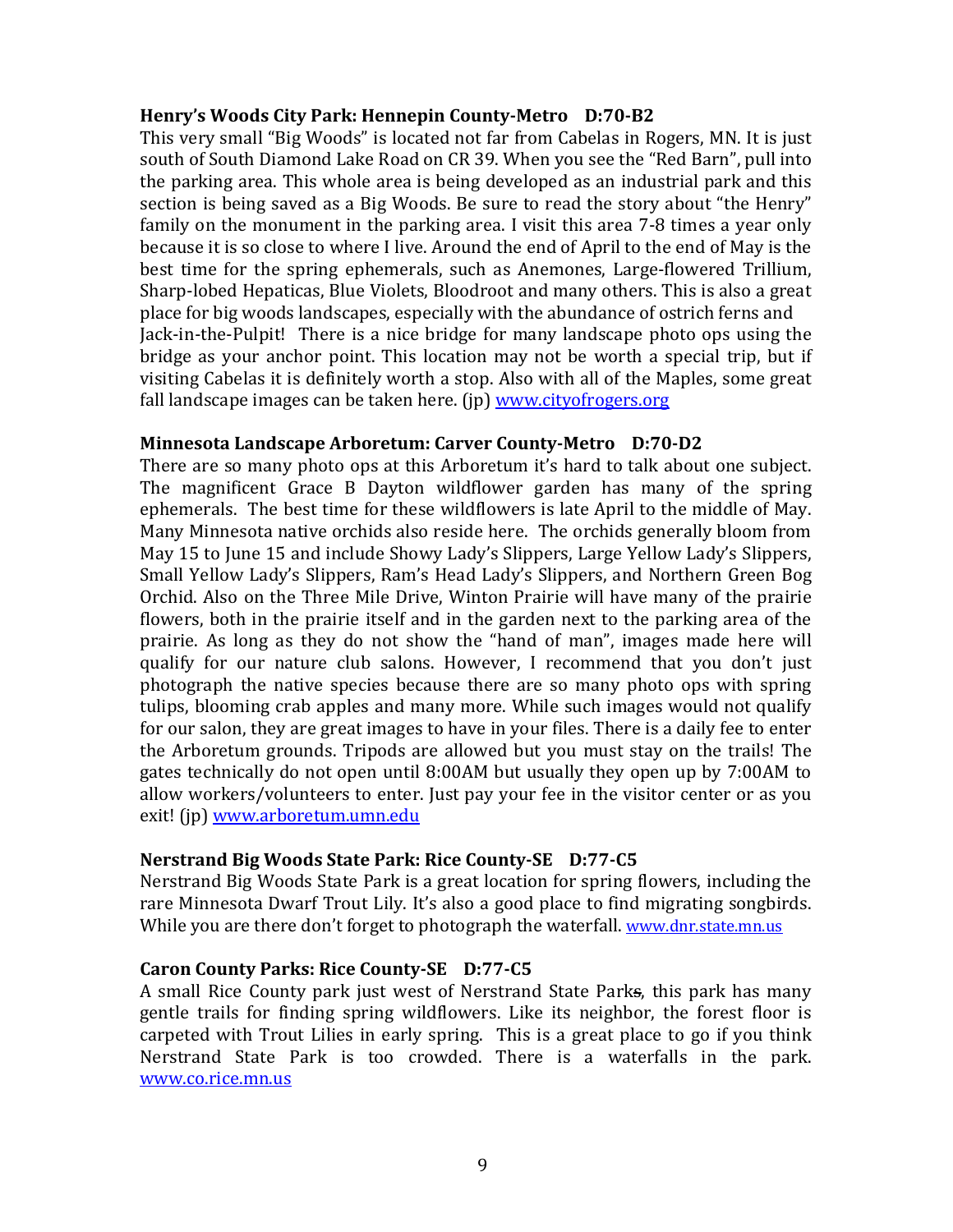### **Frontenac State Park: Goodhue County-SE D:78-B2**

Frontenac State Park is located on Lake Pepin on the bluffs above the Mississippi River. You will find Columbine, May Apples, Large-flowered Trillium and Wild Ginger. [www.dnr.state.mn.us](http://www.dnr.state.mn.us/)

### **Whitewater State Park: Winona County-SE D:86-A3**

Nearly 50 kinds of mammals and 250 kinds of birds use the Whitewater River Valley during the course of a year. Wild Turkeys are in the valley and Bald Eagles can be found year-around. In the spring, listen and look for the rare bird, the Louisiana Waterthrush. Of Minnesota's rare animals and plants, 43 percent live in the Blufflands. [www.dnr.state.mn.us](http://www.dnr.state.mn.us/)

### **Beaver Creek State Park: Houston County-SE D:87-C6**

Nestled in the Blufflands of southeastern Minnesota, Beaver Creek Valley State Park is known for its clear streams fed by the "Big Spring." Its streams are home to brown and native brook trout. In spring, wildflowers that blanket the woodland hills and valleys attract migratory songbirds like the rare Acadian Flycatcher, Cerulean warbler, and Louisiana Waterthrush. These birds nest in the park. [www.dnr.state.mn.us](http://www.dnr.state.mn.us/)

### **Forestville/Mystery Cave State Park: Fillmore County-SE D:86-C2**

The park has many wildflowers in the spring. On the prairie you can see Ruffed Grouse and wild Turkeys. [www.dnr.state.mn.us](http://www.dnr.state.mn.us/)

### **River Terrace Prairie SNA: Goodhue County-SE D:77-B7**

In April, Pasque Flowers brighten the prairie. I associate April 15th with Pasque Flowers, not the tax deadline. They are a much more pleasant thought. Pasque Flowers are found on gravel and dry prairies where the soil is too poor for growing crops and even marginal for grazing. One of the best locations is River Terrace Scientific and Natural Area east of Cannon Falls. [www.dnr.state.mn.us](http://www.dnr.state.mn.us/)

### **Cannon River Wilderness Area: Rice County-SE D:76-D4**

The Cannon River Wilderness Area has spring ephemerals on the hillsides and flood plain. You will find Bellwort, Marsh Marigold and others. Look up to see if the Turkey Vultures are circling. The steep hillside has a good hiking trail and going from top to bottom of the hillside changes the variety of flowers. [www.co.rice.mn.us](http://www.co.rice.mn.us/)

### **Carley State Park: Wabasha-SE D:78-D2**

A small state park in southeastern Minnesota, it is certainly a beautiful one. This park has a variety of spring ephemerals, but is well known for Virginia Bluebells. Certain area of the forest floor will be carpeted in blue when they are in full bloom. The best time for this flower will be around Mother's Day. While in the area, Whitewater State Park and Wildlife Management Area is just a short drive away and has a number of good photographic possibilities. (ip) [www.dnr.state.mn.us](http://www.dnr.state.mn.us/)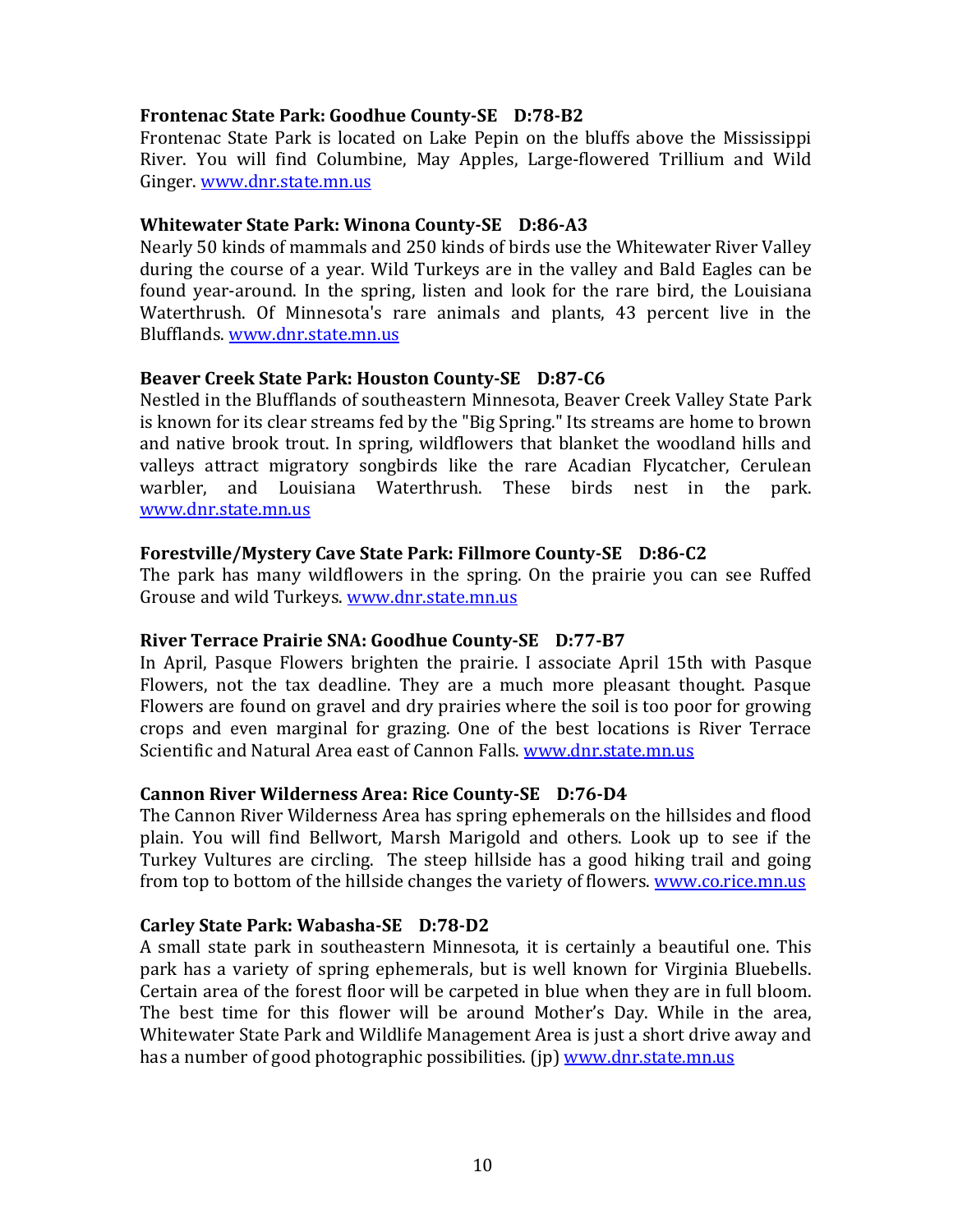### **Sakatah State Park: Rice County-SE D:76-C3**

Compared to the neighboring Nerstrand State Park this state park is not as heavily visited. But it is a great state park for many of the spring ephemerals, such as Trout Lily, Hepaticas, Anemones, Wild Ginger, Marsh Marigolds, Spring Beauty and many others. The best time is at the end of April and early May. Around May 20th Showy Orchis are quite abundant. Also if there is a wet spring, Morel Mushrooms are ready for picking around the same time as the Showy Orchis bloom. [www.dnr.state.mn.us](http://www.dnr.state.mn.us/)

### **Iron Horse Prairie: SNA Dodge County-SE D:85-B6**

This is a beautiful wet prairie located in SE Minnesota just a short distance from Hayfield, MN. It is not a large prairie, only 35 acres, but around May 20th, there is a fantastic display of Small White Lady's Slippers. Also, usually in July, there can be a fantastic display of prairie flowers if the conditions are right. This is one of the finest prairies to photograph Rattlesnake Master. This is not necessarily a pretty flower but under the right light a photographer can come up with a unique image. (jp) [www.dnr.state.mn.us](http://www.dnr.state.mn.us/)

### **Zumbro Falls Woods SNA: Wabasha County-SE D:78-C1**

This SNA is on the steep cliffs of the Zumbro River. Hiking the steep bluffs will be a challenge, but the many spring ephemerals will make it worth the effort. This area is also a great place to photograph the Jeweled Shooting Star. The end of April to end of June for the spring ephemerals is the only time I have been to this SNA. (jp) [www.dnr.state.mn.us](http://www.dnr.state.mn.us/)

### **Townsend Woods SNA: Rice County-SE D:76-D3**

This SNA is located just outside of Sakatah Lake State Park; it will have the common spring ephemerals that are located in this area of Minnesota, Trout Lily, Hepatica's, and Bloodroot). The best time to visit is around the end of April to early May. It is also considered to be a "Big Woods" with lots of Maples, Oaks etc. so big woods landscapes are possible, along with fall color photography. If your timing is right, this can be a great place for Morel mushrooms, generally around the middle of May. (jp) [www.dnr.state.mn.us](http://www.dnr.state.mn.us/)

### **Mound Prairie SNA: Houston County-SE D:87-B7**

In May the sun-drenched goat prairies of Mound Prairie SNA near Houston are a great location for Pussytoes, Hoary Puccoon, Indian Paintbrush, Prairie Smoke, Blue-eyed Grass, Wood Betony and Jeweled and White Shooting Star. [www.dnr.state.mn.us](http://www.dnr.state.mn.us/)

### **Kasota Prairie SNA: LeSueur County-SW D:75-C8**

The Kasota Prairie SNA offers opportunities to photograph prairie landscapes all year. Located on an extensive rock terrace 70 feet above the Minnesota River Valley, the Kasota Prairie is named for its view. It is an early spring location for Pasque Flowers and Prairie Violets. [www.dnr.state.mn.us](http://www.dnr.state.mn.us/)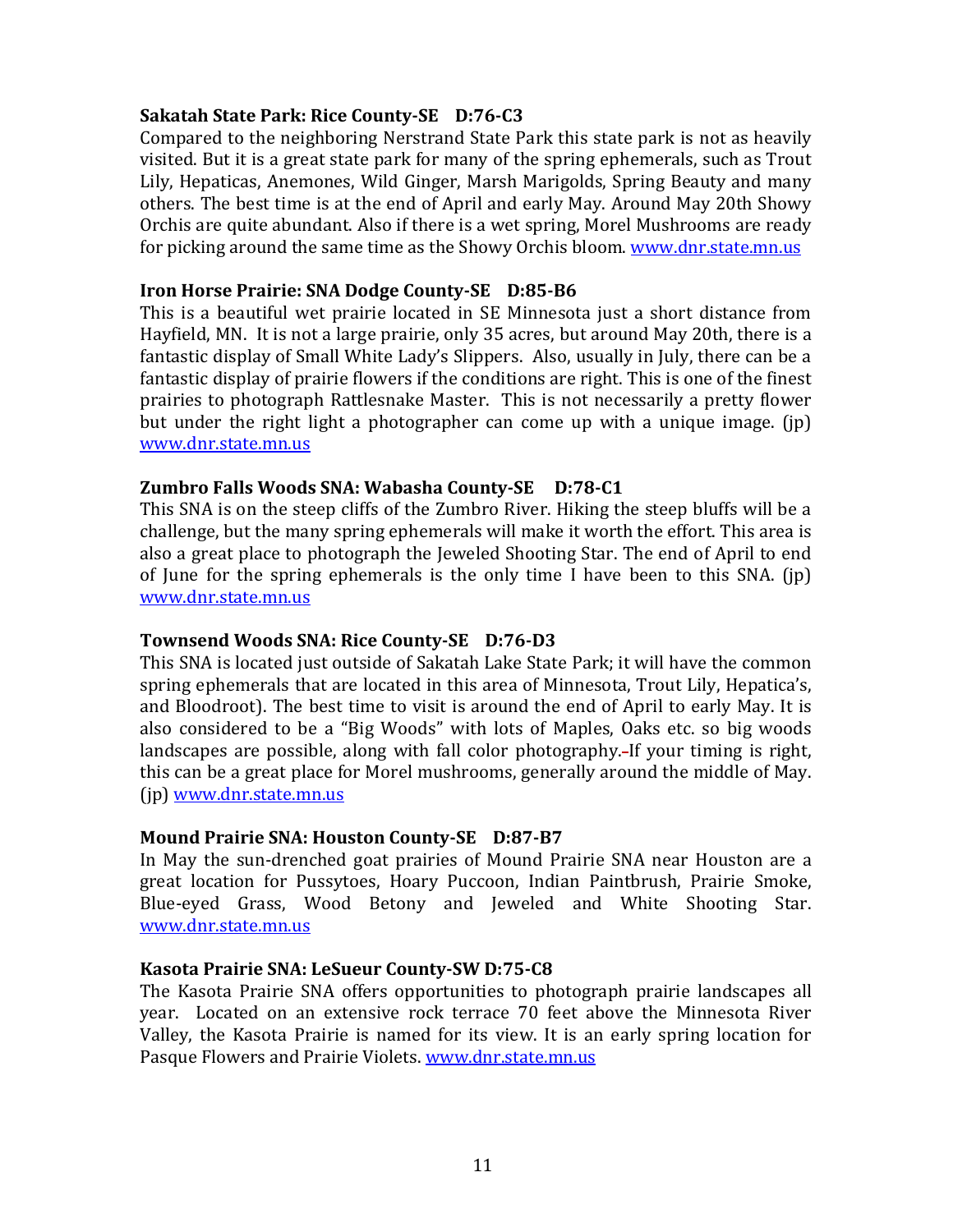### **Wayside Rest South of Mankato on Hwy 22: Blue Earth County-SW D:75-D8**

Early spring ephemerals start in southern Minnesota with Pasque Flowers on the Prairie and Skunk Cabbage in the woodland areas. The earliest flower to bloom is the endangered Snow Trillium. It typically blooms briefly during the first week of April. The plant grows in profusion along the edge of the parking lot. If you find this tiny plant with a big white flower, get on your knees and start shooting. Be careful kneeling because broken glass has accumulated over the years. Remember that if the frame is filled with a white flower, you will need at least 1 stop of exposure compensation to avoid showing the flower as grey. Snow Trillium are is about three or four inches high so you will bury your face in the ground to look through the viewfinder or use an angle-finder attached to the viewfinder of your camera. A beanbag or jacket works better than a tripod at this low level.

### **Seven Mile Creek County Park: Nicollet County-SW D:75-C7**

Seven Mile Creek County Park is another good place to photograph spring ephemerals. It's located between St. Peter and Mankato on Highway 169. The creek is also a good place to photograph Warblers and other spring migrants as they fly and perch on the rocks in the creek[. www.co.nicollet.mn.us](http://www.co.nicollet.mn.us/)

### **Red Rock Falls County Park: Cottonwood County-SW D:74-D1**

Red Rock Falls is a good place to photograph a waterfall and geologic features in the spring and summer. [www.co.cottonwood.mn.us](http://www.co.cottonwood.mn.us/)

### **Lac Qui Parle Mission MHS: Chippewa County-SW D:67-C5**

Lac Qui Parle Mission lies eight miles northwest of Montevideo on County Road 13. Like other prairies in southeastern Minnesota, it offers good subjects in early May as well as July and early August and late September. You'll find pelicans at the dam. [www.mnhs.org](http://www.mnhs.org/)

### **Chippewa Prairie TNC: Chippewa & Swift Counties-SW D:66-B4**

Chippewa Prairie is a good spot for Prairie Chickens and Night Hawks. It lies along a reservoir of the Upper Minnesota River, named Lac qui Parle ("lake that speaks") by early French explorers. Chippewa Prairie represents a small remnant of the once vast northern tallgrass prairie ecosystem. A Large numbers of migratory waterfowl use the Chippewa Prairie; it is a vital natural area link to Big Stone NWR and Lac qui Parle WMA. The 1,143 acres prairie is located between Milan and Appleton in western Minnesota. [www.nature.org/minnesota](http://www.nature.org/minnesota)

### **Gneiss Outcroppings SNA: Chippewa County-SW D:67-D7**

Gneiss Outcroppings SNA is named for the granite outcropping tucked behind several old fields along the Minnesota River east of Granite Falls. It is quite a hike to the namesake for this area but well worth the effort. Prickly and Brittle Prickly Pear Cactus bloom in late June at this site. Cactus blooms open during midday when the insect pollinators have warmed up. Head for the northwest corner of this site. Cross the small lake on the western end where a narrow bridge crosses the outflow just below the SNA sign on the hillside. If the area is dry you will not need the bridge. Be sure to take plenty of water, a macro lens and a diffuser. [www.dnr.state.mn.us](http://www.dnr.state.mn.us/)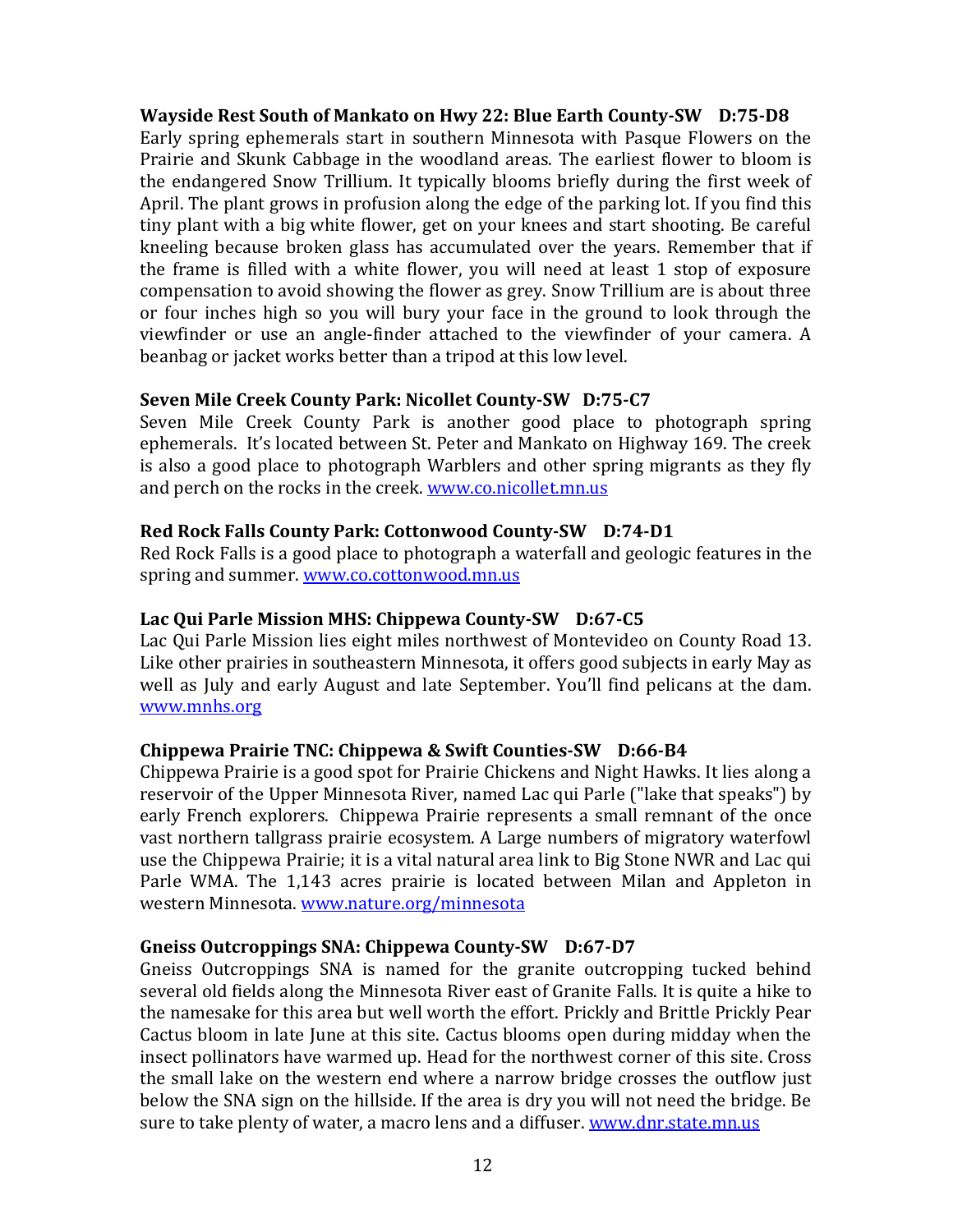### **Lac qui Parle State Park: Lac qui Parle County-SW D:67-C5**

The geese arrive in early March from their primary wintering post at Swan Lake, Missouri. Spring migrations continue through April. In late September, Geese arrive and continue until the last birds leave in early December. Flights of whistling Swans pass over Lac qui Parle in April and November. Pelicans nest in the area on a oneacre island[. www.dnr.state.mn.us](http://www.dnr.state.mn.us/)

### **Lake Mille Lacs: Aitkin/Mille Lacs County-Central D:55-C6**

Many Lakes start ice breakup in March. The northwest shoreline of Lake Mille Lacs can have great ice formations. The icehouses have been removed and the western horizon is clean. Any pullout has potential. Since the winds are primarily westerly, the east or northern shore is best for the ridges. The conditions of the year will determine the patterns and timing of these ridges.

### **Father Hennepin State Park: Mille Lacs County-Central D:55-D7**

Father Hennepin State Park is close to Mille Lacs Lake. The park is home to a variety of wildlife. Hawks, Ospreys, Owls and Eagles are common. The aspen stands and small clearings are excellent for Ruffed Grouse. [www.dnr.state.mn.us](http://www.dnr.state.mn.us/)

### **Mary Schmidt Crawford Woods SNA: Wright County-Central D:70-B1**

Located near Buffalo, MN and considered to be a "Big Woods", this area has spring ephemerals such as Trillium, Sharp-lobed Hepaticas, and False-Rue Anemone. However, on my visits there, none of them have been in abundance. I especially like this location for fall color photography. With many Maples, it offers opportunities for nice "Big Woods" landscapes, especially in the fall. (ip) [www.dnr.state.mn.us](http://www.dnr.state.mn.us/)

### **Banning State Park: Pine County-Central D:56-D2**

The Kettle River runs right through this park, offering the photographer many chances for river landscapes images. Also many canoeists and kayakers use this as a launching spot, giving photo ops of this activity as well as nature shots. Generally my visits are for the abundance of Large Flowered Trillium that grows in this area. The best time for this flower is generally a few days before Memorial Day to a few days after. I prefer overcast days to reduce the contrast. I recommend you bring along your macro/close-up lens, but if the conditions are right, use the wide angle for "FlowerScapes"! Also one of state's most photogenic waterfalls is in this park. It is a short hike to Wolf Creek Falls, but it takes a long time because of the many photo subjects on the trail! (jp) [www.dnr.state.mn.us](http://www.dnr.state.mn.us/)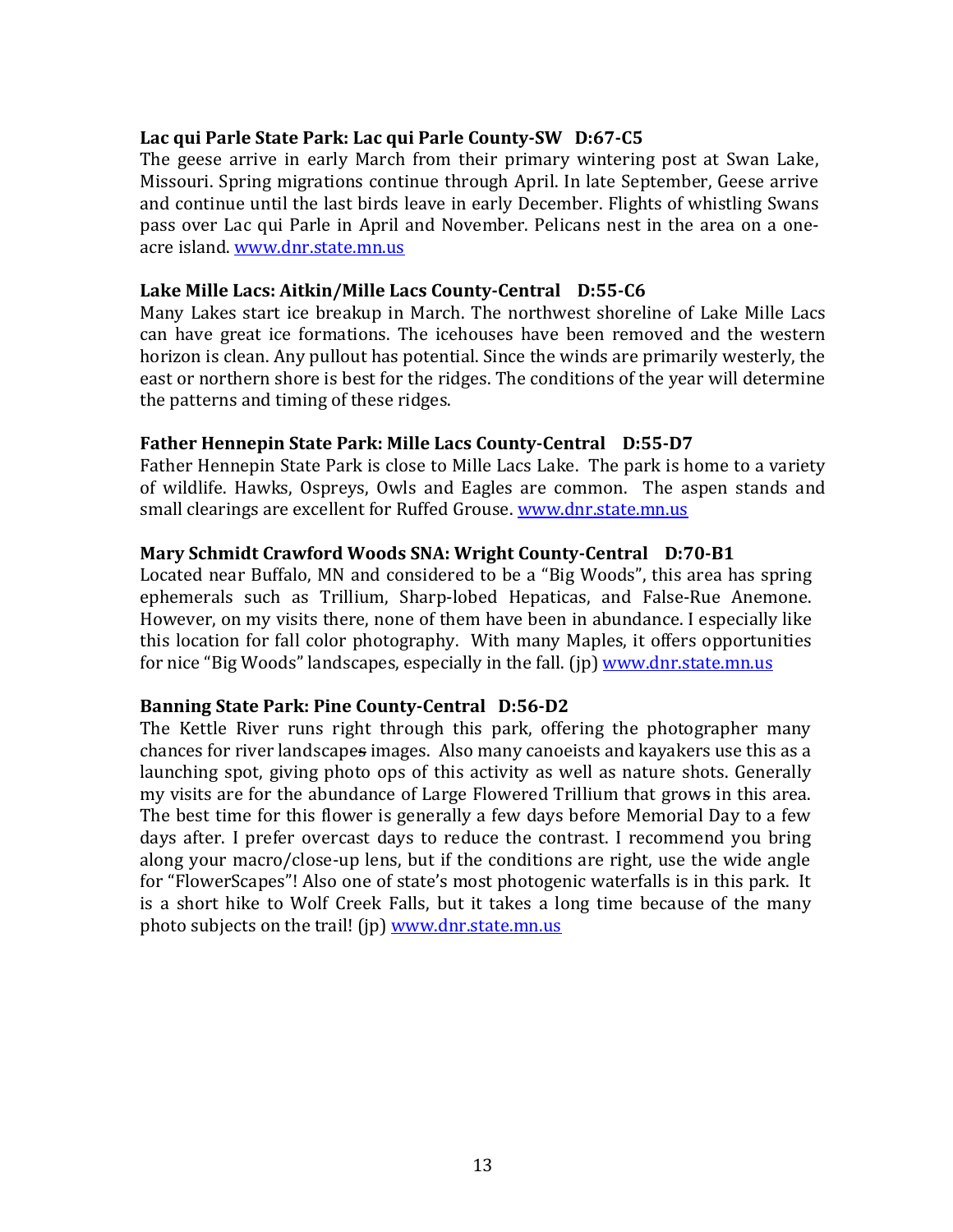### **Mille Lacs Kathio State Park: Mille Lacs County-Central D:55-D5**

I probably visit this park 3-4 times every year, not because I find lots of subjects, but because when I am in this area it is always worth a stop to check things out. In late March to the end of June, Ruffed Grouse can be heard on their drumming logs.

To avoid predators, the grouse usually choose a drumming log in very heavy cover, making photos nearly impossible. But on one occasion I did find a male "Ruffie" in a more photogenic location. This is not a bad park for spring ephemerals either. It's the park I go to for my Round-lobed Hepaticas. Also, in late fall, it is a good park for Whitetail bucks during the rut (late October to end of November). This park is surrounded by reservation land, so if these bucks leave the park they can be hunted. This means most of your images will be taken out of your vehicle. (jp) [www.dnr.state.mn.us](http://www.dnr.state.mn.us/)

### **Sherburne NWR: Sherburne County-Central D:63-D5**

If there is a NWR I am comfortable telling anyone about, this is the one. Located just north and west of Zimmerman, Minnesota, it is just a 20-minute drive from my house. I visit this NWR 6-10 times a year. Being so close to the Twin Cities, it is always worth numerous visits throughout the spring to fall seasons. You will always find new botanical subjects to photograph, plus the many birds and animals that can be found here. I recommend both Blue Hill and Mahnomen trails. They are great birding trails so bring your camera along with your binoculars. However, most of the time, I focus on the 7 mile "Wildlife Drive". This drive will take you along many of the locks and dams, which are a magnet for migrating waterfowl. Common Loons often nest in this area, so have your "big glass" ready! Unfortunately, this drive is "not" open in the winter! Sherburne NWR is one of the best areas to photograph our native Lupine. In the right conditions, parts of this oak-savanna prairie will be covered in blue! The best time is usually around the middle of May. Note: The Lupine found in NE Minnesota is not native. It is an "escaped" horticultural plant and can be very invasive! (ip[\)www.fws.gov/refuge/sherburne](http://www.fws.gov/refuge/sherburne)

### **Black's Grove City Park: Otter Tail County-Central D:55-B5**

The special feature here is Oak Creek, which flows through the park with several areas of rapids. I like to wander along the stream using the abundant deer trails to guide me. The established trail system winds through several habitats and will give you a variety of subjects from the Ferns in the flood plain, to open grasslands at the top of the hill. Ephemerals in May, followed by Ferns in June make this a great spring location. The Oaks, Birch, and running water in autumn produce an entirely different photographic experience. It is also a great place to spend a couple hours cross-country skiing in the winter.

### **Charles A Lindbergh State Park: Morrison County-Central D:62-A1**

Many spring wildflowers can be found along the creek trails in this park. [www.dnr.state.mn.us](http://www.dnr.state.mn.us/)

### **Big Stone Lake State Park: Big Stone County-Central D58-D4** In the spring the prairie is blanketed with wildflowers. [www.dnr.state.mn.us](http://www.dnr.state.mn.us/)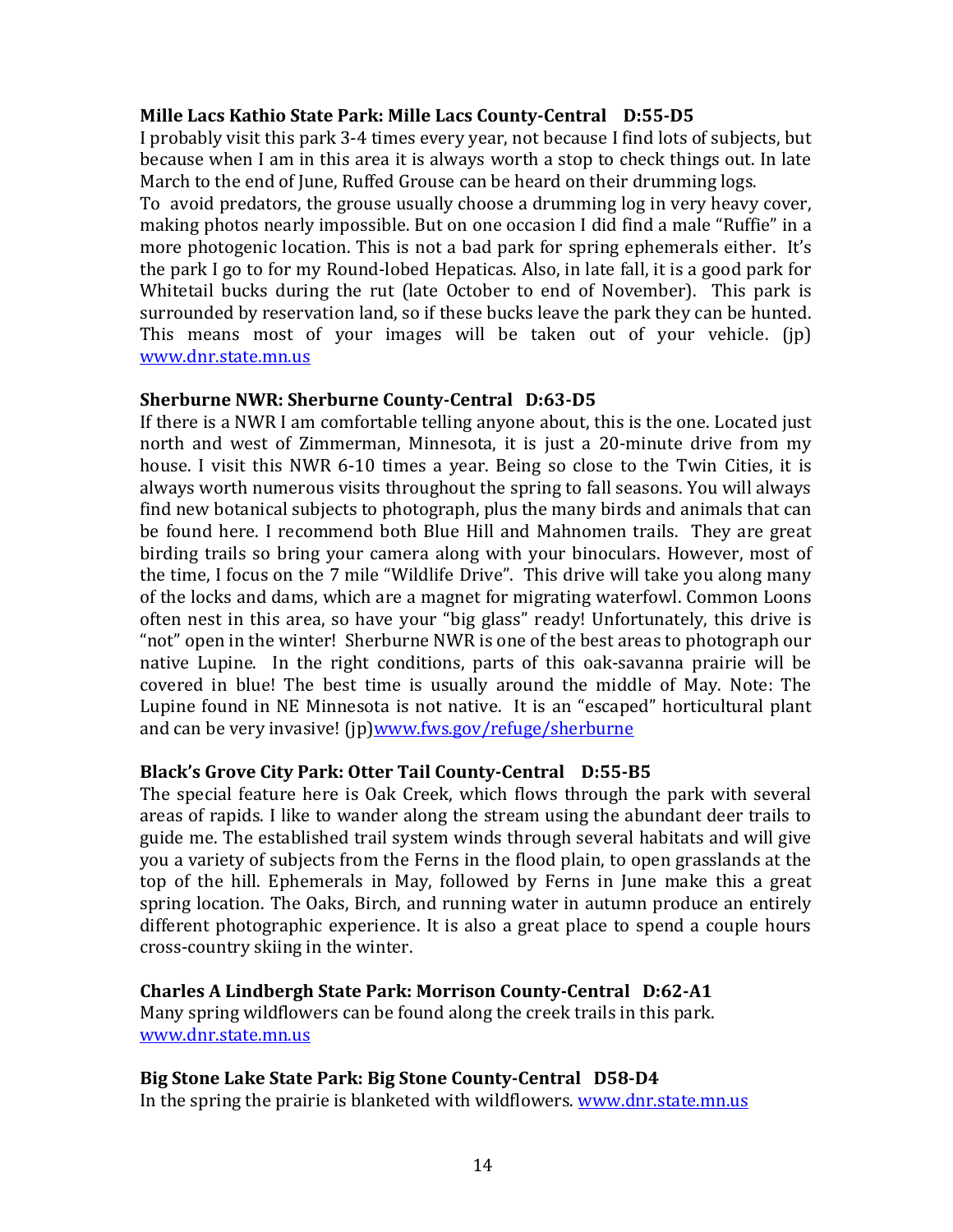### **Maplewood State Park: Otter Tail County-Central D:51-B8**

The park is located in a transition area between the western prairies and the eastern forests and contains plants and animals found in both landscapes. The park is known for its hardwood trees including Sugar Maple, Basswood, and Oak. These same trees provide a stunning display of fall colors each year. In addition, Red Cedar and Tamarack are found in the park. Wildflower lovers will find flowers and grasses representative of both the prairies and forests. Spring through fall, the park is "dressed" with displays of Trillium, Hepatica, Bloodroot, Yellow Lady's Slipper, Wild Onion, Prairie Rose, and Showy Milkweed. [www.dnr.state.mn.us](http://www.dnr.state.mn.us/)

### **Bluestem Prairie SNA: Clay County-NW D:41-D5**

Bluestem Prairie is the place for wildlife photographers to get shots of Prairie Chickens doing their courtship dances. The blinds are posh with padded seats and wood walls. Two photographers can set up with ease in each blind. A long lens is best since the birds seem to know something is amiss and rarely get real close. You may see 50 or 60 birds during a morning. The light is highly variable. Hope for a sunny day and if you get clouds, just sit back and enjoy – your photos will be awful in the gray light. The birds are also active at dusk but they are all backlit. During the day you can find Pasque Flowers at the parking area north of the prairie drumming grounds. [www.dnr.state.mn.us](http://www.dnr.state.mn.us/)

### **Tamarack National Wildlife Refuge: Becker County-NW D:42-C2**

NE of Detroit Lakes, Tamarac NWR, lies in the heart of one of the most diverse transition zones in North America. Here eastern deciduous hardwoods, northern coniferous forests and western tall grass prairie converge, creating a rich assemblage of both plants and animals. Tamarac National Wildlife Refuge was established as a refuge and breeding ground for migratory birds and other wildlife. [www.fws.gov/refuge/tamrac](http://www.fws.gov/refuge/tamrac)

### **Iron Springs Bog SNA: Clearwater County-NW D:42-A4**

This is a bog area with large areas of Showy Lady Slippers and Pitcher Plants. Be prepared to get wet, whether from sweating, difficult walking or sinking in the Sphagnum Moss. On the east side as you are going up a small hill on the power-line road, there are many Stemless Lady Slippers. I am sure there are more locations and flowers just waiting to be discovered in this rather inhospitable habitat.

Iron Springs SNA is on the north side of Itasca State Park and somewhat hard to find since there is only a small part of it that abuts a road. I like to go past the north entrance to Itasca State Park about two miles and turn on a gravel road (County Road 2) on your right. Park along the road and go down to the power-line road. The bog is on your left as you walk east. An official parking area is off State Highway 200. Take a compass along so you know what direction you are going as you enter the bog and what direction you need to follow to get out. Better yet, go in with a partner. It is very easy to get lost in a bog. [www.dnr.state.mn.us](http://www.dnr.state.mn.us/)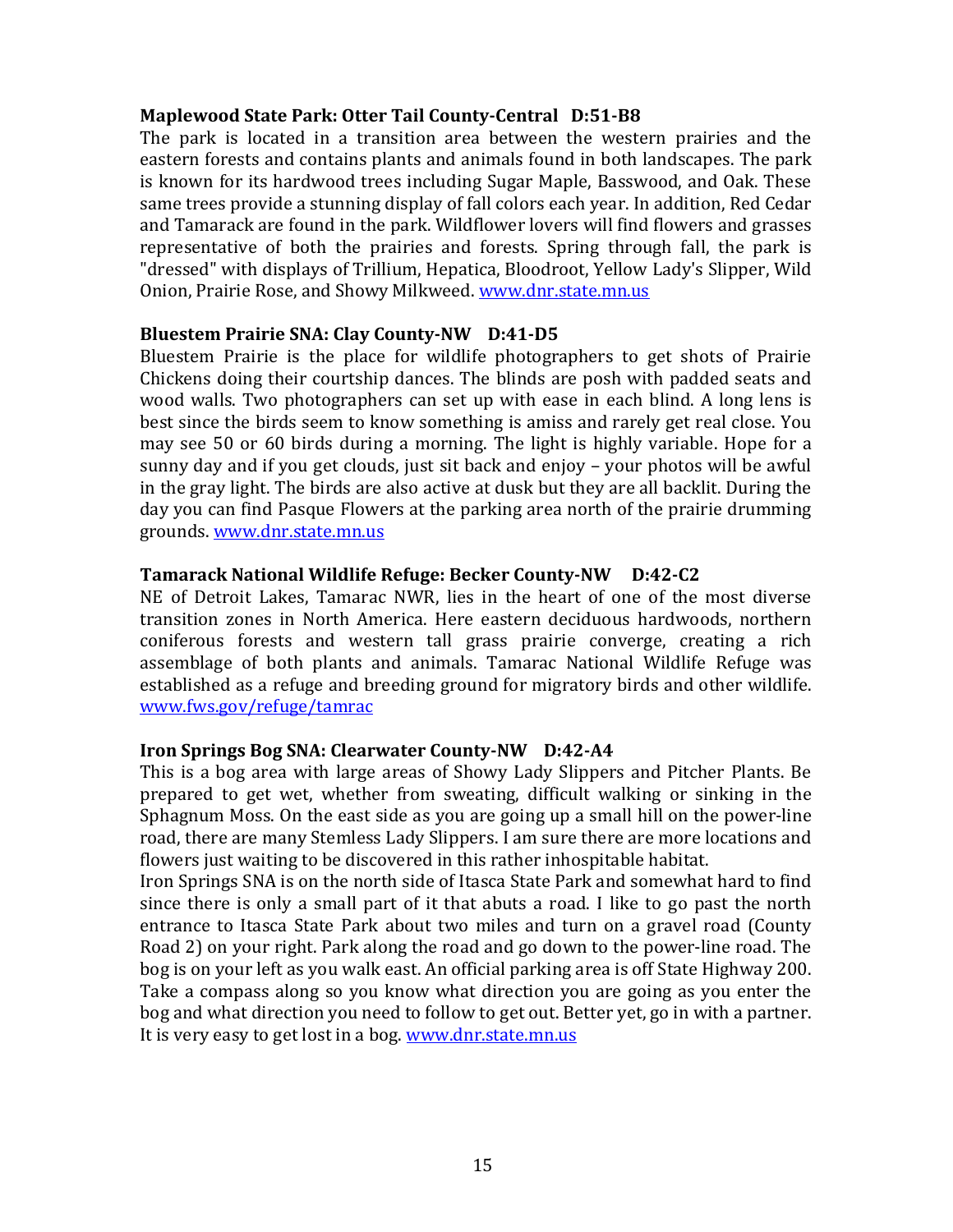### **Itasca State Park: Clearwater County-NW D:43-B5**

The Wilderness Loop in Itasca State Park is a good location for northern ephemerals and small lady's slippers. One option for exploring the park is to drive. Enter the park from the north entrance and follow the signs. You will drive through a diverse habitat collection and can pull over whenever the mood strikes you. You will also pass the Itasca Wilderness SNA that has a nice trail through it. If you prefer to walk, enter the south entrance, drive to the end of the two-way section of the wilderness loop at Many Lake and park. Walk the road to Elk Lake and you will see an abundance of photo opportunities, many more than while driving. Itasca Wilderness SNA, which is inside the State Park, has an amazing selection of woodland and bog flowers that include Ladies-tresses as well as four types of bog orchids, Striped and Spotted Coralroot and Yellow and Showy Lady's Slippers. [www.dnr.state.mn.us](http://www.dnr.state.mn.us/)

### **Agassiz Dune NWR: Polk County-NW D:29-D6**

This NWR is located deep in northwestern Minnesota, about a 5-hour drive from the Cities. How I wish it were closer to the Twin Cities. I have been there twice and for the waterfowl photographer, it is paradise. Both times were during the month of May and I personally have not seen so many migrating ducks as this place offers. Unfortunately for me both times were just short visits as I was traveling home from my travels for work. But from my viewpoint this is a refuge that a person could spend 2-3 days at, not only for waterfowl but for the many possibilities for landscape images of the wetland environment. If there is a negative on this refuge is that most of the roads are "closed" and you must get a "key" from the visitor center. (Not easy to get a key) But stop in the visitor center and check to see what is necessary to get the gates unlocked so you can drive the roads. There is 100 ft observation tower near the headquarters but you also have to get the key for access. Note: I have not been to this refuge in 10 years so definitely call ahead (218.449.4115) and check the regulations. This is the refuge where the park manager seriously questioned me on what I was going to do with my images, claiming that I could not sell any images taken of the refuge. He was totally wrong! (jp) [www.fws.gov/refuge/agassiz](http://www.fws.gov/refuge/agassiz)

### **Buffalo River State Park: Clay County-NW D:41-D5**

The prairie areas within the park are not just for the wildflower enthusiast. In spring, the song of the Bobolink brings the prairie alive. Prairie Chickens, Upland Sandpipers, and Marbled Godwits (uncommon prairie birds) can also be seen and heard. Red Foxes, Badgers, Coyotes, Prairie Toads, White-tailed Deer and Jackrabbits are also a part of the grassland community. The landscape contains more than 250 species of wildflowers and grasses including some plants now rare in Minnesota. [www.dnr.state.mn.us](http://www.dnr.state.mn.us/)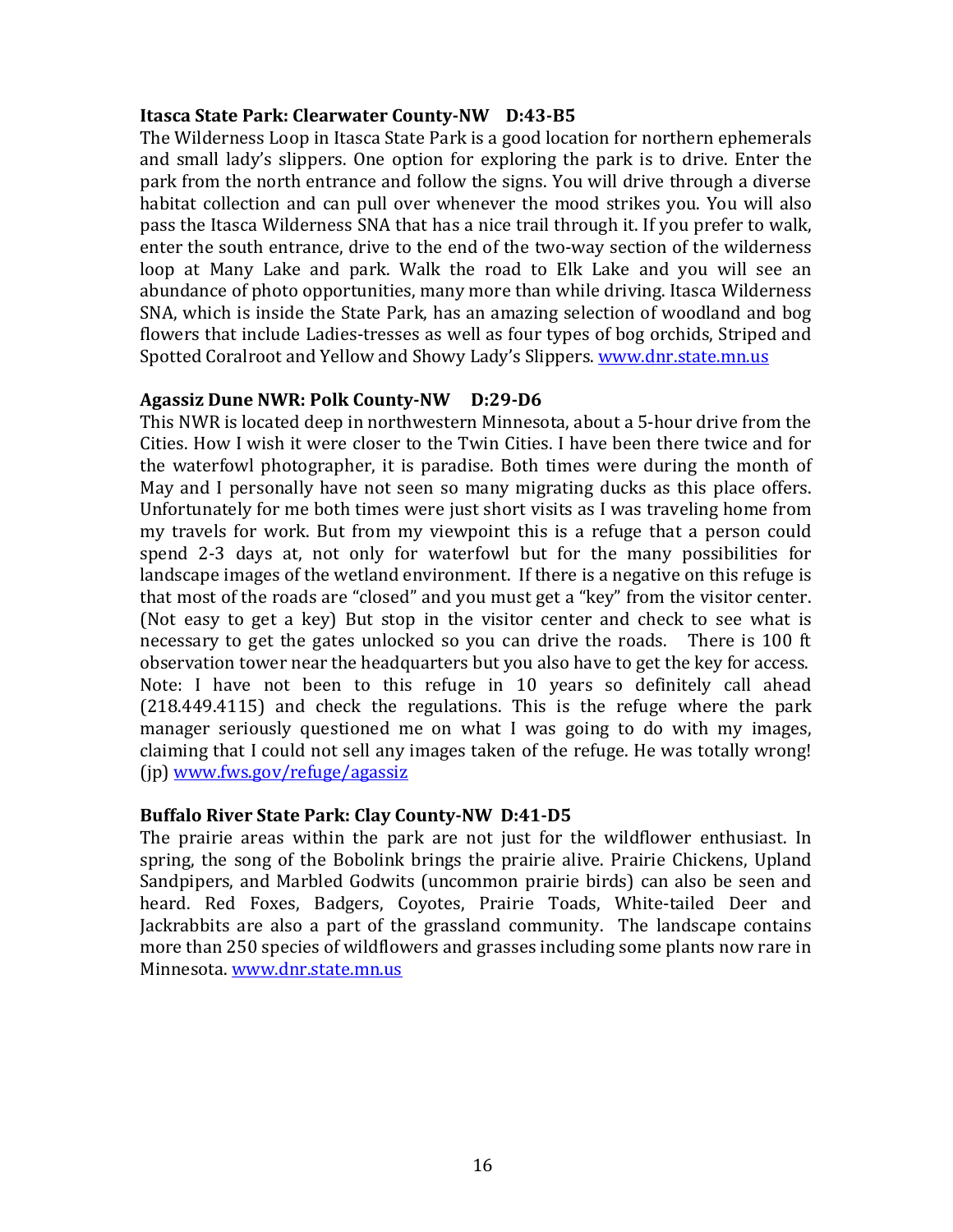### **Lake Bemidji State Park: Beltrami County-NW D:31-D7**

Explore the beauty of a tamarack bog carpeted with Showy Lady's Slippers, Pitcher Plants, Dragon's Mouth, Grass Pink, and insect-eating Sundews. Most flowers are blooming in the bog during late spring and early summer. A quarter mile long boardwalk leads into one of these areas so that visitors can observe Pitcher Plants, insect eating Sundews, Orchids, and other plants. [www.dnr.state.mn.us](http://www.dnr.state.mn.us/)

### **Judge C R Magney State Park: Cook County-NE D:38-C3**

The forested areas of this park are dominated by Birch and Aspen stands. Wildflowers begin to show in early spring with the Marsh Marigold, Wood Anemone, and Violets. In summer, look for the Rose, Thimbleberry, Moccasin Flower, Coral Root, Clintonia, Wild Sarsaparilla, and Fireweed. [www.dnr.state.mn.us](http://www.dnr.state.mn.us/)

### **Wisconsin locations:**

### **Crex Meadows Wildlife Area: Grantsburg, WI D:65-B4**

Many Minnesota nature photographers feel Crex Meadows should really be considered a Minnesota location. It is a huge area of wetlands, with small sections of prairie and woodland ecosystems as well. In spring, there are lupine, hoary puccoon and flax. Wildlife is also plentiful. Sandhill Cranes mate and nest here, and there are lots of migratory and resident waterfowl as well as songbirds. [www.crexmeadows.org](http://www.crexmeadows.org/)

### **Perrot State Park: Trempealeau WI D:87-A7**

Perrot State Park's rivers, wetlands, upland fields, steep wooded slopes, deep valleys and bluff tops are home to hundreds of kinds of plants and animals. In spring, the woods offer Blue, White and Yellow Violets, Hepaticas, Dutchman's Breeches, Woodland Phlox, Wood Geraniums, Bellworts, Jack-in-the-Pulpits and graceful Ferns. Spring also brings Shooting Stars which carpet the woods with purple and fill the air along the west Brady's Bluff trail with their wonderfully sweet aroma. Oaks, Hackberries, Black Walnuts and Shagbark and Bitternut Hickories are found in the woods. In Brady's Bluff Prairie, Pasque Flowers, Bird's-foot Violets, Puccoon and Lead Plant bloom in the spring. In late summer and fall this prairie turns into a blaze of color with Blazing Stars, Compass Plants, Big Bluestem, Indian Grass, Sunflowers and Coneflowers. [www.dnr.wi.gov/topic/parks/name/perrot/](http://www.dnr.wi.gov/topic/parks/name/perrot/) (mc)

### **Very good wildflower references include:**

Wildflower E-Book: Wildflower Photography by Steve Berardi[www.photonaturalist.net/](http://www.photonaturalist.net/)

Minnesota Wildflower Website: [www.minesotawildflowers.info/](http://www.minesotawildflowers.info/)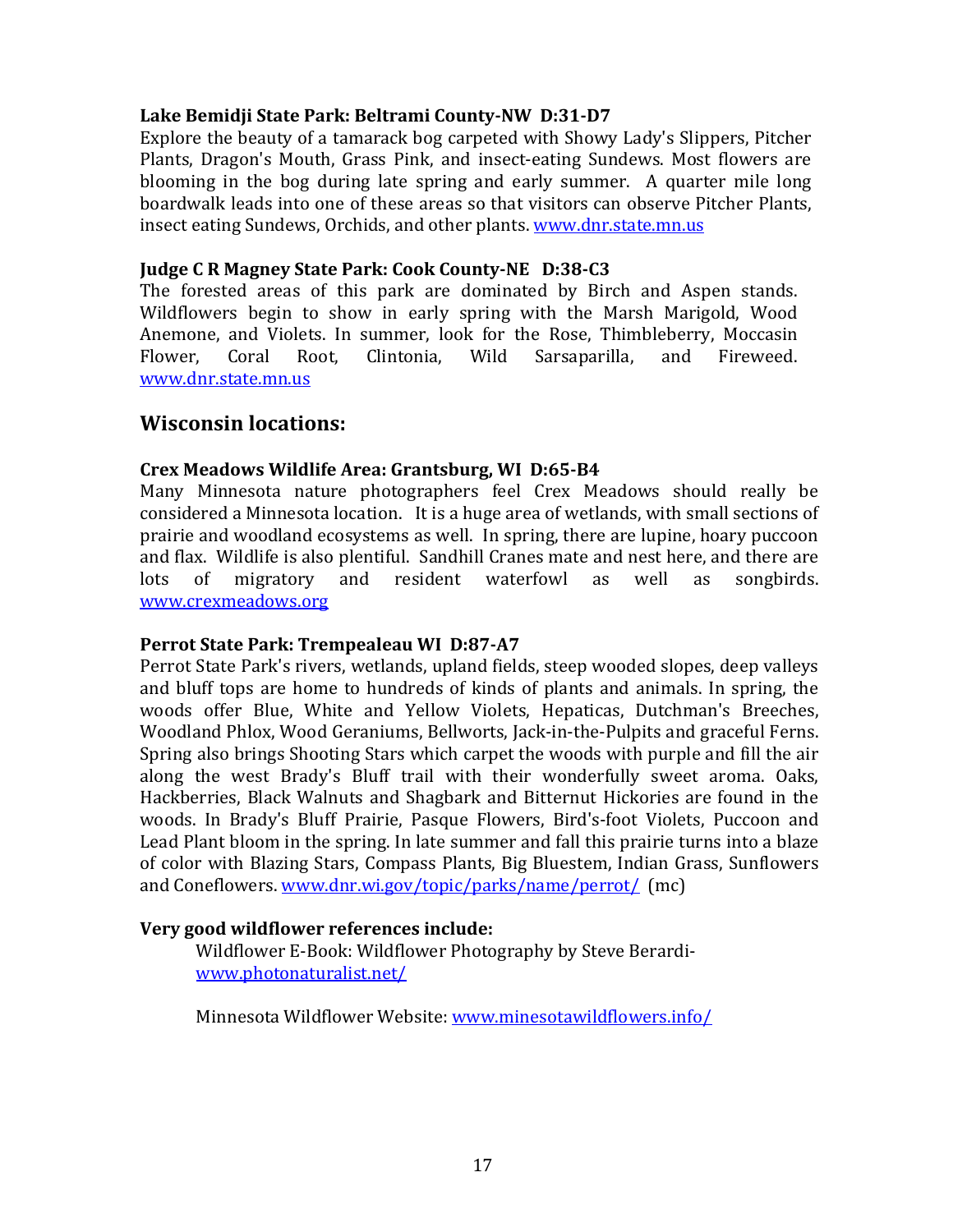# **Summer Photography: June, July, August**

Summer offers the nature photographer many options for landscape, wildlife and botanical photography. Minnesotans typically head "up north" to our many lakes and wilderness areas, which abound with photo ops of all kinds. The state parks on the north shore of Lake Superior are some of the most heavily visited and photographed parks in the state. For those of you who want to escape the crowds, other areas are less hectic and equally rich in photo opportunities. In late summer, hot, windy prairie days and dark, mosquito-infested forests make for photographic challenges. Fortunately, the sun is rising later and those civil twilight landscapes are getting easier to get up and on location for. During this time, it can be fascinating to photograph Monarch Butterflies. Monarchs are fun to photograph because they are easy to find. Just look for the food source, which is any pink flowering plant. They also spend nights on coneflowers or in low branches of shrubs and trees. The monarch migration passes through the state, usually hitting the Twin Cities during the last two weeks of August. Butterfly Gardens are located at Minnesota Valley NWR Visitor's Center in Bloomington and Lake Harriet Gardens in Minneapolis.

### **Blaine Preserve SNA: Anoka-M D:71-D5 \***

This is one of our newest SNA's (2013) and one that I visit numerous times during the course of the summer. A "wet prairie" with one of the most outstanding displays of Prairie Blazing Star that you will find anywhere. But it is also one of the most difficult areas for landscape images because of the many buildings in this metropolitan area. The best time to photograph the Blazing Star is around the middle of July. The rare "Yellow-eyed Grass" is also on this prairie. Because of the Liatris, this is a great spot for Monarch Butterflies. This prairie has a lot of Common Milkweed, the only plant Monarchs will lay their eggs on. Over the years, I have been able to photograph Monarch caterpillars as they feed on the leaves of the Milkweed. (jp) [www.dnr.state.mn.us](http://www.dnr.state.mn.us/)

### **Black Dog Nature Preserve SNA: Dakota-M D:70-D4**

Black Dog Nature Preserve SNA, in Burnsville on Cliff Road West of I35W is a good place to photograph Monarchs in the metro area, but as of 2016, the trails are not maintained. If you want to explore this SNA, park at Fen Park and walk the trail heading east. To find the Monarchs, look for a triangle resting on a tall plant. You may need to go out into the prairie and face the sun to see this black triangle. Once you have found one butterfly, the others will be easier to see. Stay low and work the subject trying to stay 12 to 18 inches away so as not to spook them. Remember, it is a long way to the winter home in Mexico and their energy should be conserved for the trip. [www.dnr.state.mn.us](http://www.dnr.state.mn.us/)

\*Locations shown after each County are taken from Minnesota: Delorme Atlas & Gazetteer ©2016. (D: page-grid)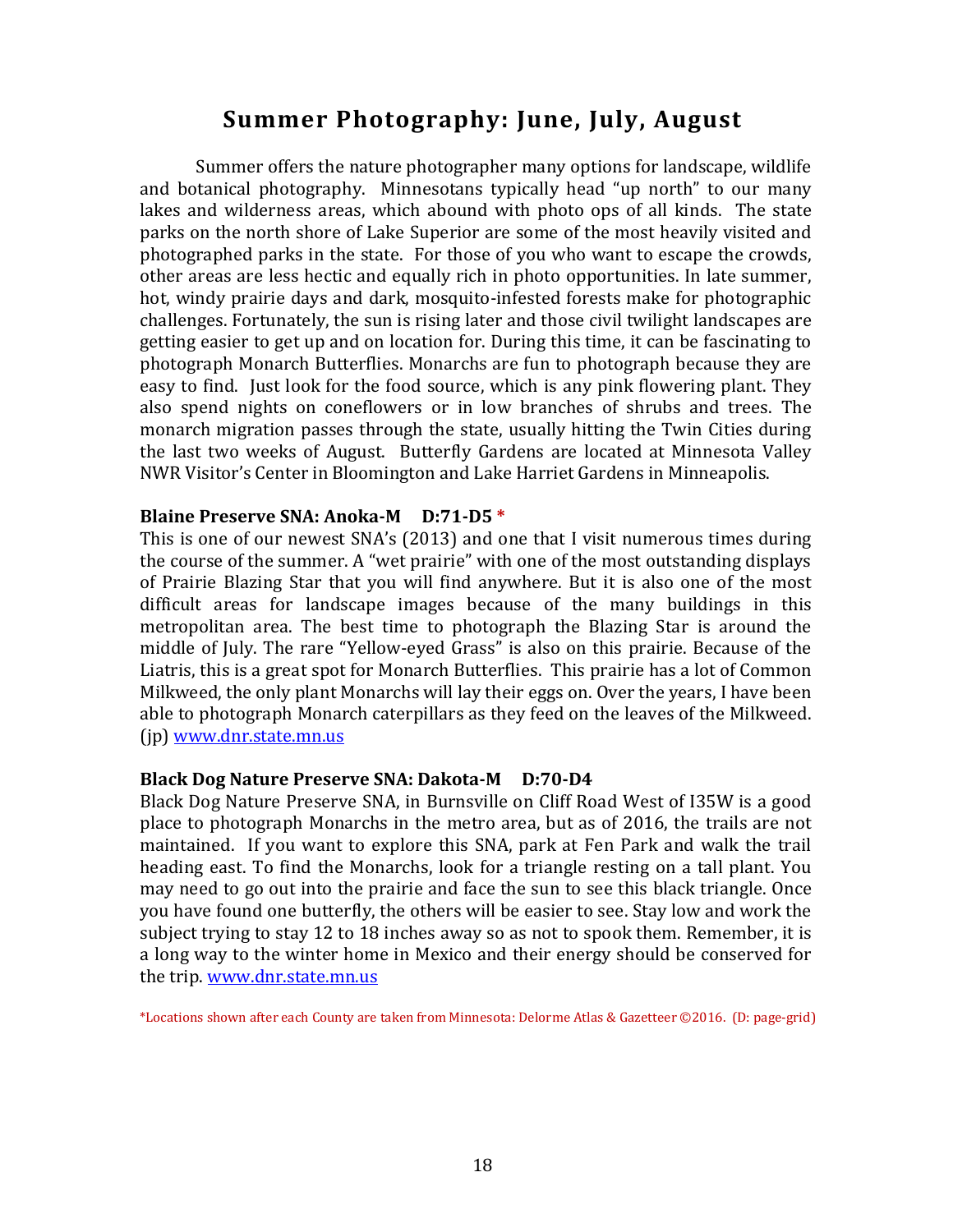### **Myre-Big Island State Park: Freeborn County -SE D:84-C4**

The trails take visitors around wet lowlands, oak savanna, and grasslands. Albert Lea Lake and park marshes draw hundreds of waterfowl during migration. Oak savanna and prairie landscape, including wetlands, dominate most of the park. Enjoy the numerous types of natural communities: Oak savanna, wetlands, northern hardwood forests, grasslands, and restored prairie. Typical prairie grasses include Big and Little Bluestem, Side-oats Grama, Porcupine, Indian, and Switch grasses. Flowering plants include Lead Plant, Rattlesnake Master, Prairie Clover, Prairie Smoke, Bottle Gentian, Blazing Star, Black-eyed Susan, and numerous Coneflowers. [www.dnr.state.mn.us](http://www.dnr.state.mn.us/)

### **Blue Mounds State Park: Rock-SW D:80-C3**

At Blue Mounds State Park in southwestern Minnesota, you'll find a rock prairie, a granite bluff at an old quarry site and a small herd of Buffalo. There is also prickly pear cactus, which usually bloom in June. [www.dnr.state.mn.us](http://www.dnr.state.mn.us/)

### **Northern Tallgrass Prairie "Touch the Sky" NWR: Rock County-SW D:80-C2**

This is Jim Brandenburg's dedicated prairie near Blue Mound State Park. This prairie is a small unit of the much larger Northern Tallgrass Prairie. Although I have only made one visit here; it is a gem of a prairie. So if you are in this section of Minnesota it is a must visit! On my July visit this prairie was loaded with Big Bluestem grasses and numerous tallgrass prairie flowers, too numerous to list. My recommendation would be to visit anytime from July to late September. (db) [www.fws.gov](http://www.fws.gov/)

### **Hole-in-the-Mountain Prairie TNC: Lincoln County-SW D:72-D2**

Hole-in-the-Mountain Prairie is a Nature Conservancy site 1.5 miles south of the city of Lake Benton on U.S. Highway 75. Park at the turnout along the west side of the highway. Pack your gear for wildflower, butterfly, and scenic shots. Early July is probably the best time for Prairie Coneflowers. [www.nature.org/minnesota](http://www.nature.org/minnesota)

### **Big Stone NWR: Lac Qui Parle County-SW D:66-B2**

Big Stone NWR near Ortonville, protects over 11,000 acres of wetlands, tallgrass prairies and river ravine habitat that provide homes to countless number of native plant and animal species. Pin Cushion and Ball Cactus bloom in the third week of June. [www.fws.gov/refuge/big-stone](http://www.fws.gov/refuge/big-stone)

### **Joseph A Tauer Prairie SNA: Brown County-SW D:75-D3**

The highlights at the Joseph A Tauer Prairie SNA are Turk's Cap Lilies, Rattlesnake Master and wild Iris. Take County Road 13 eight miles south of New Ulm then two miles west of the junction of County Roads 13 and 22. Park on the west side of the township road. Flandreau State Park is also nearby. [www.dnr.state.mn.us](http://www.dnr.state.mn.us/)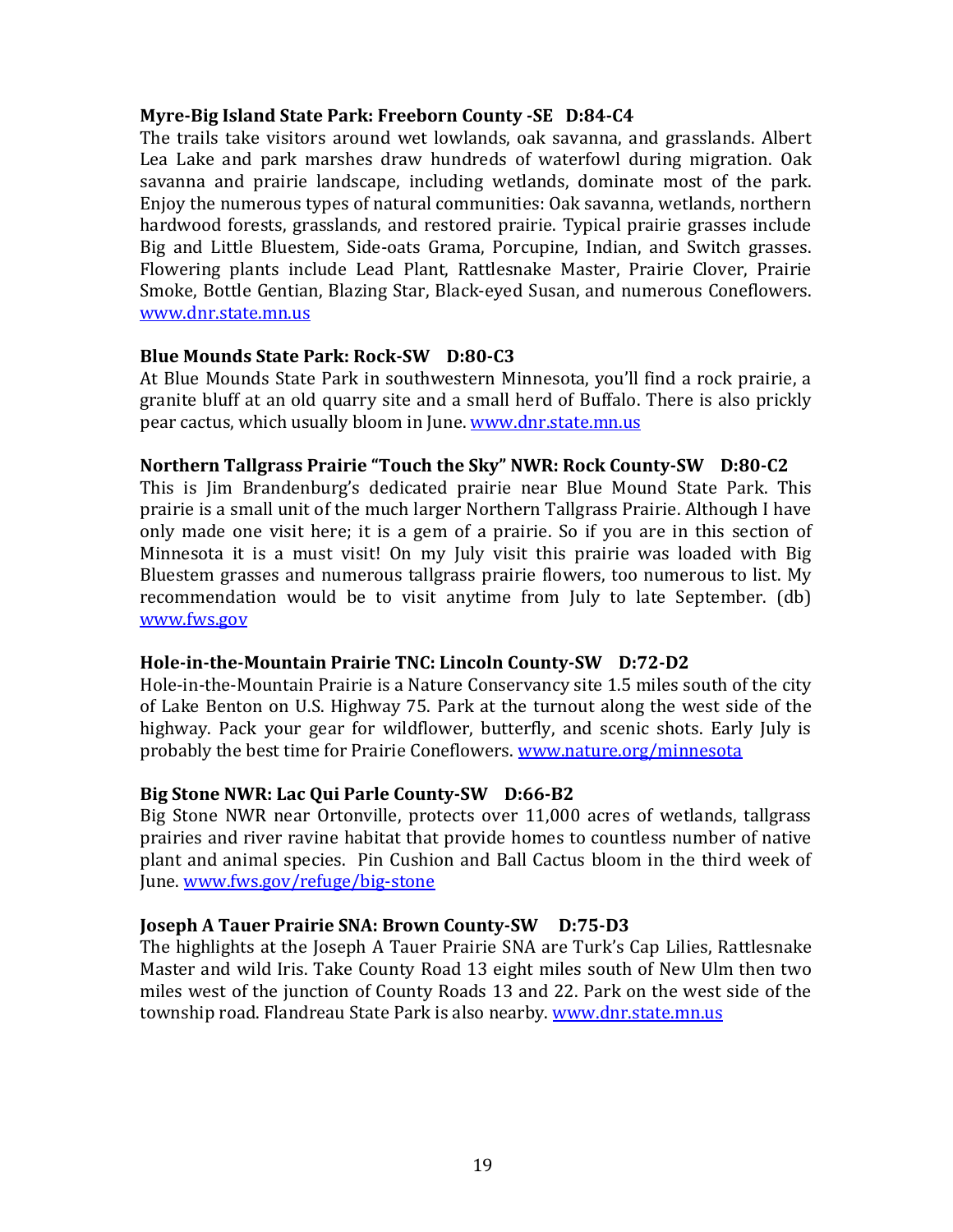### **Cottonwood River Prairie SNA: Brown County–SW D:74-D1**

The Cottonwood River Prairie SNA in Brown County is good all summer for shots of the prairie landscape with hills. [www.dnr.state.mn.us](http://www.dnr.state.mn.us/)

### **Kilen Woods State Park: Jackson County -SW D:82-C1**

Trails wind through the park's oak forest, sunny river bottom meadows, flood plain forest, oak savanna and prairie. Oak trees grow on the steep river valley slopes. Scattered Bur Oak trees, Wild Plums and Hawthorns occur among prairie grasses and wildflowers at the edge of the Des Moines River Valley. Look for Big Bluestem, Indian Grass, Blazing-star, and Purple Coneflowers along the grassy ravines. Sevenfoot tall Prairie Grasses, Butterfly Milkweed, and Grey-headed Coneflowers dominate the late summer river bottom prairie. [www.dnr.state.mn.us](http://www.dnr.state.mn.us/)

### **Roscoe Prairie SNA/TNC: Stearns County-Central D:61-D8**

I visit this prairie probably 3 times a year. It is a small prairie is located just a short distance from Roscoe, MN. While it is only about 57 acres, it is a gem! It is a combination prairie and wetland. July to early August is the best time for general prairie photography. That is generally the peak time for Prairie Blazing Star, Purple Coneflower, Black-eyed Susan, and many other prairie botanical subjects. Calm cool mornings in the end of summer can be great for sunrise and monarchs. In late August into the middle of September all of the Gentian family will bloom here Bottle, Fringed, Downy, as well as and also Great Plain Ladies'-tresses Orchid. (jp) [www.dnr.state.mn.us](http://www.dnr.state.mn.us/)

### **Ordway Prairie TNC: Pope County-Central D:60-D4**

Located not too far from the town of Brooten, MN, this is a great prairie to visit from spring to late fall. This is a combination of a tallgrass prairie, oak-savanna prairie and wet prairie. My visits have usually been in the month of July, but they do list this prairie having White Lady's Slippers. These would be blooming sometime in the middle of May and you would locate them in the "wet" part of the prairie. This prairie has numerous prairie grasses, Big Bluestem, Little Bluestem, Dropseed but also has lots of prairie flowers such as Purple Coneflowers, Prairie Phlox, Blazing Star and Hill's Thistle. Not all thistles are bad. This is Minnesota's only "native" Thistle and it is very colorful. My goal is to visit in the spring for the white lady's slippers and later in the early fall for landscapes of the prairie grasses. (jp) [www.nature.org/minnesota](http://www.nature.org/minnesota)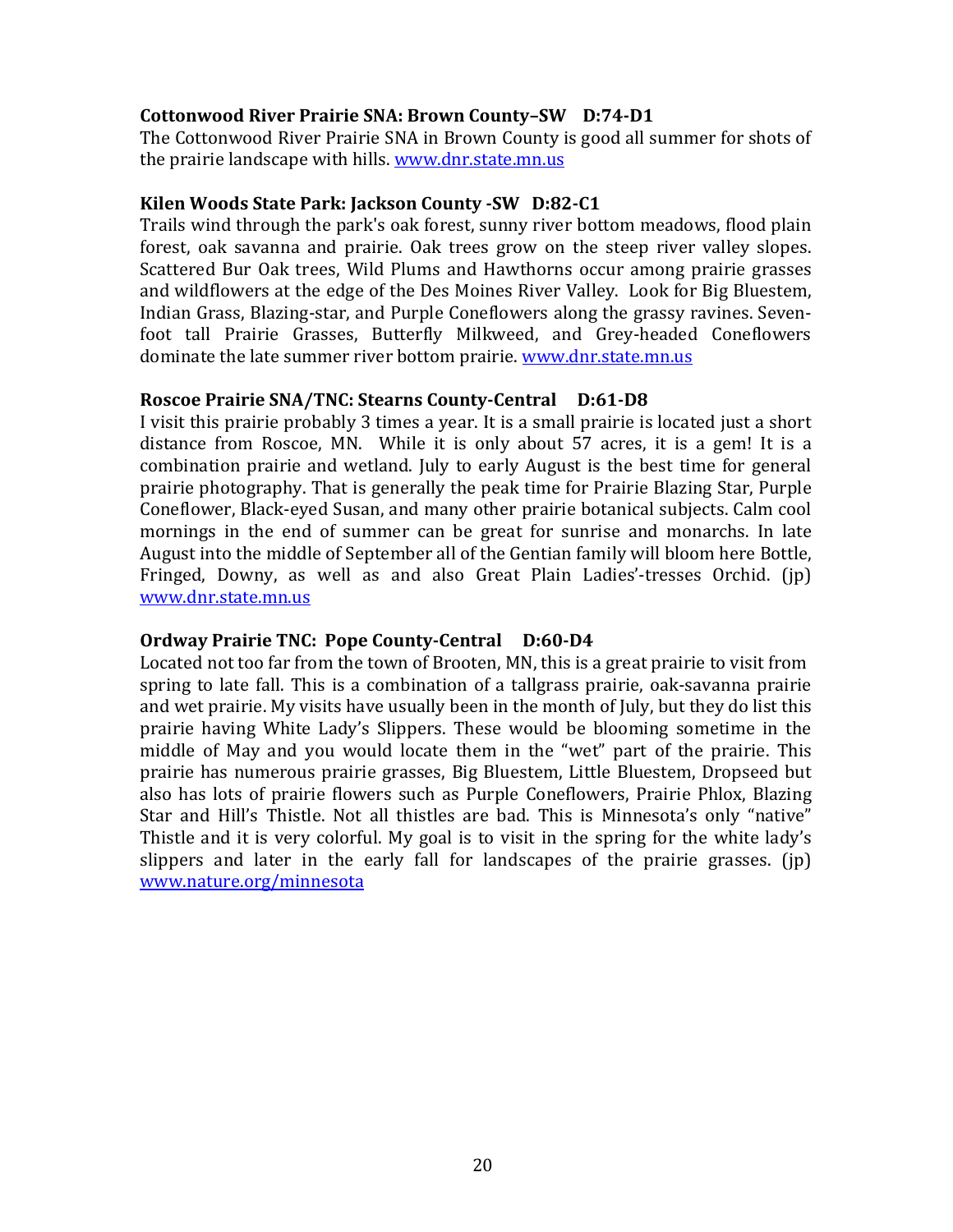### **Regal Meadows TNC-Regal Meadows WMA: Kandiyohi County-Central 68-A3**

This Nature Conservancy prairie is located on Highway 55 west of Paynesville, MN. This prairie also has the White Lady's Slippers, but I usually go in the July time frame for the other prairie flowers, such as Prairie Blazing Star and Coneflowers. Also, there are a few Wood Lilies (prairie lilies). This prairie has a nice display of prairie grasses such as Little Bluestem, Indian Grass and others. This is a one of the prairies that also have Rough Blazing Star. This colorful Liatris also has a peak bloom in the middle of August, just in time for the Monarch Butterfly migration. This can be a good prairie to photograph this butterfly. (ip) [www.dnr.state.mn.us](http://www.dnr.state.mn.us/)

### **Pembina Trail Preserve SNA: Polk County-NW D:29-C6**

This prairie is way up in Northwestern MN, about a 4½-hour drive from the Twin Cities. The closest town is Mentor, MN. This "Tallgrass Prairie" has a few Western Prairie Fringed Orchid which bloom around July 4th. Later in July and into early August, this prairie also has a great display of tallgrass prairie flowers such as Prairie Blazing Star and Bergamot. (jp) [www.dnr.state.mn.us](http://www.dnr.state.mn.us/)

### **Lake Bemidji State Park: Beltrami County -NW D:31-D7**

There is a very nice boardwalk in Bemidji State Park, offering easy walking access to many different botanical species. Starting in the June, there are Wild Calla, Wild Iris and the insect-eating Sundew. All told, you can find nearly 40 varieties of flowering plants, including the Stemless Lady's Slipper, Dragon's Mouth Orchid and Grass Pink. [www.dnr.state.mn.us](http://www.dnr.state.mn.us/)

### **Pennington Bog SNA: Beltrami County-NW D:39-D1**

There are many species of native orchids in this SNA. This is a good bog to visit in late spring to end of July as you search for various orchid species. It important for you to know the bloom dates for the species you are searching out. Most orchid species have a narrow window for peak bloom. Also bogs are always difficult to maneuver in and you should wear old tennis shoes or waterproof footwear. I always wear my knee-high rubber boots. Also be sure to have a regular compass with you. Sometimes the bog is so thick cell phones won't pick up a satellite signal. You must be careful where you walk as this is a very sensitive environment and many orchid species are not the big "showy" type. It is very easy to trample a rare orchid if you do not look where you are walking! Also don't get so carried away with the orchids or other bog botanical subjects that you forget to take some bog environmental images. They can be stunning. This bog is located on the Lady's Slipper Scenic Byway- County Road 39 from Blackduck to US highway 2 east of Cass Lake. Note: A permit is required to enter this SNA. Get in touch with the Bemidji DNR office for permit applications. (jp) [www.dnr.state.mn.us](http://www.dnr.state.mn.us/)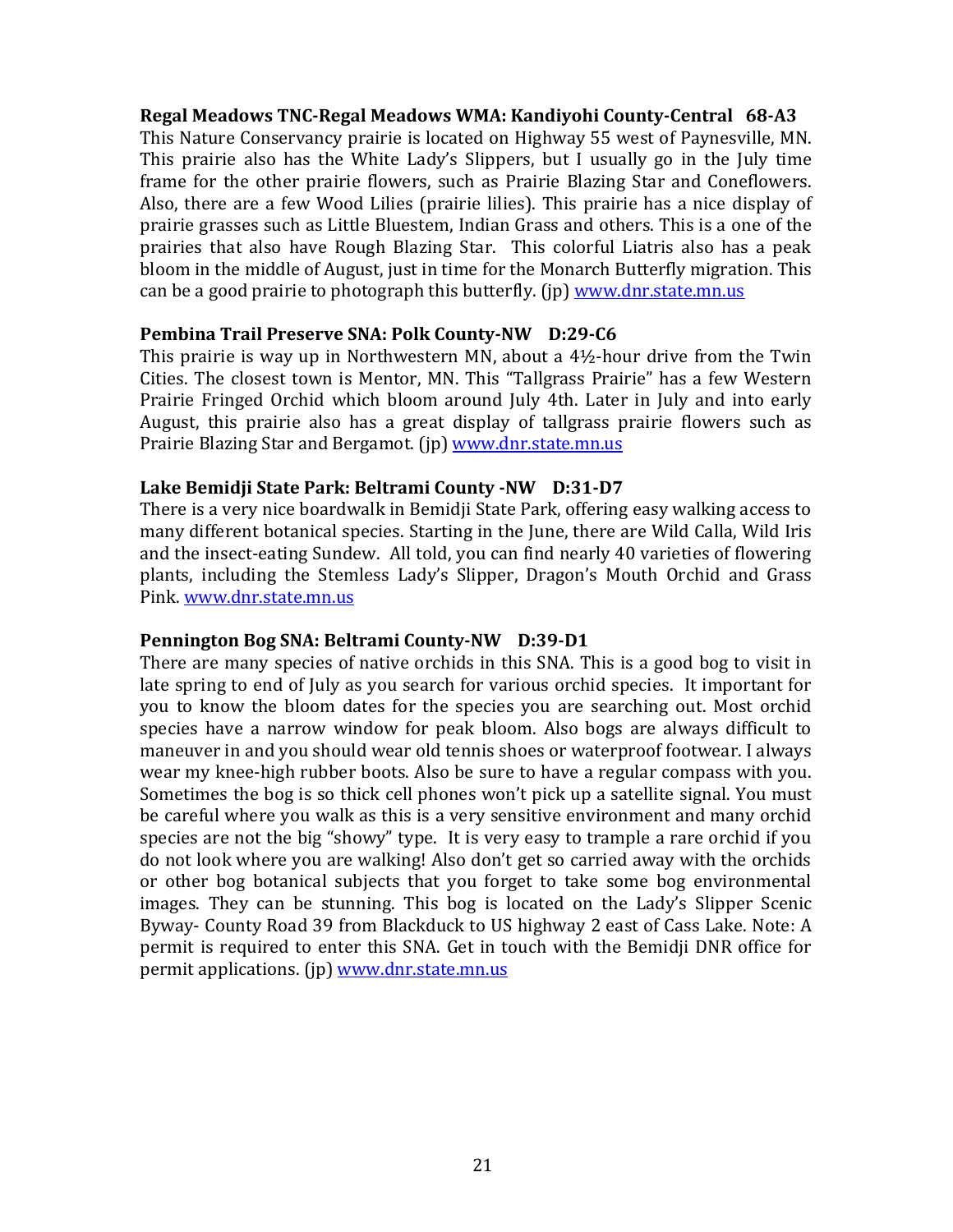### **Minnesota Highway 11 & 310: Roseau County-NW D:18-D1**

There are literally hundreds of Showy Lady's Slippers on the north side of Highway 11 going east from Badger to Roseau and then continuing on as far as International Falls. This is the Lady's Slipper route. There are also many of these orchids north of Roseau on Hwy. 310 going to Canada and the Northwest Angle. They bloom from about the middle to the end of June, depending on the season. Also Lake Bronson State Park has many along their roadsides. It is truly a feast for the eyes.

### **Big Bog Recreation Area: Beltrami County -NW D:24-D1**

The 500 square mile peat bog is the largest in the lower 48 states, is located in the northern unit. A mile-long boardwalk enables visitors to get a first-hand look at the unique plant and animal life of this rare resource. Many of the native plants, including Yellow-eyed Grass, Bog Rush and two kinds of Sundews, are on Minnesota's endangered or threatened species list. [www.dnr.state.mn.us](http://www.dnr.state.mn.us/)

### **Glacial Ridge National Wildlife Refuge: Polk County-NW D:29-C6**

Glacial Ridge is located in the Mississippi Headwaters/Northern Tallgrass Prairie ecosystem. It is a key component of the prairie pothole mix of small wetlands surrounded by upland prairies and woodland savannas. This mix of small wetlands and uplands are crucial as breeding habitat for an array of migratory birds, including waterfowl, songbirds, shorebirds, and others. Sandhill Cranes and Greater Prairie Chicken ate found at the refuge. It hosts one of the state's largest populations of Western Prairie Fringed Orchids and many other wildflowers including the Prairie White Lady's Slipper. [www.fws.gov](http://www.fws.gov/)

### **Lost 40 SNA: Itasca County-NE D:32-B3**

If this were not so far, it certainly would be an SNA to which I would make yearly visits. As it is, I have only been there twice. I did find my one and only Small Green Wood Orchid here. This is old-growth Red-pine forest. It is one of the only SNA's that does have a trail system, but it is not maintained. There are some flowers associated with a boreal forest such as Fringed Polygala and Twinflowers. My visits there were in the end of June and I did mostly old-growth pine forest environmental images. (ip) [www.dnr.state.mn.us](http://www.dnr.state.mn.us/)

### **Vince Shute Wildlife Sanctuary: St Louis County-NE D:26-D1**

There is a lot to photograph at this sanctuary. Mornings can be spent on botanical subjects and evenings looking for wildlife. The bog walk trail is good for wildflowers, including Purple-fringed Orchids. [www.americanbear.org](http://www.americanbear.org/)

### **Crane Lake & Vermillion Gorge: St Louis County-NE D:26-C4**

Crane Lake and the walk to Vermillion Gorge are great, especially if you start in the dark and get to the old trading post site for sunrise. Walking back in the early morning with the dew on the Ferns is quite magical.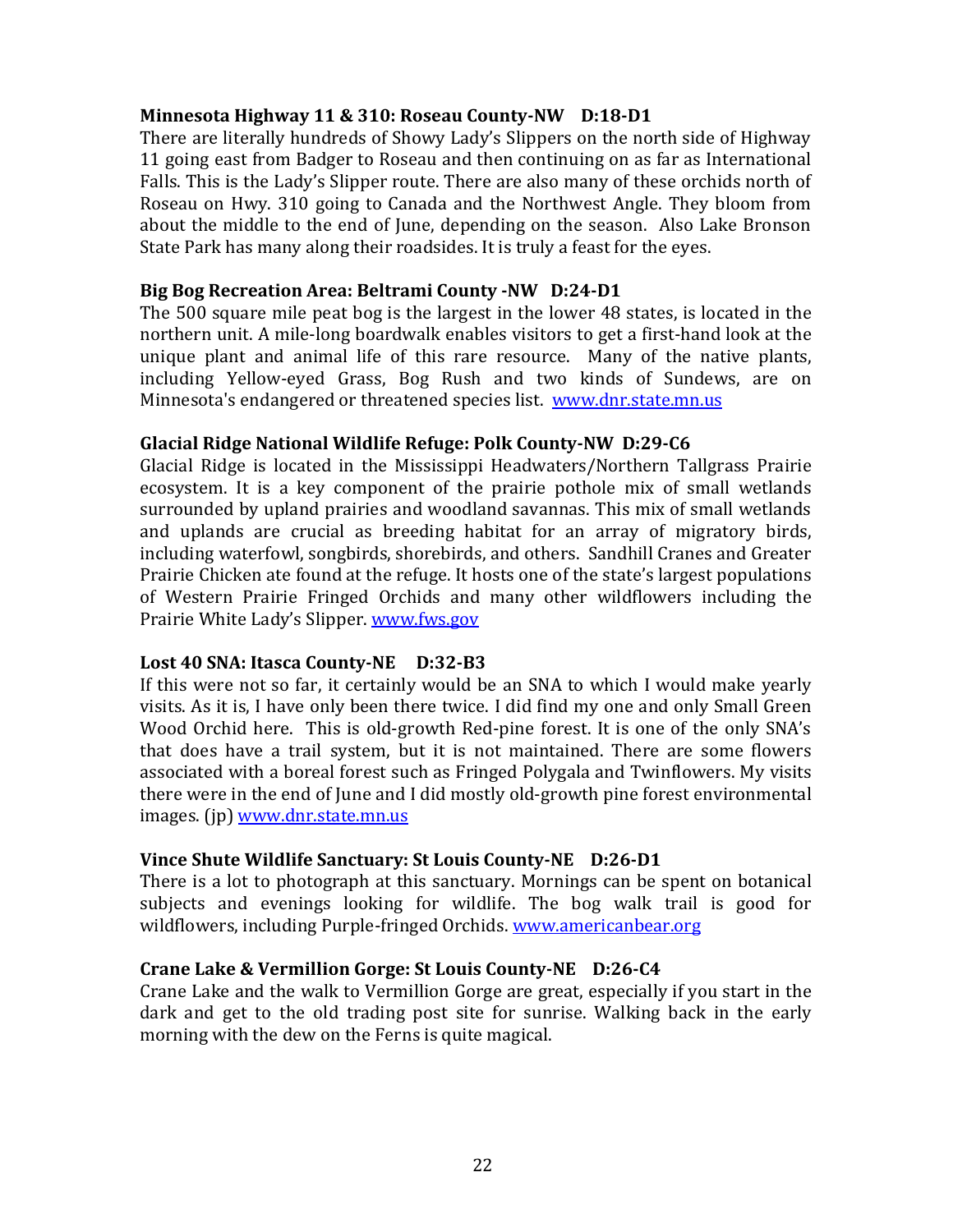### **Vermillion Falls: St Louis County-NE D:26-C4**

Vermillion Falls has a nice overlook and is handicap accessible. Another trail takes you through a picnic site to a beaver dam.

### **Artist's Point**: **Grand Marais: Cook County-NE D:38-C1**

Artist's Point in Grand Marais is a good spot to photograph sunrise and sunset.

### **Gooseberry Falls State Park: Lake County -NE D:48-C3**

At Gooseberry Falls State Park, there are five waterfalls, a big gorge and the rocky shoreline of Lake Superior. Trails lead through a mixed evergreen, Aspen and Birch forests with a variety of birds, plants and other animals. It is a great park to explore in all seasons. It can also be fun to photograph the falls at night, maybe even with some Northern Lights dancing in the sky. [www.dnr.state.mn.us](http://www.dnr.state.mn.us/)

### **Wisconsin locations:**

### **Fish Lake WMA: Grantsburg WI -Central D:65-C3**

There are blazing stars and lots of deer at the Fish Lake WMA south of Grantsburg, WI. Explore the area along Stolte Road and the Dueholm Flowage. The Crex Meadows visitor center and local establishments have the Fish Lake Wildlife Area map and a map of Burnett County [www.bcrca.com.](http://www.bcrca.com/) This is also a good location for night photography. There are some nice trees near Hickerson Road that are good foreground subjects for nighttime photography.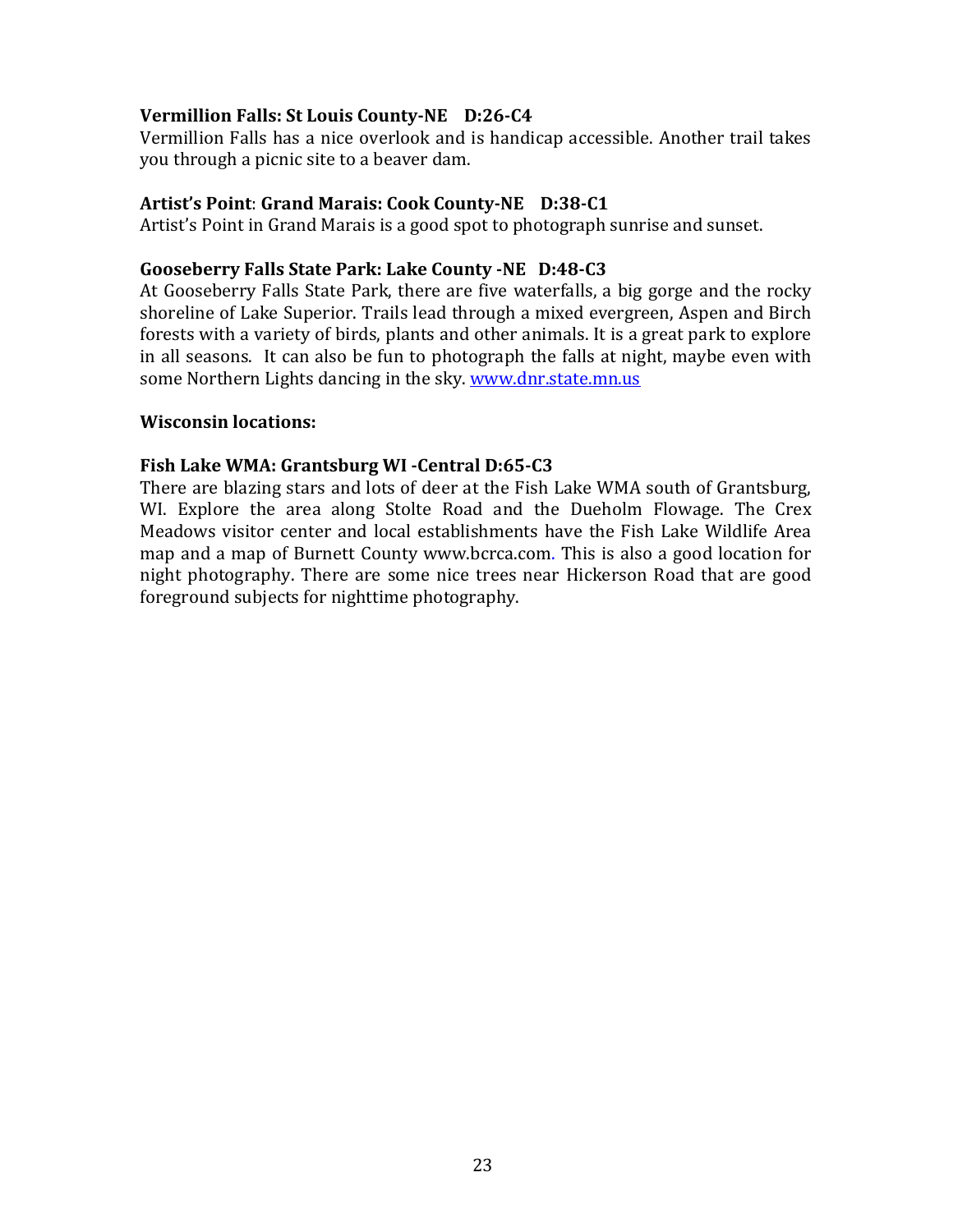# **Fall Photography: September, October, November**

The north to south distance of Minnesota is no more apparent than during the fall. Color starts turning early in September along the Canadian border and finishes along the Iowa border in late October. The trick is to get the color at its peak. Maples and Oak provide the bulk of woodland color, while Sumacs, Asters, and grasses give color to the prairie. Grand landscapes catch the eye but are hard to capture photographically. Look for those isolated leaves or patterns that scream "fall color".

Traditionally the north shore of Lake Superior and the Superior National Forest are the places to photograph fall color. Any of the north shore state parks have potential. Weekends are crowded so try to plan a couple of days during the week for a quieter time. A detailed  $\frac{1}{2}$ " = 1-mile map of the Superior National Forest is for sale at Forest Service offices, visitor centers at state parks in the area and some local establishments. You can also buy it online at the National Forest Store. [www.nationalforeststore.com](http://www.nationalforeststore.com/)

Fall color in southern Minnesota peaks in October. Rice Lake, Nerstrand Big Woods and Myre-Big Island State Parks are great places if you missed the fall color up north. Locations for fall color are very well covered by the Minnesota tourism industry. Weekly updates are available during the season at the DNR website. [www.dnr.state.mn.us](file:///Users/ardellalagerquist/Library/Containers/com.apple.mail/Data/Library/Mail%20Downloads/1AF4945D-DA4F-47C8-8254-9AF658BFFE13/../../AppData/Local/Microsoft/Windows/INetCache/Content.Outlook/WMV0BLB4/www.dnr.state.mn.us)

Late in the fall, look for ponds with freshly fallen leaves that still retain color. Winter birds are at feeders. Get out for the first snow of the season. Typically there is one snowfall before Thanksgiving in the metro area that is a great transition shot of late falls to winter, especially if you can find a remaining leaf or two with color. Keep your gear packed and watch the weather forecast. I like to use [www.accuweather.com](http://www.accuweather.com/) for my serious weather information. Enter a zip code and you can get local weather forecasts right down to the percentage chance of precipitation for each four hours time block. Cloud cover and cloud height is good information to determine what type of light you can expect. The wind speed and direction can also make or break photography of birds in flight. It's no fun to get there and discover the birds are all taking off and landing away from you. Just before the onset of winter, color is hard to find so I like pastel shades on the prairie in the morning with frost on the plants. Good, thin gloves are a must, as are extra batteries.

### **Wolsfeld Woods SNA: Hennepin County-Metro D:70-C2 \***

This is one of my favorite "Big Woods" forests to visit. It is close to Orono and Long Lake, MN. You park in the corner of a parking lot that belongs to a Lutheran Church. This is definitely a great place for "Big Woods" landscapes. Go in the middle of October for a forest filled with yellow Maple leaves on the forest floor and some still hanging on to the huge Maple trees. (ip) [www.dnr.state.mn.us](http://www.dnr.state.mn.us/)

\*Locations shown after each County are taken from Minnesota: Delorme Atlas & Gazetteer ©2016. (D: page-grid)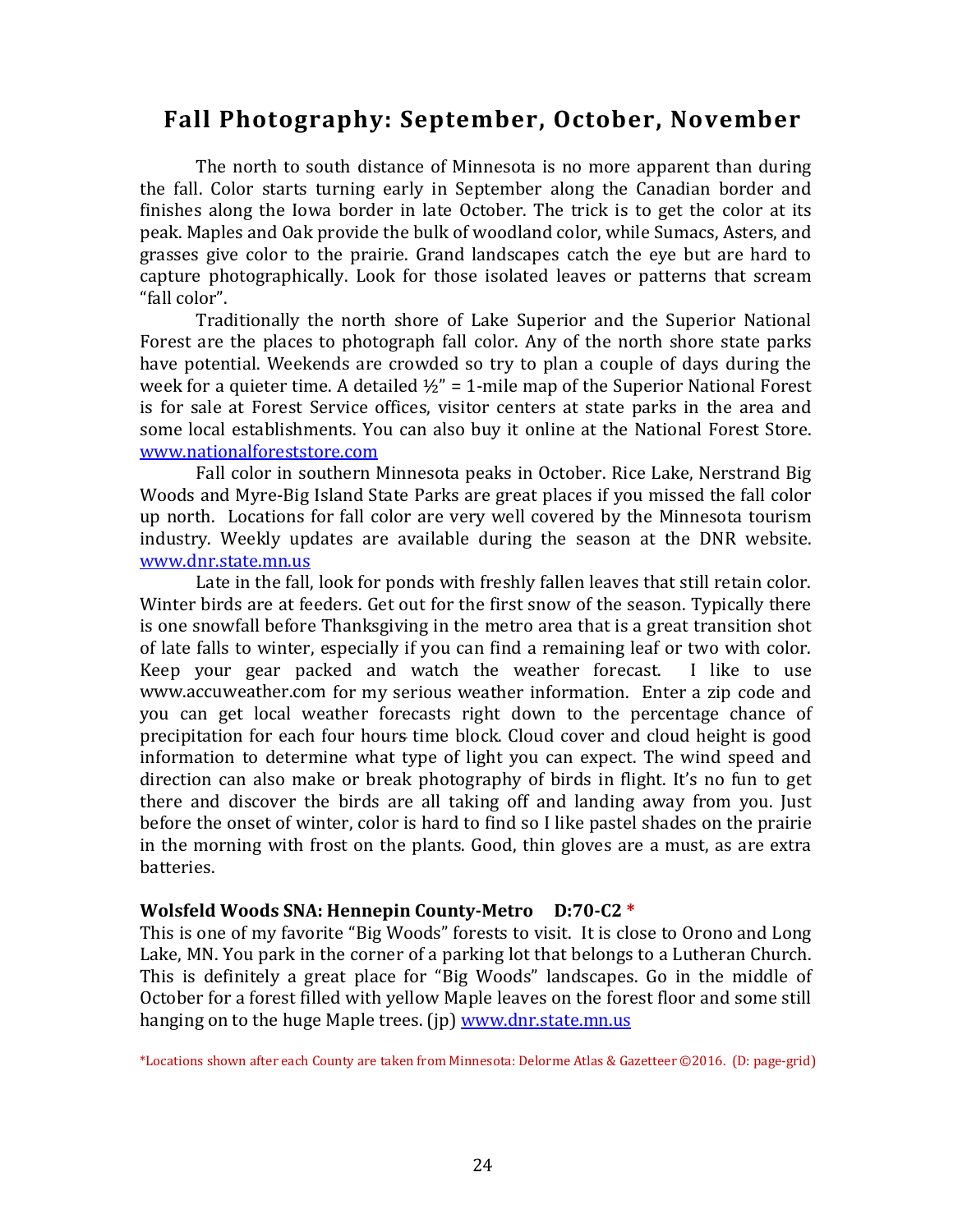### **Wood-Rill SNA: Hennepin County-Metro D:70-C2**

The best time to visit this SNA is in the fall for autumn landscapes. There can be fantastic Maple color. Also on the far end of this SNA is a small lake to give some beautiful big woods fall reflections. (ip) [www.dnr.state.mn.us](http://www.dnr.state.mn.us/)

### **Brownsville: Houston County-SE D:87-C8**

An area with potential for swan photography is on the Minnesota side of the river south of Brownsville. There is a peninsula near Brown's Island that looks good for morning shots. A portable bag blind that you can take cover under combined with extreme patience should eventually get some good Tundra Swan pictures. [www.brownsville.mn.org](http://www.brownsville.mn.org/) 

### **Beaver Falls County Park: Renville County-SW D:74-B1**

Beaver Falls County Park in Renville County has nice fall color and a whitewater stream. It's located west of Morton on County Road 2, west of US 71. [www.co.renville.mn.us](http://www.co.renville.mn.us/)

### **Mound Creek County Park: Brown County-SW D:74-D1**

Mound Creek County Park is adjacent to Cottonwood County's Red Rock Falls County Park, and is two miles from the Jeffers Petroglyphs historic site. There is a nice waterfall and a lakeside prairie that offers photo opportunities in early autumn. [www.co.brown.mn.us](http://www.co.brown.mn.us/)

### **Mary Schmidt Crawford Woods SNA: Wright County-Central D:70-B1**

Located near Buffalo, MN, this is a great place for some fall color. There are many maples, a great place for "Big Woods" landscape. (ip) [www.dnr.state.mn.us](http://www.dnr.state.mn.us/)

### **Banning State Park & Sandstone Area: Pine County-Central D:56-D3**

Banning State Park in Pine County has fall color scenery, the Kettle River, and Wolf Creek Falls. Big Springs Falls near Sandstone and Robinson Park in Sandstone are great locations also. All offer possible sightings of Deer, Black Bear, Ruffed Grouse and Pileated Woodpeckers. [www.dnr.state.mn.us](http://www.dnr.state.mn.us/)

### **Crane Meadows NWR: Morrison County-Central D:62-A2-3**

This refuge is located off of Highway 10 just a short distance from Little Falls, MN. Of course the name comes from the thousands of Sandhill Cranes that migrate through this area. Although I have never photographed the fall migration in this refuge because I go to Crex Meadows WMA. I go to this refuge because many of the Cranes nest here. I am always looking for images of the "Colts" but I have had no luck seeing them. This is an oak-savanna prairie, so I have taken lots of landscape images here. There are some prairie grasses and flowers in this prairie but from my visits I know of better places for prairie flowers. If you have never been to this prairie, it is just a short drive from the metro area. It is a nice refuge to explore, with a nice trail system. (db) [www.fws.gov/refuge/crane-meadow](http://www.fws.gov/refuge/crane-meadow)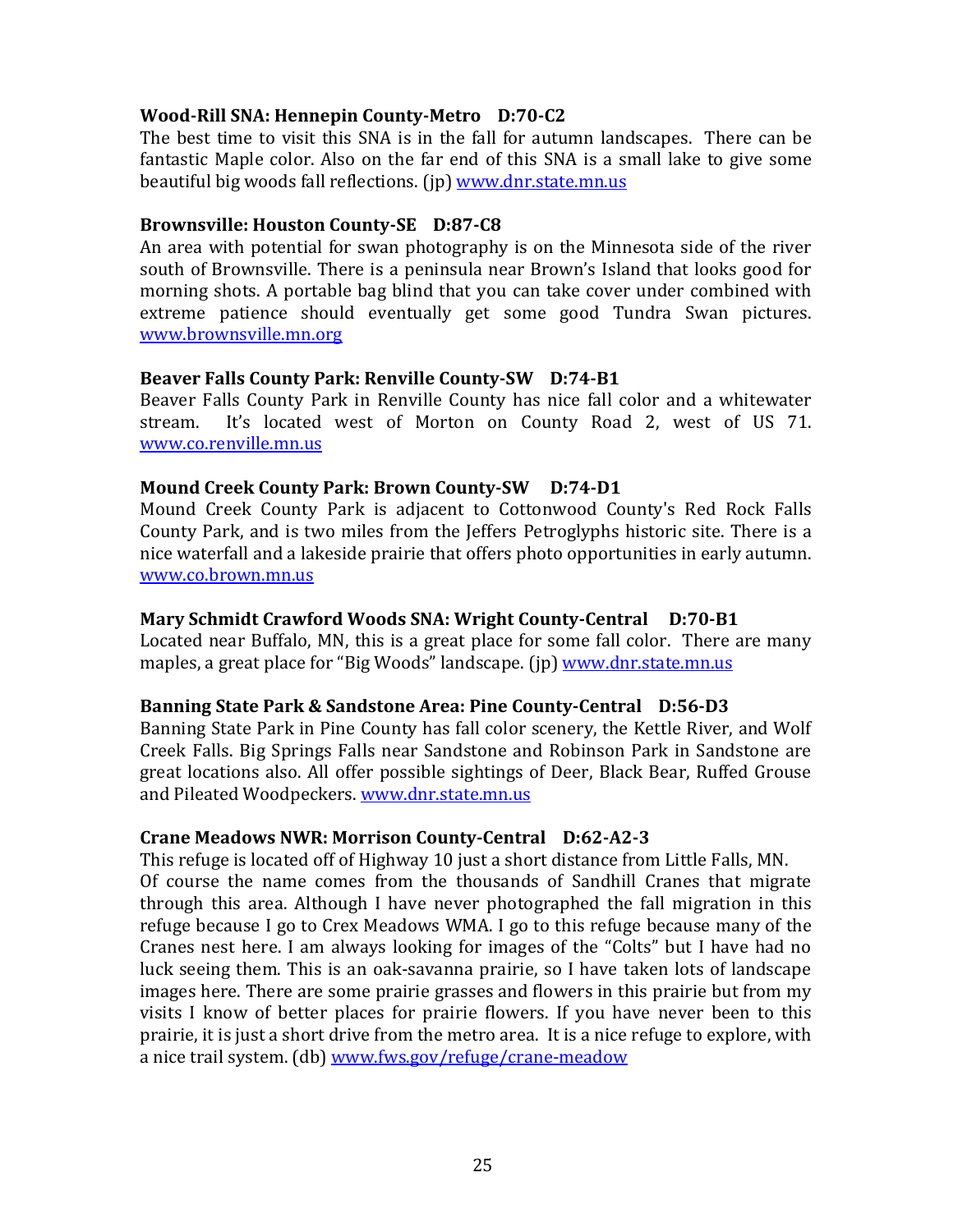### **Caribou Trail: Cook County-NE D:37-D7**

Fall Color Drive: Start at County Road 4 just north of Lutsen off Highway 61. Wind past Caribou Lake and take Honeymoon Trail 164 to the left (Forest Road). When you come to Sawbill Trail (County Road 2), take another right on County Road 7 to reach Highway 61 at Tofte. [www.visitcookcounty.com](http://www.visitcookcounty.com/)

### **Grand Marais: Cook County-NE D:38-C1**

Fall Color Drive: Start at 5th Avenue West, just off Highway 61. Take a left at County Road 7, by the Hospital. When you get to County Road 45, take a right and continue up to Pike Lake. Return to Grand Marais on the same road or take a right on County Road 42 and another right on County road 7 to reach Highway 61 close to Cascade State Park. [www.ci.grand-marais.mn.us](http://www.ci.grand-marais.mn.us/)

### **Gunflint Trail: Cook County-NE D:38-C1**

Fall Color Drive: Start at County Road 12 just off Highway 61 in Grand Marais. For a scenic side trip, take Maple Hill Drive (County Road 54). Return to the Gunflint Trail and continue north to County Road 60. For a short tour take a right or left at County Road 14 (either way will take you back to Highway 61. For a longer tour, turn left onto County Road 14 then left on to Forest Road 140 (with a scenic side trip on the bogus Lake Road (Forest Road 140G) Back on Forest Road 140, two miles after passing Trout Lake, you will reconnect with the Gunflint Trail. A left turn will take you back to Grand Marias. [www.visitcookcounty.com](http://www.visitcookcounty.com/)

### **Arrowhead Trail: Cook County-NE D:38-C3**

Fall Color Drive: Take the Arrowhead Trail (County Road 16) off Highway 61 in Hoveland. Watch for Jackson Lake Road where you will take a right, follow the road for a bit and then a left onto Otter Lake Road which will connect with Arrowhead Trail. Make a side trip off Arrowhead Road on Tower Road and on the Hoveland Road Lookout Road before returning to Highway 61.

### **Oberg Mountain and LeVeaux Mountain Trailheads: NE D:37-D7**

Both of these locations are served by the same parking area on Onion River Road (Forest Road 336) on Highway 61, 4.7 miles north of Tofte. Proceed up the unpaved Onion River Road about 2.1 miles to the parking lot.

### **Grand Portage State Park: Cook County-NE D:39-B5**

Mixed hardwood forest covers most of the park and is dominated by Paper Birch and Quaking Aspen, with occasional White Spruce, White Pine, Balsam Fir, White Cedar, Poplar, and Black Ash. Visitors will also see Mountain Ash, Mountain Maple, Redosier Dogwood, and Thimbleberry. The slopes and crest of the large ridge are boreal forest communities containing abundant groundcover that includes Clintonia, Bunchberry, Wild Sarsaparilla, and Club Mosses and Ferns. The forested areas provide a beautiful backdrop to the rugged beauty of the falls and the shoreline of the Pigeon River that runs through the park. This is a great location for fall colors. [www.dnr.state.mn.us](http://www.dnr.state.mn.us/)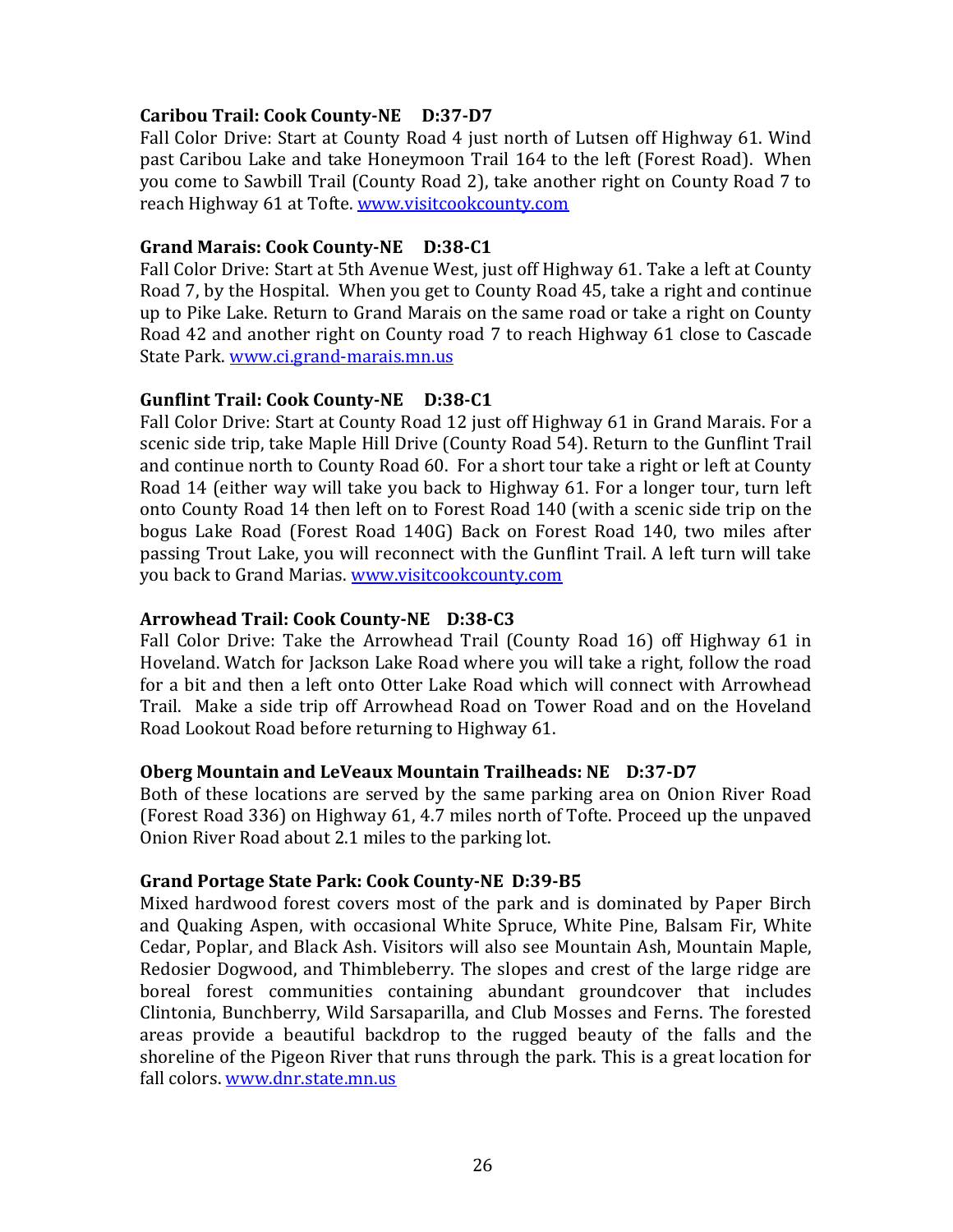### **Judge C R Magney State Park: Cook County -NE D:38-C3**

Early fall is a good time to observe migrating Hawks as they congregate along the shore of Lake Superior. Large White Spruce graces the campground and other upland areas. Asters and Goldenrod add to the fiery colors of autumn. [www.dnr.state.mn.us](http://www.dnr.state.mn.us/)

### **Superior Hiking Trail: Lake & Cook Counties-NE**

The Superior Hiking Trail Association maintains a trail along the North Shore ridgeline from Duluth to the Canadian border. They publish a guidebook and maps for all sections of the trail. Consider joining the SHTA so you can get their quarterly newsletter. One of the more popular fall hikes is around Oberg Mountain with several views of Lake Superior and nearby hillsides. Guides, maps and clothing items are sold at their store and office on Highway 61 in Two Harbors. Information about guided hikes and more is on their web site:<http://www.shta.org/>

### **Wisconsin locations:**

### **Crex Meadows Wildlife Area: Grantsburg WI- Central D:65-B4**

Each fall, Sandhill Cranes use the wetlands at Crex Meadows to stage their annual migration. Some years, there have been as many as 20,000 cranes stopping here during October and early November. The visitor center offers maps and current information on the cranes. Sunrise and sunset are both good for photography. The cranes spend the night in the marsh and leave just after sunrise for their daily foraging in nearby cornfields. They return to the marsh just before sunset. Go there at the time of the October full moon and you'll likely find a few MNPC members trying for that shot of cranes flying in front of the full moon.

### **Goose Island: LaCrosse WI -SW D:87-C8**

Goose Island is south of LaCrosse and contains a habituated Deer herd. They can come very close so any normal lens, and a good eye, will give you a good composition.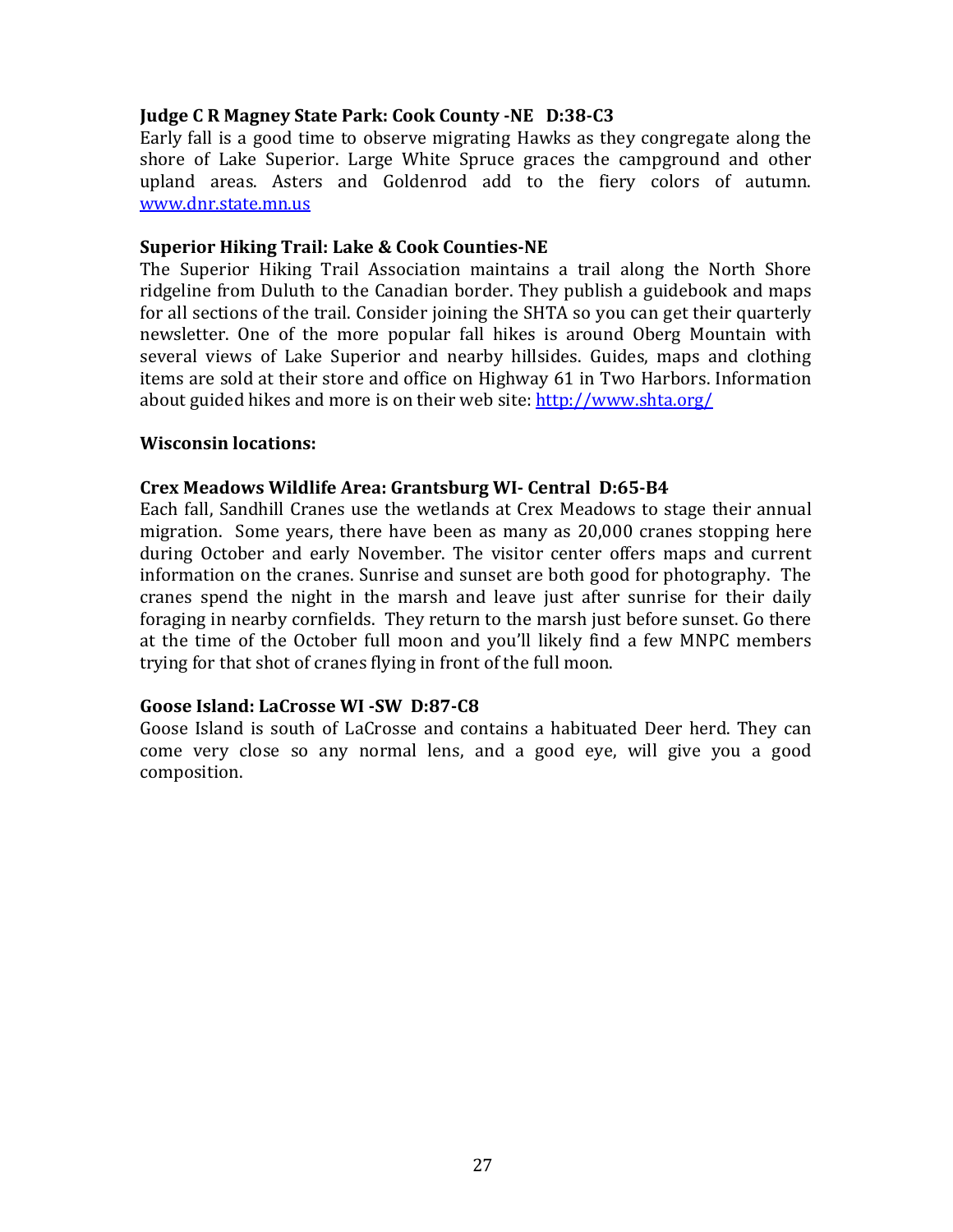# **Conclusion: Thinking about new locations:**

Remember the places you traveled in the past winter, spring and summer. How would you assess the possibilities of those locations for fall photography? There is probably a new place you would like to explore. Wherever it is, it is on someone's list. Familiar places also change from year to year and offer new challenges with each visit. Are you accumulating a library and a list of resources that give you a greater appreciation and knowledge of the natural world? There are nature stories waiting to be told with your camera. Be open to the opportunities.

**Please send any update to location listed or information on new locations to [mnnaturephotographyclub@gmail.com/](mailto:mnnaturephotographyclub@gmail.com/)**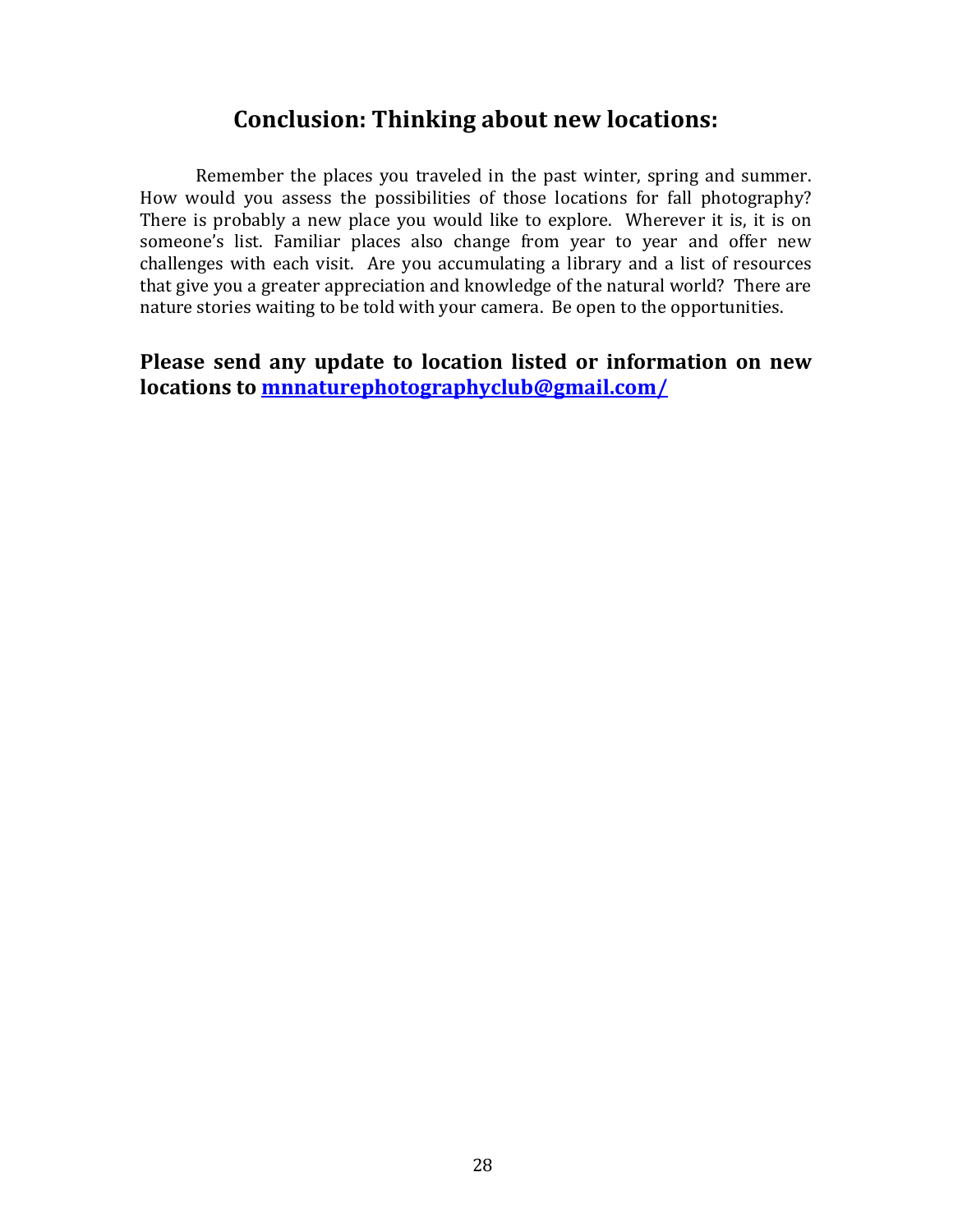# **New Location Worksheet**

|                                                                                    | NearestTown:_______________________________County:______________________________ |
|------------------------------------------------------------------------------------|----------------------------------------------------------------------------------|
| <b>General Description:</b>                                                        |                                                                                  |
|                                                                                    |                                                                                  |
|                                                                                    | ,我们也不能在这里的,我们也不能在这里的,我们也不能不能不能不能不能不能不能不能不能不能不能不能。""我们,我们也不能不能不能不能不能不能不能不能不能不能不能不 |
|                                                                                    |                                                                                  |
|                                                                                    |                                                                                  |
|                                                                                    |                                                                                  |
| <b>What to Photograph:</b>                                                         |                                                                                  |
|                                                                                    |                                                                                  |
|                                                                                    |                                                                                  |
|                                                                                    | Season/Month: ___________________________Time of Day:___________________________ |
|                                                                                    |                                                                                  |
|                                                                                    | Delorme Atlas & Gazetteer: Page:________________ Grid: _________________________ |
| <b>Facilities:</b>                                                                 | Parking: Y N Toilets: Y N Fee: Y N \$_________ Hours:__________________          |
| Please send information on new locations to:<br>mnnaturephotographyclub @gmail.com |                                                                                  |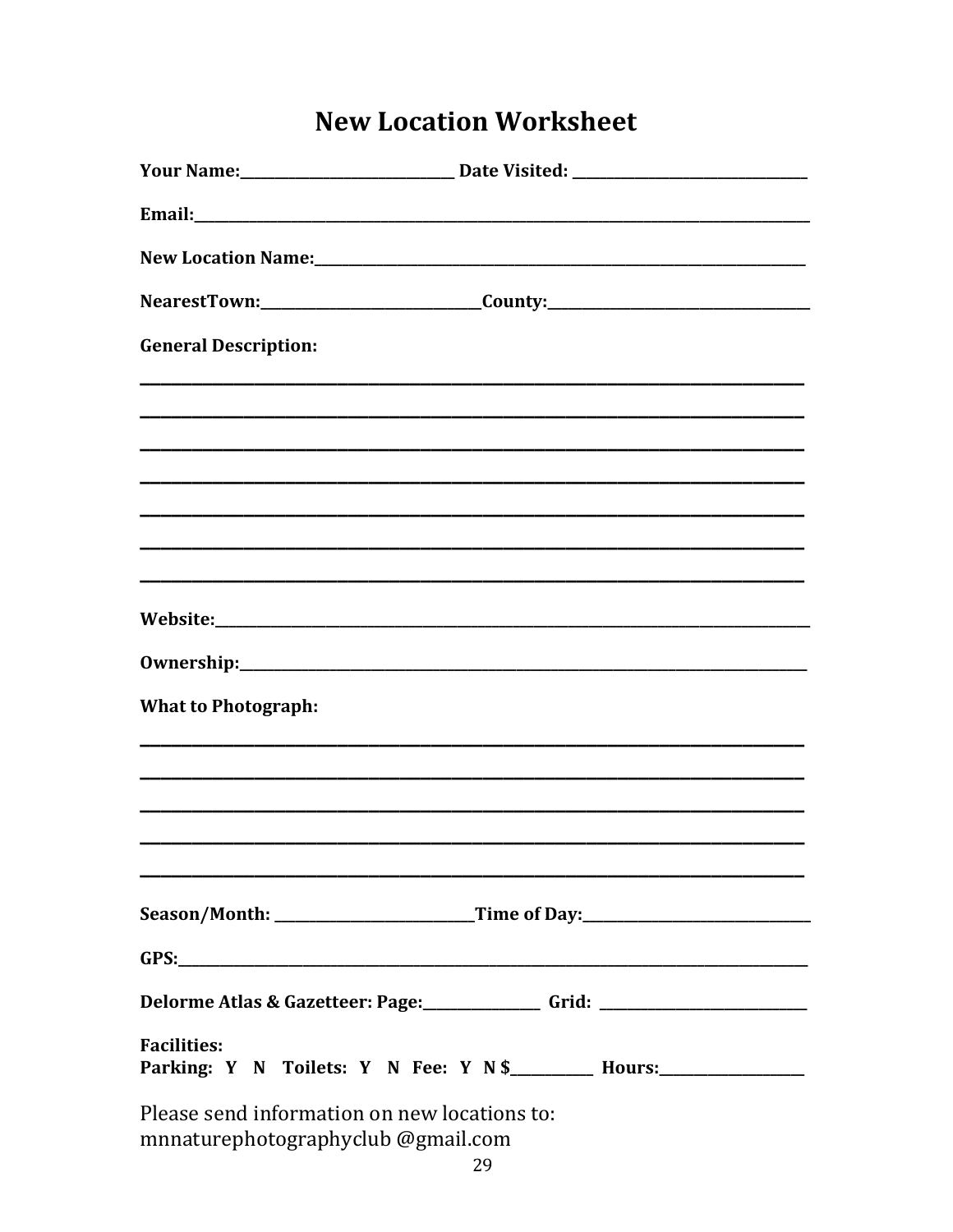# <span id="page-29-0"></span>**Part Two: Minnesota Locations by County**

# **Minnesota**

### **National Wildlife Refuge [www.fws.gov](http://www.fws.gov/)**

[Northern Tallgrass Prairie National Wildlife Refuge:](https://www.fws.gov/refuges/profiles/index.cfm?id=32642) Western Minnesota Canada to Iowa

[Upper Mississippi River National Wildlife & Fish Refuge:](https://www.fws.gov/refuges/profiles/index.cfm?id=32579) Lake Pepin to Iowa Border

# **Aitkin County: Central**

**National Wildlife Refuge** [www.fws.gov/refuge/rice\\_lake](http://www.fws.gov/refuge/rice_lake) [Rice Lake National Wildlife Refuge](https://www.fws.gov/refuges/profiles/index.cfm?id=32540) **MN State Parks** [www.dnr.state.mn.us](http://www.dnr.state.mn.us/) Savanna Portage State Park

# **Anoka County: Metro**

**MN Wildlife Management Areas** [www.dnr.state.mn.us](http://www.dnr.state.mn.us/) Carlos Avery Wildlife Management Area [www.dnr.state.mn.us](http://www.dnr.state.mn.us/) **MN Scientific and Natural Areas** Boot Lake Scientific and Natural Area Helen Allison Savanna Scientific and Natural Area Blaine Preserve Scientific and Natural Area Blaine Airport Rich Fen Scientific and Natural Area **County Parks** [www.anokacountyparks.com](http://www.anokacountyparks.com/) Bunker Hills Regional Park, Coon Rapids Cedar Creek Conservation Area Columbus Lake Conservation Area Coon Rapids Dam Regional Park, Coon Rapids Lake George Regional Park Martin-Island Linwood Lake Regional Park Mississippi West Regional Park Rice Lake Chain of Lake Park Reserve, West of Centerville Riverfront Regional Park

Sandhill Crane Nature Area **Nature Centers** Springbrook Nature Center, Fridley [www.springbrooknature.org](http://www.springbrooknature.org/) Wango Nature Center, Lino Lakes [www.anokacounty.us/](http://www.anokacounty.us/)

# **Becker County: NW**

Tamarac National Wildlife Refuge Hamden-Slough National Wildlife Refuge **Nature Conservancy** and the state of the state of the state of the state of the state of the state of the state of the state of the state of the state of the state of the state of the state of the state of the state of th Zimmerman Prairie

**National Wildlife Refuge** [www.fws.gov/refuge/tamarac/hamden\\_slough](http://www.fws.gov/refuge/tamarac/hamden_slough)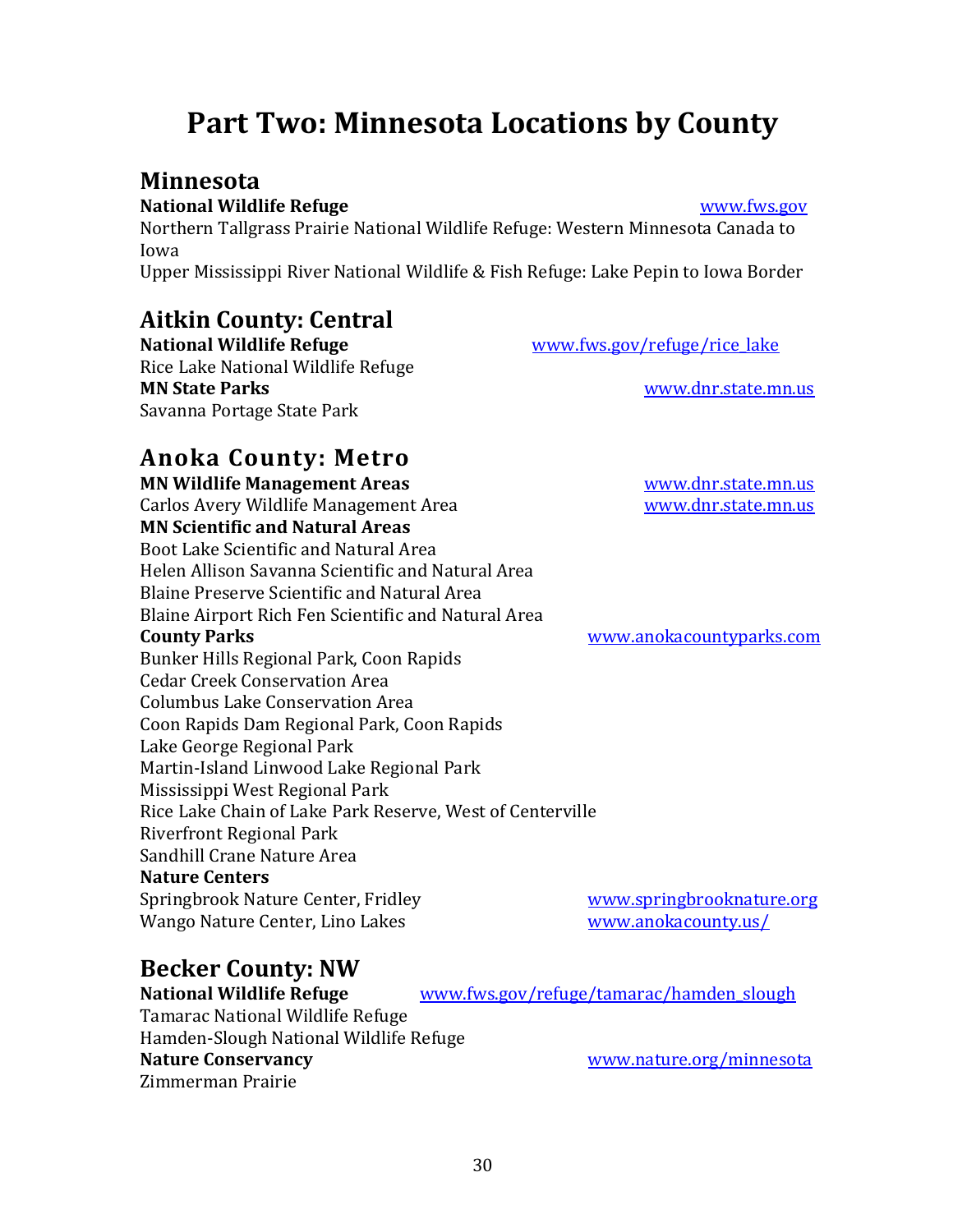# **Beltrami County: NW**

**MN State Parks** Lake Bemidji State Park **MN State Recreation Area** Big Bog State Recreation Area **MN Scientific and Natural Areas** Pennington Bog Scientific and Natural Area

# **Big Stone County: SW**

**MN State Parks** Big Stone Lake State Park

# **Blue Earth County: SW**

**MN State Parks** Minneopa State Park

# **Carlton County: NE**

**MN State Parks** Jay Cooke State Park

# **Carver County: Metro**

**MN State Recreation Area** Minnesota Valley State Recreation Area **MN Scientific and Natural Areas** Seminary Fen Scientific and Natural Area **National Wildlife Refuges** [Minnesota Valley National Wildlife Refuge](https://www.fws.gov/refuges/profiles/index.cfm?id=32590) Chaska Unit Rapid Lake Unit **Three Rivers Parks District WWW.threeriversparks.org** Carver Park Reserve **Nature Centers**  Lowry Nature Center, Victoria [www.victoria.mn.us](http://www.victoria.mn.us/) **Arboretums** Minnesota Landscape Arboretum, Chanhassen [www.arboretum.unm.edu](http://www.arboretum.unm.edu/)

# **Chisago County: Central**

**MN State Parks** Interstate State Park Wild River State Park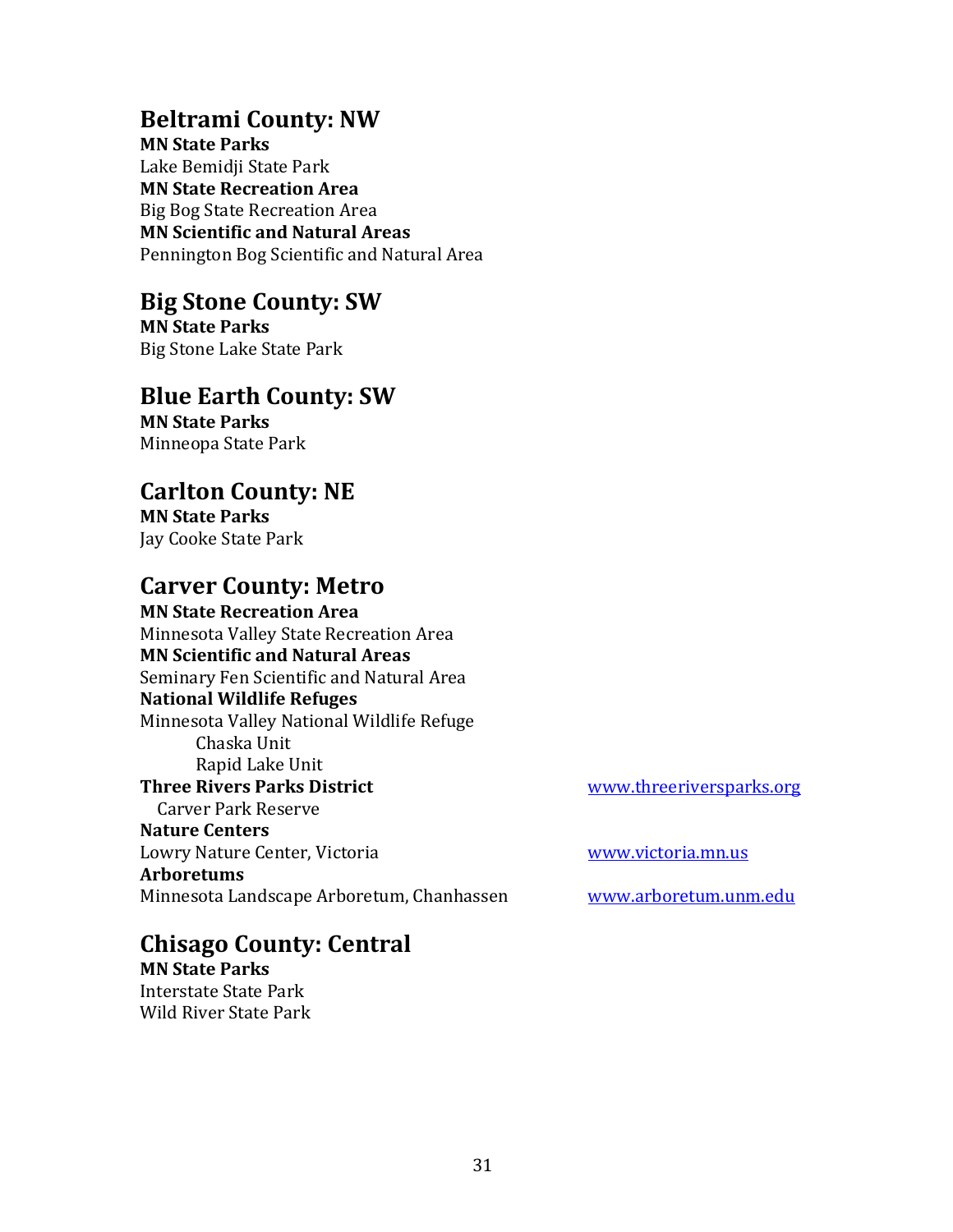# **Chippewa County: SW**

**Nature Conservancy** Chippewa Prairie **MN Historical Society** Lac Qui Parle Mission, Montevideo [www.mnhs.org](http://www.mnhs.org/)

**Clay County: NW**

**MN State Parks** Buffalo River State Park **Nature Conservancy** [www.nature.org/minnesota](http://www.nature.org/minnesota) Bluestem Prairie Scientific and Natural Area, Near Moorhead Margheria Preserve Audubon Prairie

# **Clearwater County: Central**

**MN State Parks** Itasca State Park

# **Crow Wing County: Central**

**MN State Parks** Crow Wing State Park **MN Scientific and Natural Areas** Cuyuna County Scientific and Natural Area **Nature Conservancy** Paul Bunyan Savanna, Brainerd

# **Cook County: NE**

**National Forests** Superior National Forest [www.fs.usda.gov/superior](http://www.fs.usda.gov/superior) **MN State Parks** Temperance River State Park Cascade River State Park Grand Portage State Park Judge C R Magney State Park **Nature Conservancy** [www.nature.org/minnesota](http://www.nature.org/minnesota) Pigeon River Cliffs, Near Hovland Susie Island: Francis Lee Jaques Memorial Preserve **Nature Centers** Sugarloaf Cove Nature Center, Schroeder www.sugarloafnorthshore.org Chik-Wauk Museum & Nature Center, Grand Marais [www.chikwauk.com](file:///Users/ardellalagerquist/Library/Containers/com.apple.mail/Data/Library/Mail%20Downloads/1AF4945D-DA4F-47C8-8254-9AF658BFFE13/../../AppData/Local/Microsoft/Windows/INetCache/Content.Outlook/WMV0BLB4/www.chikwauk.com)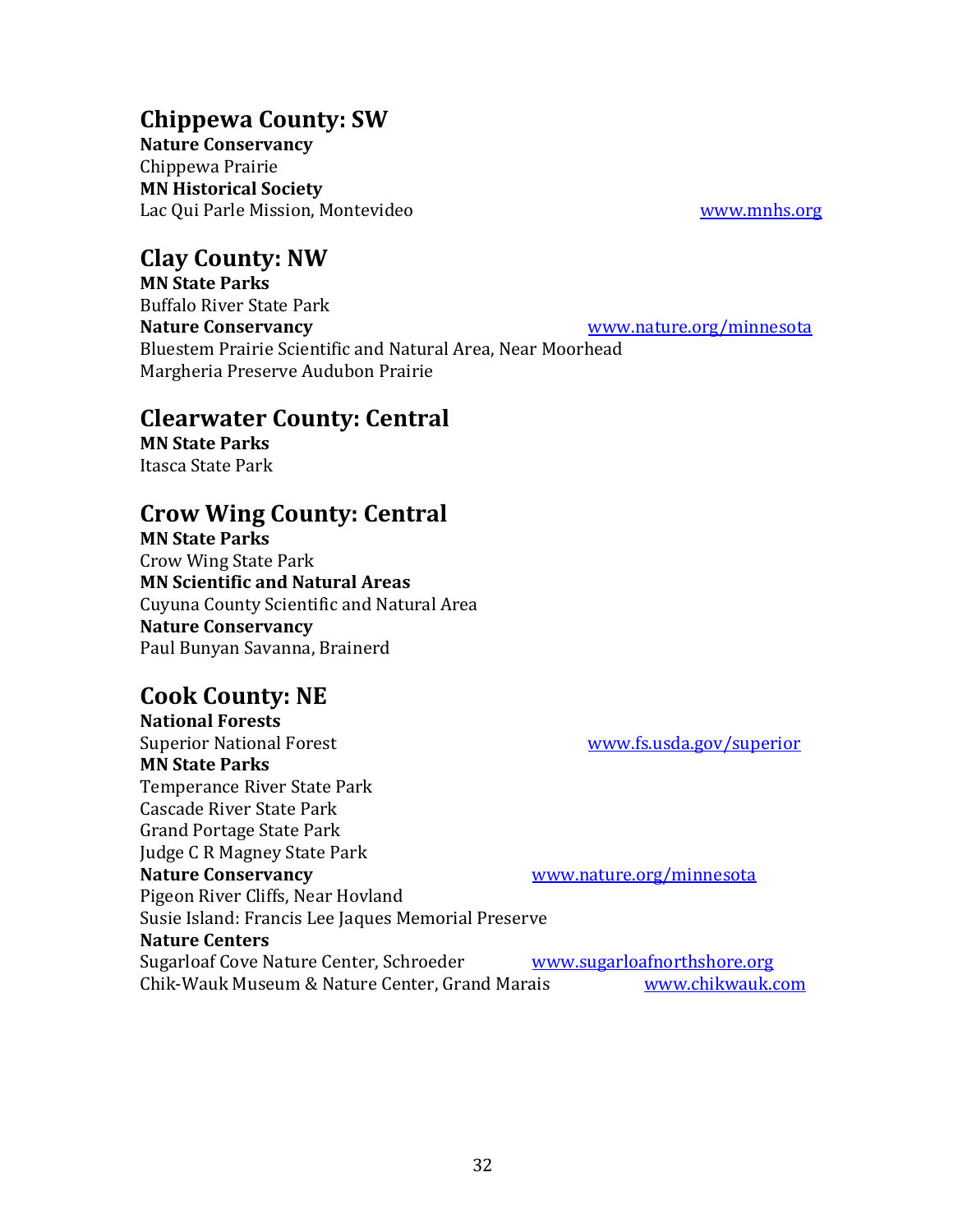# **Cottonwood County: SW**

**MN Historical Society** Jeffers Petroglyphs **Nature Conservancy** Red Rock Prairie Red Rock Dells County Park

**County Parks** [www.co.cottonwood.mn.us/county.../parks](http://www.co.cottonwood.mn.us/county.../parks)

# **Dakota County: Metro**

**National Wildlife Refuges** [Minnesota Valley National Wildlife Refuge](https://www.fws.gov/refuges/profiles/index.cfm?id=32590) Black Dog Preserve **MN Scientific and Natural Areas** Black Dog Preserve Scientific and Natural Area, Burnsville Hastings Scientific and Natural Area, Hastings Hastings Sand Coulee Scientific and Natural Area, Hastings Chimney Rock Scientific and Natural Area Pine Bend Bluff Scientific and Natural Area **Natural History Study Area** Katharine Ordway Natural History Study Area, Inver Grove Heights **Nature Centers** Carpenter St Croix Nature Center, Hastings [www.carpenternaturecenter.org](http://www.carpenternaturecenter.org/) Dodge Nature Center, West St Paul [www.dodgenaturecenter.org](http://www.dodgenaturecenter.org/) **County Parks** [www.co.dakota.mn.us/parks](http://www.co.dakota.mn.us/parks) Lebanon Hills Regional Park Spring Lake Park Reserve Thompson County Park Lake Byllesby Regional Park Miesville Ravine Park Reserve Whitetail Woods Regional Park Big River Regional Trails Mississippi River Regional Trails

# **Dodge County: SE**

**MN Scientific and Natural Areas** Iron Horse Prairie Scientific and Natural Area, Near Hayfield

# **Douglas County: Central**

**MN State Parks** Lake Carlos State Park **Nature Conservancy** Staffanson Prairie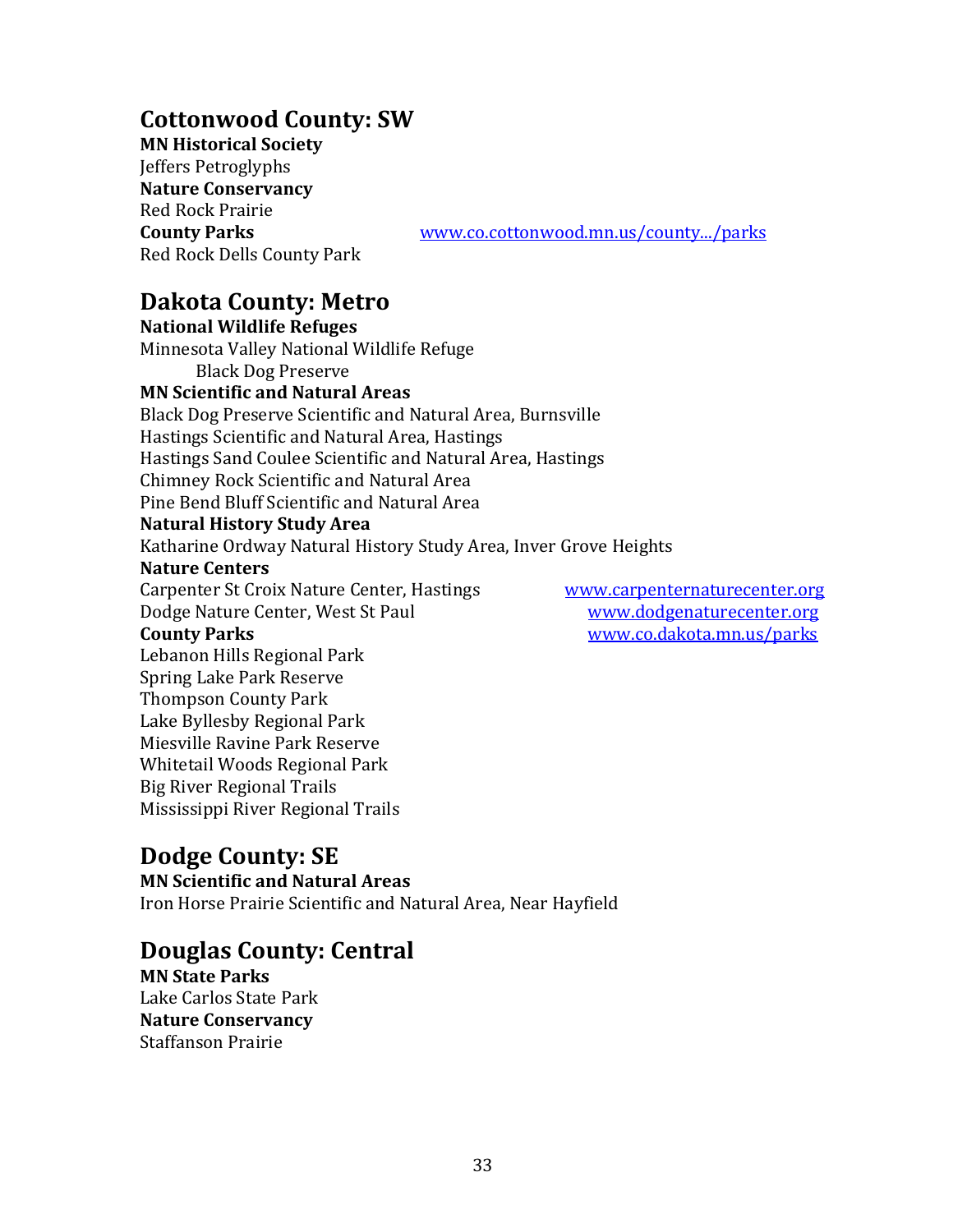## **Fillmore County: SE**

**MN State Parks** Forestville-Mystery Cave State Park

# **Freeborn County: SE**

**MN State Parks** Myre-Big Island State Park

# **Goodhue County: SE**

**MN State Parks** Frontenac State Park **MN Scientific and Natural Areas** River Terrace Scientific and Natural Area **City Parks** Red Wing: Colville Park

# **Hennepin County: Metro**

**National Wildlife Refuges** [Minnesota Valley National Wildlife Refuge](https://www.fws.gov/refuges/profiles/index.cfm?id=32590)  Bloomington Ferry Unit Long Meadows Unit **MN State Parks:** Fort Snelling State Park **MN Scientific and Natural Areas** Wolsfeld Woods Scientific and Natural Area Wood-Rill Scientific and Natural Area **Three Rivers Parks District WWW.threeriversparks.org** Baker Park Reserve Bryant Lake Regional Park Cedar Lake Farm Regional Coon Rapids Dam Regional Park Crow-Hassan Park Reserve Eagle Lake Regional Park Elm Creek Park Reserve Fish Lake Regional Park French Regional Park Hyland Lake Park Reserve Lake Minnetonka Regional Park Lake Rebecca Park Reserve Noerenberg Gardens North Mississippi Regional Park Spring Lake Regional Park The Landing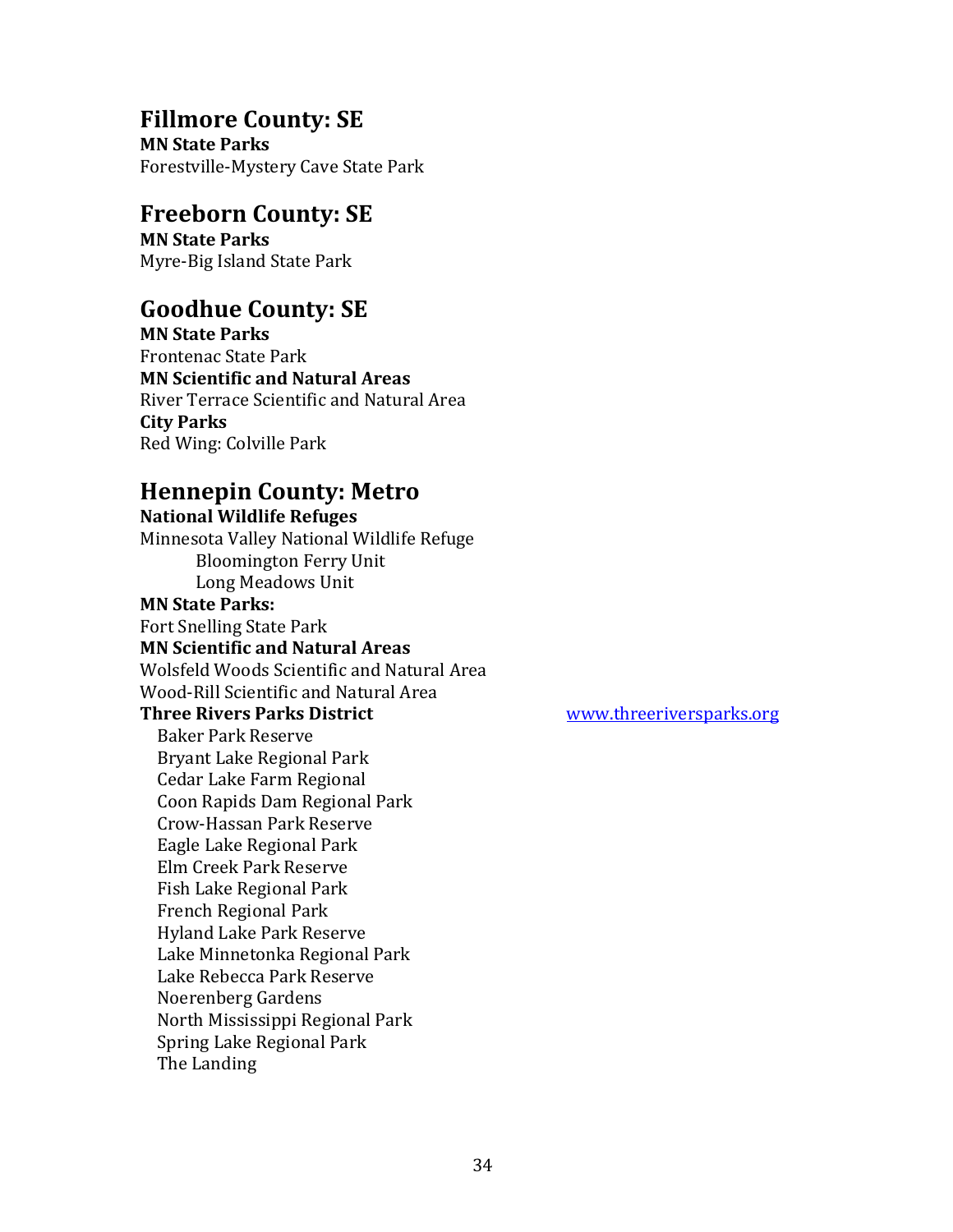### **Nature Centers**

Woodlake Nature Center, Richfield **Entertainment Constant Control** [www.cityofrichfield.org](http://www.cityofrichfield.org/) Westwood Hills Nature Center, St Louis Park [www.westwoodhillsnaturecenter.org](http://www.westwoodhillsnaturecenter.org/) Richardson Nature Center, Bloomington [www.threeriversparks.org](http://www.threeriversparks.org/) Eastman Nature Center, Osseo [www.threeriversparks.org](http://www.threeriversparks.org/) **Minneapolis Parks** [www.minneapolisparks.org](http://www.minneapolisparks.org/)

Eloise Butler Wildflower Garden: Theodore Wirth Park Quaking Bog: Theodore Wirth Park Minnehaha Falls Regional Park **Bloomington Parks** Central Park-Nine Mile Creek

# **Houston County: SE**

**MN State Parks** Beaver Creek State Park **MN Scientific and Natural Areas** Mound Prairie Scientific and Natural Area **Nature Centers** International Owl Center, Houston [www.internationalowlcenter.org](http://www.internationalowlcenter.org/) Houston Nature Center, Houston [www.houstonnaturecenter.com/](http://www.houstonnaturecenter.com/)

# **Hubbard County: NW**

**MN Scientific and Natural Areas** La Salle Lake Scientific and Natural Area

# **Itasca County: NE**

**MN State Parks** Scenic State Park Hill Annex State Park Schoolcraft State Park **MN Scientific and Natural Areas** Lost 40 Scientific and Natural Area

# **Jackson County: SW**

**MN State Parks** Kilen Woods State Park **Nature Conservancy** Lindgren-Traeger Bird Sanctuary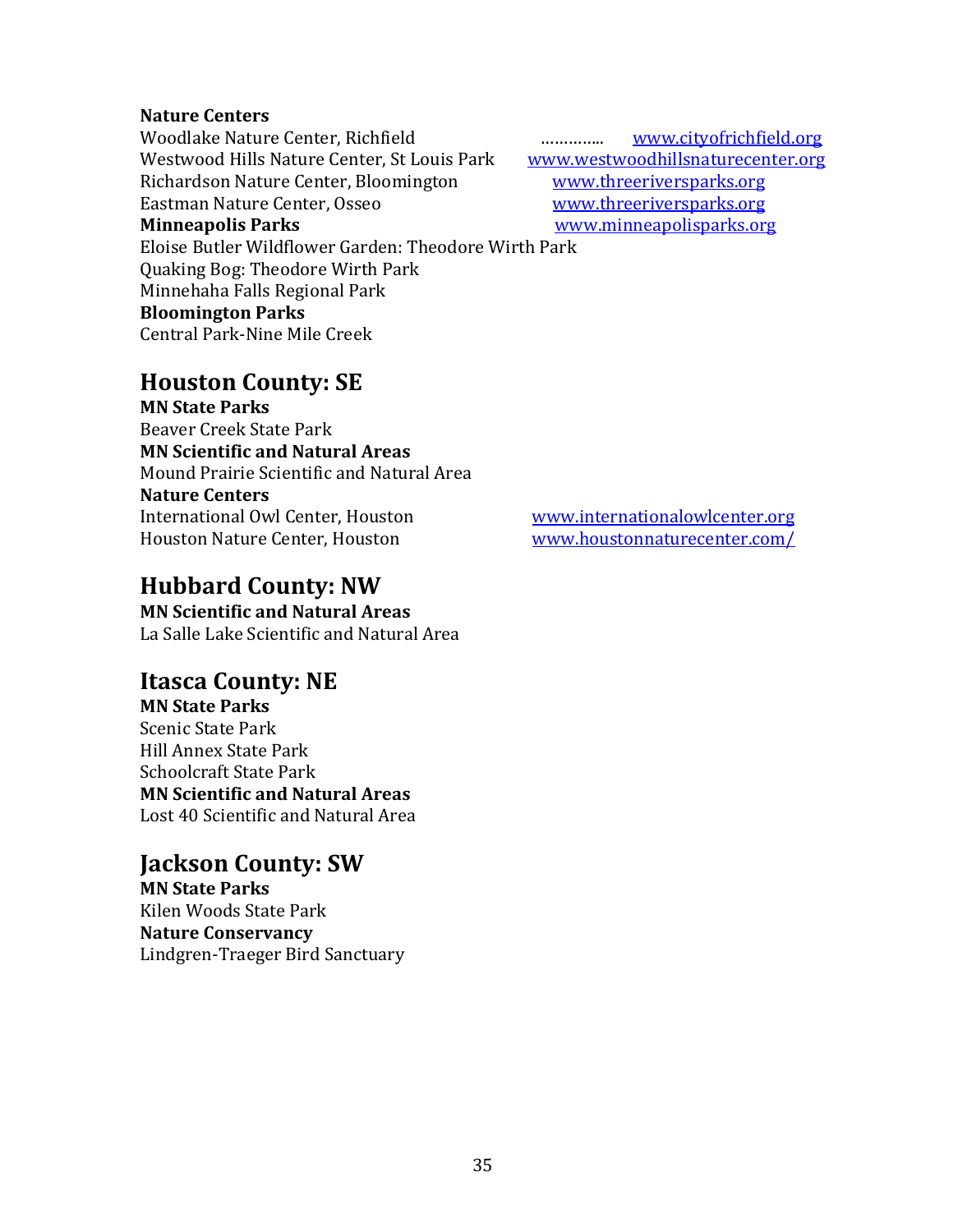# **Kandiyohi County: Central**

**MN State Parks** Sibley State Park **MN Scientific and Natural Areas** Regal Meadows Scientific and Natural Area **Nature Conservancy** Moe Woods

# **Kittson County: NW**

**MN State Parks** Lake Bronson State Park **Nature Conservancy** Wallace C Dayton Conservation & Wildlife Area Norway Dunes

# **Lac Qui Parle County: Central**

**National Wildlife Refuge** [Big Stone National Wildlife Refuge](https://www.fws.gov/refuges/profiles/index.cfm?id=32640) **MN State Parks** Lac que Parle State Park **Nature Conservancy** Plover Prairie

# **Lake County: NE**

**National Parks** Voyageurs National Park [www.nps.gov/voya](http://www.nps.gov/voya) **National Forests** Superior National Forest [www.fs.usda.gov/superior](http://www.fs.usda.gov/superior) **MN State Parks** George H Crosby-Manitou State Park Gooseberry Falls State Park Split Rock State Park and Lighthouse Tettegouche State Park **Nature Conservancy** Upper Manitou Forest Preserve, Near Finland

**Lake of the Woods County: NW**

**MN State Parks** Zippel Bay State Park

**LeSueur County: SW Nature Conservancy** Ottawa Bluffs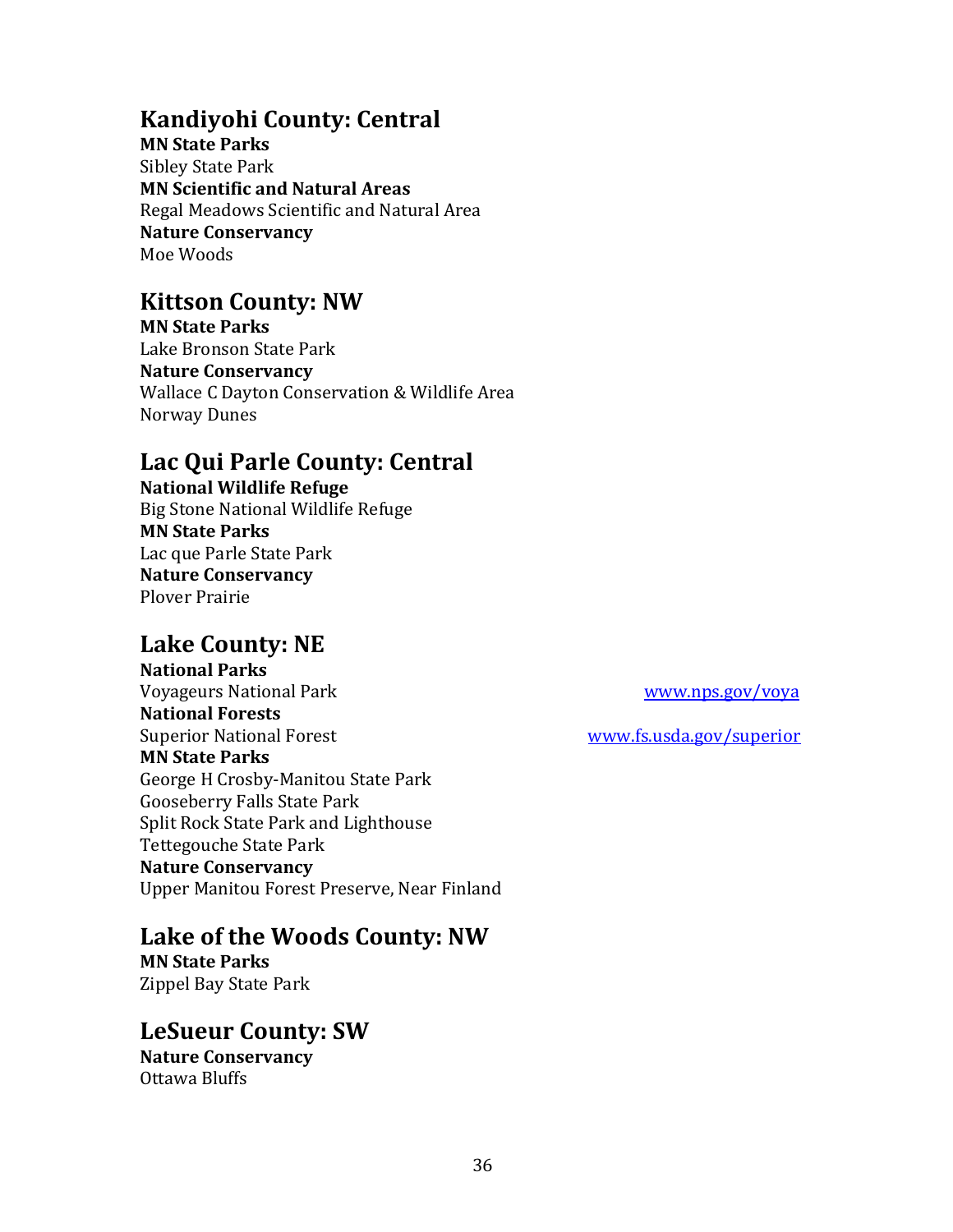# **Lincoln County: SW**

**Nature Conservancy** Hole-in-the Mountain Prairie, Near Lake Benton

# **Lyon County: SW**

**MN State Parks** Camden State Park

# **Marshall County: NW**

**National Wildlife Refuge** [Agassiz Dunes National Wildlife Refuge](https://www.fws.gov/refuges/profiles/index.cfm?id=32510) Washington Mustawa [www.fws.gov/agassiz](http://www.fws.gov/agassiz) **MN State Parks** Old Mill State Park **Nature Centers** Agassiz Audubon Center, Warren [www.agassizaudubon.blogspot.com](http://www.agassizaudubon.blogspot.com/)

# **McLeod County: Central**

**Nature Conservancy** Schaefer Prairie, Near Glencoe

# **Mille Lacs County: Central**

**National Wildlife Refuge** [Mille Lacs National Wildlife Refuge](https://www.fws.gov/refuges/profiles/index.cfm?id=32541) www.fws.gov/refuge/mille lacs **MN State Parks** Father Hennepin State Park Mille Lacs Kathio State Park

# **Morrison County: Central**

**National Wildlife Refuge** [Crane Meadows National Wildlife Refuge](https://www.fws.gov/refuges/profiles/index.cfm?id=32555) [www.fws.gov/refuge/crane\\_meadows](http://www.fws.gov/refuge/crane_meadows) **MN State Parks** Charles A Lindbergh State Park **Nature Conservancy** Lake Alexander Reserve

# **Mower County: SE**

**MN State Park** Lake Louise State Park **Nature Centers** J C Hormel Nature Center, Austin [www.hormeinaturecenter.org/](http://www.hormeinaturecenter.org/)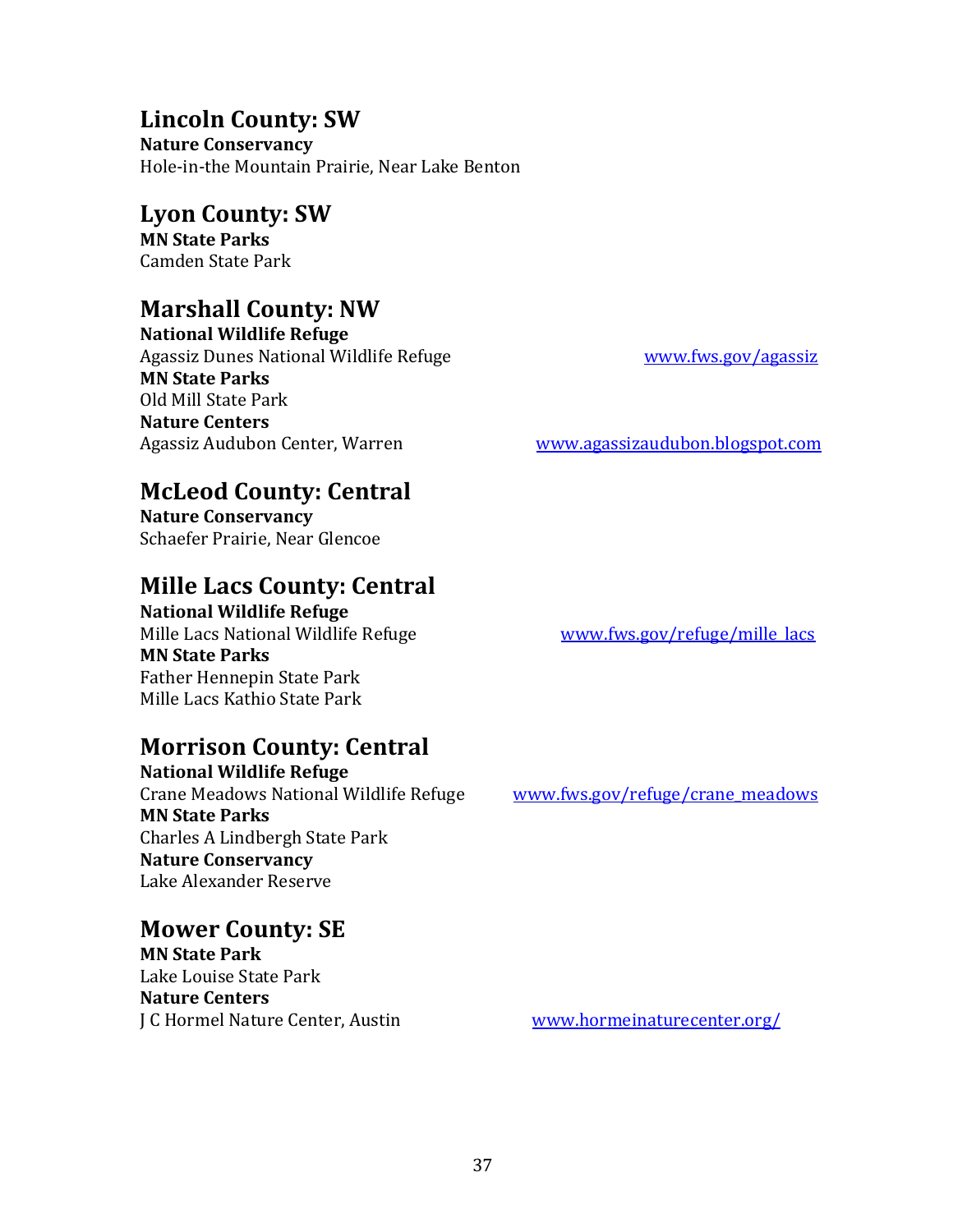# **Murray County: SW**

**MN State Parks** Lake Shetek State Park

# **Nicollet County: SW**

**MN State Parks** Flandrau State Park **MN Scientific and Natural Areas** Kasota Prairie Scientific and Natural Area **County Parks** [www.co.nicollet.mn.us/349/parks-trails](http://www.co.nicollet.mn.us/349/parks-trails) Seven Mile Creek County Park: St Peter

# **Norman County: NW**

**Nature Conservancy** Frenchman's Bluff SNA Twin Valley Prairie SNA

# **Olmsted County: SE**

**Nature Centers** Quarry Hill Nature Center: Rochester [www.qhnc.org](http://www.qhnc.org/) Cascade Meadows Wetlands & Environ Ctr: Rochester [www.cascademeadows.org/](http://www.cascademeadows.org/) **County Parks:** [www.co.olmsted.mn.us/pw/parks](http://www.co.olmsted.mn.us/pw/parks) Oxbow County Park: north of Byron

# **Otter Tail County: Central**

**MN State Parks** Maplewood State Park Glendalough State Park **Nature Conservancy** Seven Sisters Prairie, Otter Tail County

# **Pine County: Central**

**MN State Parks** Banning State Park

# **Pipestone County: SW**

**MN State Parks** Split Rock Creek State Park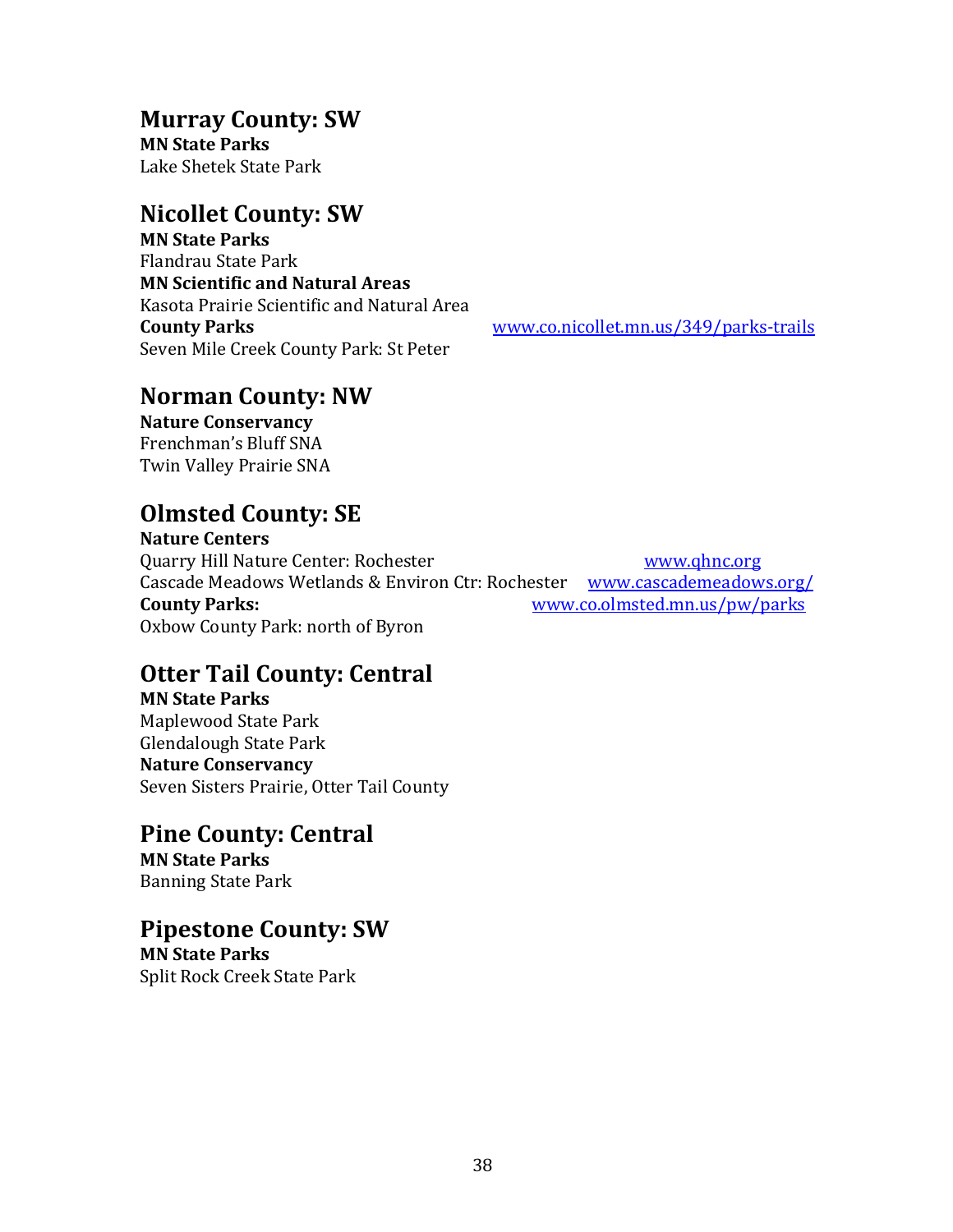# **Polk County: NW**

**National Wildlife Refuge**

Glacial Ridge National Wildlife Refuge **MN Scientific and Natural Areas** Pembina Trail Preserve SNA Malmberg Prairie SNA **Nature Conservancy** Pankratz Memorial Prairie Standness Prairie

[Rydell National Wildlife Refuge](https://www.fws.gov/refuges/profiles/index.cfm?id=32583) [www.fws.gov/refuge/rydell/glacial\\_ridge](http://www.fws.gov/refuge/rydell/glacial_ridge)

# **Pope County: Central**

**Nature Conservancy** Ordway Prairie

# **Ramsey County: Metro**

**MN Scientific and Natural Areas** Grey Cloud Dunes Scientific and Natural Area Pig's Eye Heron Rookery Scientific and Natural Area **Regional Parks** [www.ramseycounty.us/residents/park-recreation](http://www.ramseycounty.us/residents/park-recreation) [Bald Eagle-Otter Lakes Regional Park](https://www.ramseycounty.us/residents/parks-recreation/parks-trails/find-park/bald-eagle-otter-lakes-regional-park) [Battle Creek Regional Park](https://www.ramseycounty.us/residents/parks-recreation/parks-trails/find-park/battle-creek-regional-park) [Long Lake Regional Park](https://www.ramseycounty.us/residents/parks-recreation/parks-trails/find-park/long-lake-regional-park) [Tony Schmidt Regional Park](https://www.ramseycounty.us/residents/parks-recreation/parks-trails/find-park/tony-schmidt-regional-park) [Vadnais-Snail Lakes Regional Park](https://www.ramseycounty.us/residents/parks-recreation/parks-trails/find-park/vadnais-snail-lakes-regional-park) [Vadnais-Sucker Lakes Regional Park](https://www.ramseycounty.us/residents/parks-recreation/parks-trails/find-park/vadnais-sucker-lake-regional-park) **St Paul Parks** [www.stpaul.gov/parks/](http://www.stpaul.gov/parks/) Hidden Halls Regional Park Crosby Farm Regional Park Lilydale Regional Park Cherokee Regional Park **Nature Centers** Harriet Alexander Nature Center, Roseville www.ci.roseville.mn.us/ Maplewood Nature Center, Maplewood [www.maplewoodnaturecenter.com/](http://www.maplewoodnaturecenter.com/) Tamarack Nature Center, White Bear Lake [www.parks.co.ramsey.mn.us/tamarack /](http://www.parks.co.ramsey.mn.us/tamarack%20/)

# **Redwood County: SW**

**MN State Parks** Fort Ridgely State Park **Nature Conservancy** Wahpeton Prairie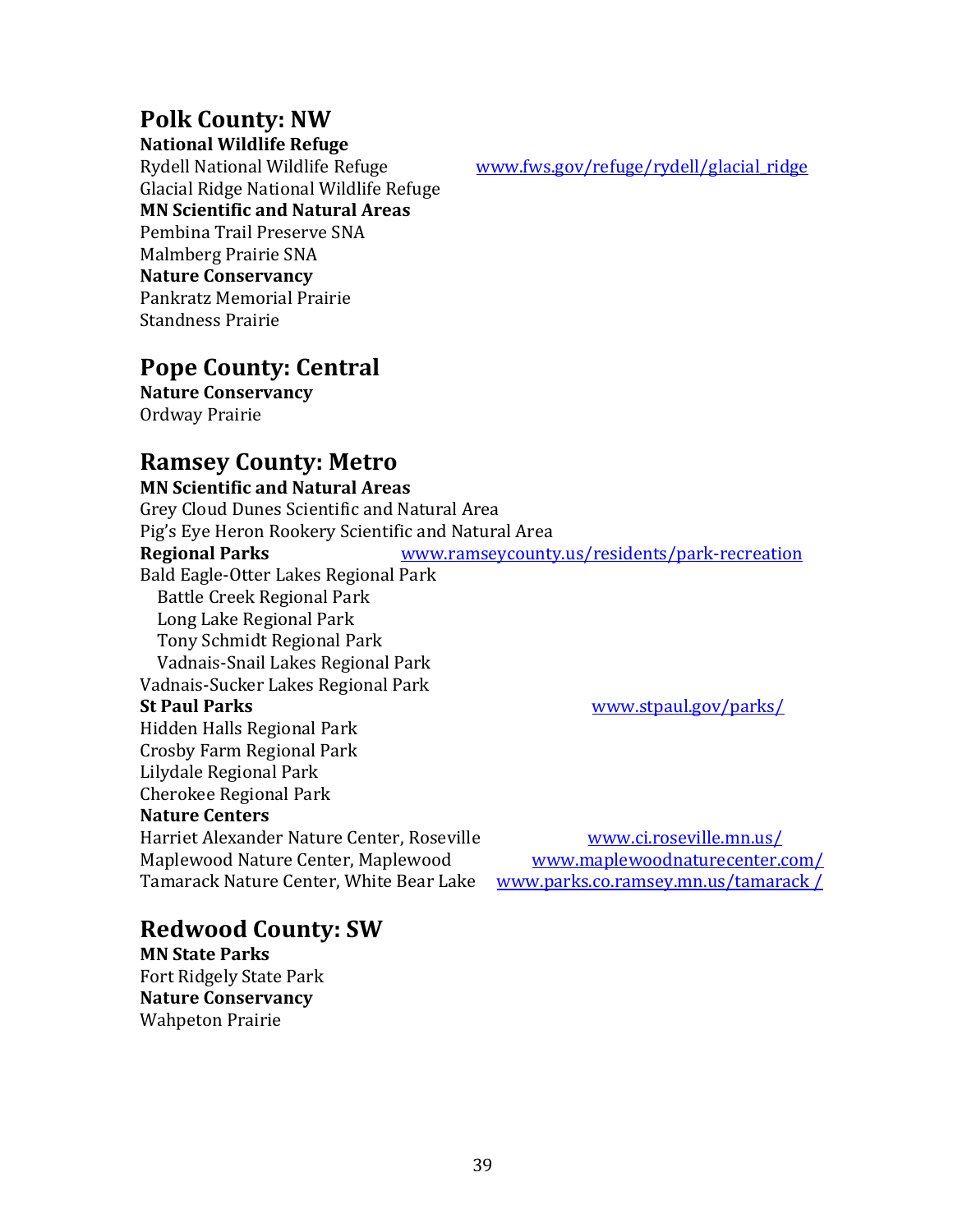# **Rice County: SE**

**MN State Parks** Nerstrand Big Woods State Park Sakatah State Park **MN Scientific and Natural Areas** Prairie Creek Woods Scientific and Natural Area Cannon River Trout Lily Scientific and Natural Area **Nature Centers** River Bend Nature Center: Faribault **County Parks** WWW.co.rice.mn.us/parks Caron Park- West of Nerstrand Big Woods SP Cannon River Wilderness Area- South of Northfield

# **Rock County: SW**

**National Wildlife Refuges** Northern Tallgrass Prairie National Wildlife Refuge **MN State Parks** Blue Mound State Park

# **Roseau County: NW**

**MN State Parks** Hayes Lake State Park

# **Scott County: Metro**

**National Wildlife Refuges** [Minnesota Valley National Wildlife Refuge](https://www.fws.gov/refuges/profiles/index.cfm?id=32590) Louisville Swamp Unit **MN Scientific and Natural Areas** Savage Fen Scientific and Natural Area **Three Rivers Parks District** [www.threeriversparks.org/](http://www.threeriversparks.org/) Cleary Lake Regional Park Murphy-Hanrehan Park Reserve **City Parks** Veterans Memorial Park, Shakopee

# **Sherburne County: Central**

**National Wildlife Refuges** Sherburne National Wildlife Refuge **Example 2018** .....<u>www.fws.gov/refuge/sherburne</u>

# **Sibley County: SW**

**Nature Centers** Ney Nature Center, Henderson [www.neycenter.org/](http://www.neycenter.org/)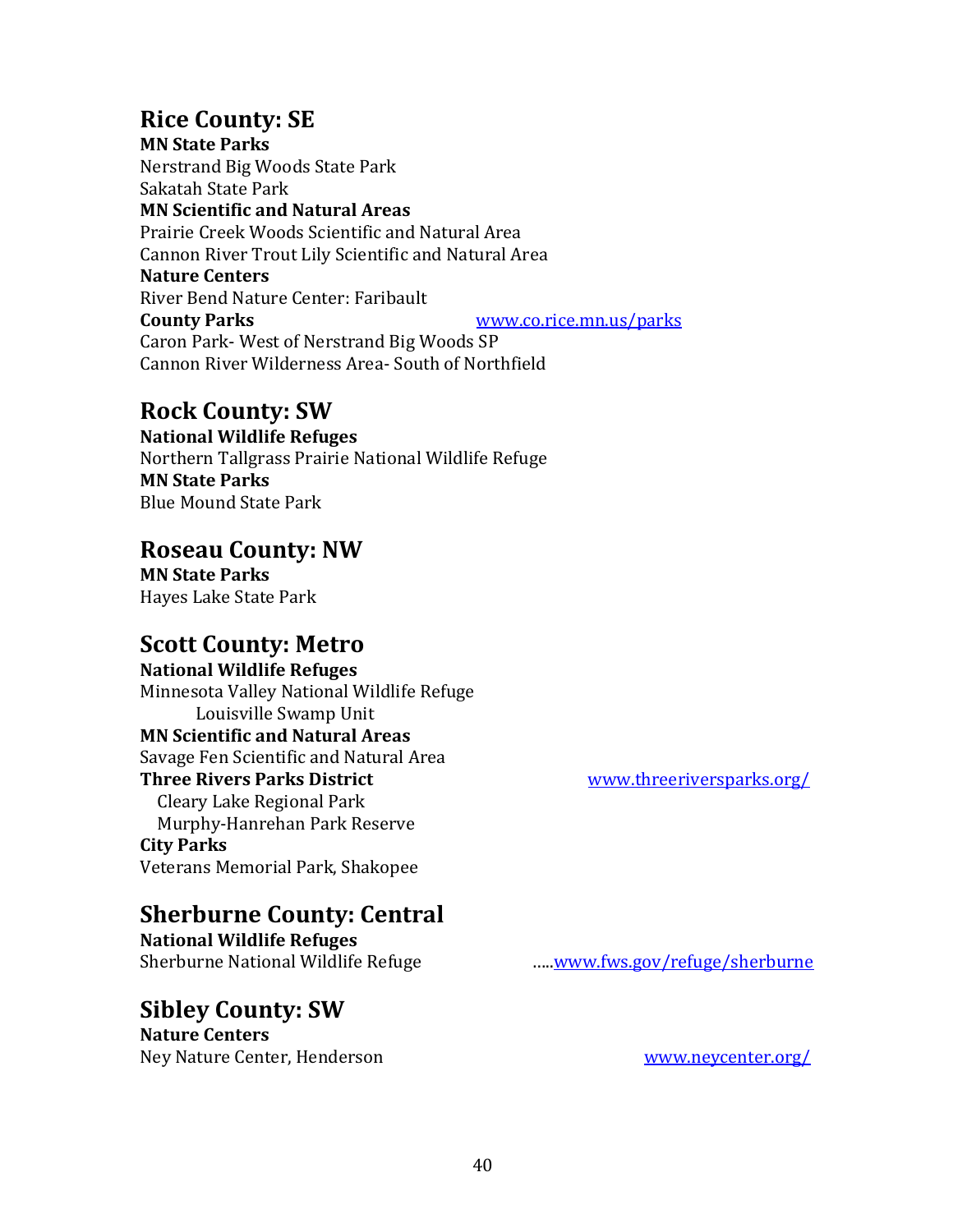# **Stearns County: Central**

**Nature Conservancy** Roscoe Prairie

# **Steele County: SW**

**MN State Parks** Rice Lake State Parks

# **St Louis County: NE**

**National Forests** Superior National Forest **MN State Parks** Lake Vermillion-Suodan Underground Mine State Park Bear Head Lake State Park McCarthy State Park **MN Wildlife Management Areas** Sax-Zim Bog: Important Bird Area [www.sax-zim.org/](http://www.sax-zim.org/) **Nature Centers** North American Bear Center, Ely [www.bear.org/](http://www.bear.org/) International Wolf Center, Ely [www.wolf.org/](http://www.wolf.org/) Hartley Nature Center, Duluth Washington Wave Wave Martleynature.org/ Hawk Ridge Nature Reserve, Duluth Wayness Marketing Muscle [www.hawkridge.org/](http://www.hawkridge.org/) Vince Shute Wildlife Sanctuary [www.amercanbear.org/](http://www.amercanbear.org/)

# **Swift County: SW**

**MN State Parks** Lac Que Parle State Park

# **Wabasha County: SE**

**MN State Parks** Carley State Park **MN Scientific and Natural Areas** Zumbro Falls Woods Scientific and Natural Area **Nature Conservancy** Weaver Dune Scientific and Natural Area, Near Kellogg **Nature Centers** National Eagle Center, Wabasha [www.nationaleaglecenter.org/](http://www.nationaleaglecenter.org/)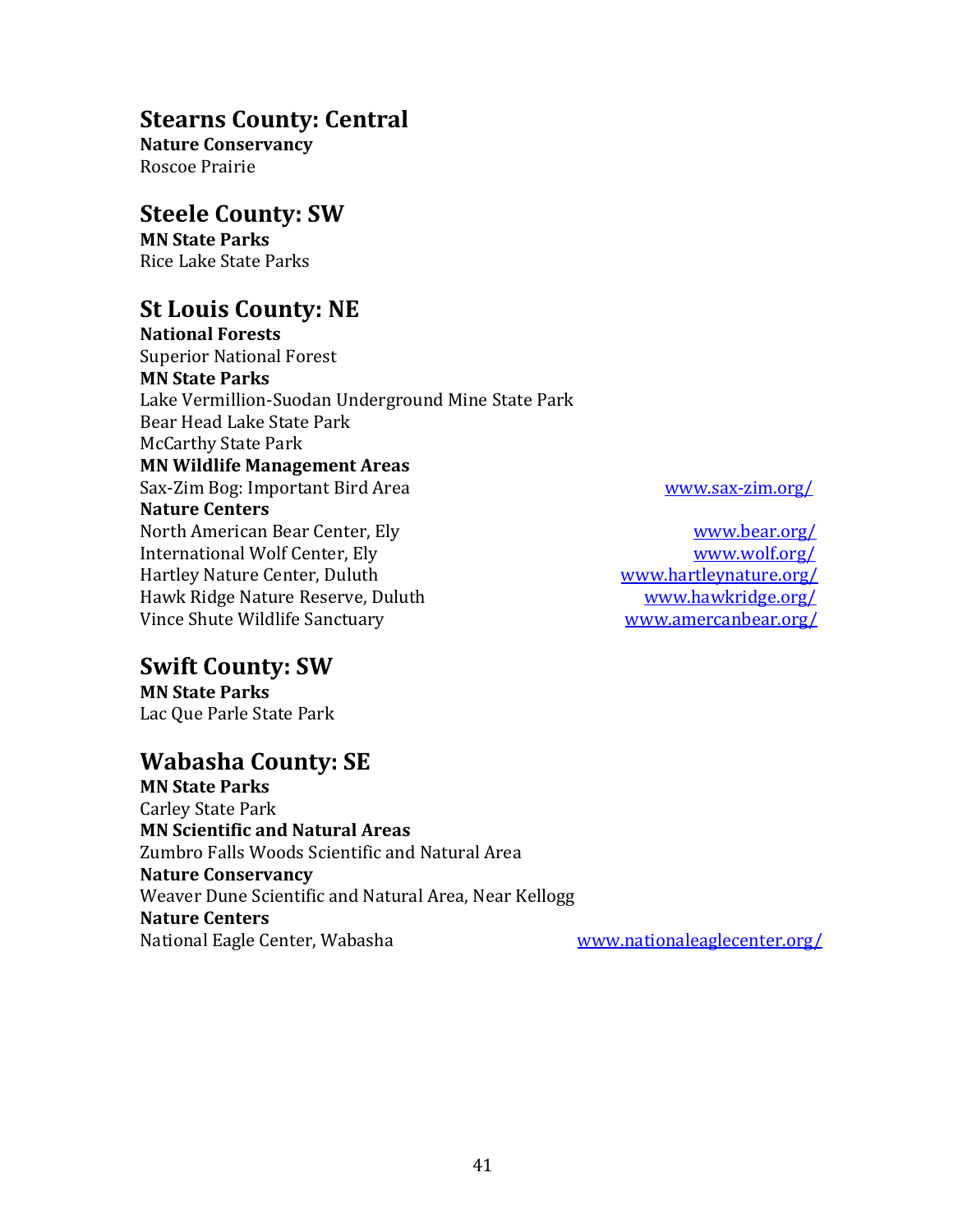# **Washington County: Metro**

**MN State Parks** Afton State Park William O'Brien State Park **MN Scientific and Natural Areas** Fall Creek Scientific and Natural Area Lost Valley Prairie Scientific and Natural Area St Croix Savanna Scientific and Natural Area Grey Cloud Dunes Scientific and Natural Area **Nature Centers** Oakdale Discovery & Nature Preserve, Oakdale [www.oakdale.mn.us/](http://www.oakdale.mn.us/) Lee and Rose Warner Nature Center, Stillwater [www.warnernaturecenter.org](http://www.warnernaturecenter.org/) **Regional Parks** Pine Point Regional Park **County Parks** [www.co.washington.mn.us/](http://www.co.washington.mn.us/) Big Marine Park Reserve [Cottage Grove Ravine Regional Park](https://www.co.washington.mn.us/index.aspx?NID=501) [Hardwood Creek Regional Trail](https://www.co.washington.mn.us/index.aspx?NID=506) [Lake Elmo Park Reserve](https://www.co.washington.mn.us/index.aspx?NID=502) [Pine Point Regional Park](https://www.co.washington.mn.us/index.aspx?NID=503) [Point Douglas Park](https://www.co.washington.mn.us/index.aspx?NID=1366) [Square Lake Park](https://www.co.washington.mn.us/index.aspx?NID=504) [St. Croix Bluffs Regional Park](https://www.co.washington.mn.us/index.aspx?NID=505)

**Wilkins County: NW**

**MN Scientific and Natural Areas** Richard M & Mathilde Rice Elliott SNA Western Prairie SNA **Nature Conservancy** Ann Gronseth Prairie Foxhome Prairie Town Hall Prairie

# **Winona County: SE**

**MN State Parks** Whitewater State Park John A Latsch State Park

Great River Bluff State Park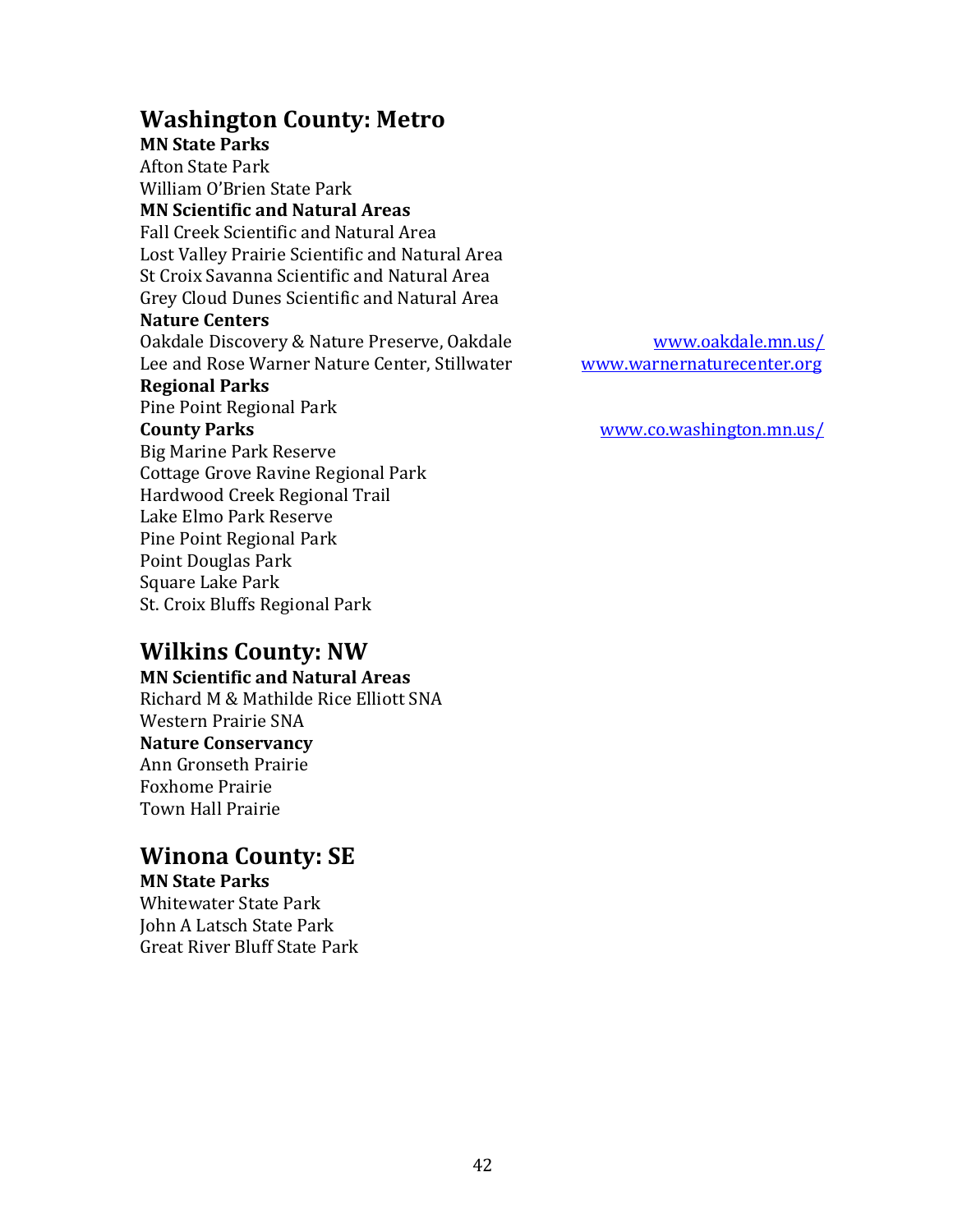# **Wright County: Central**

**MN State Parks** Lake Maria State Park **MN Scientific and Natural Areas** Mary Schmidt Crawford Woods SNA **Monticello Swans** [www.monticellochamber.com/](http://www.monticellochamber.com/) Mississippi Drive Park Ellison Park

# **Yellow Medicine County: SW**

**MN State Parks** Upper Sioux Agency State Park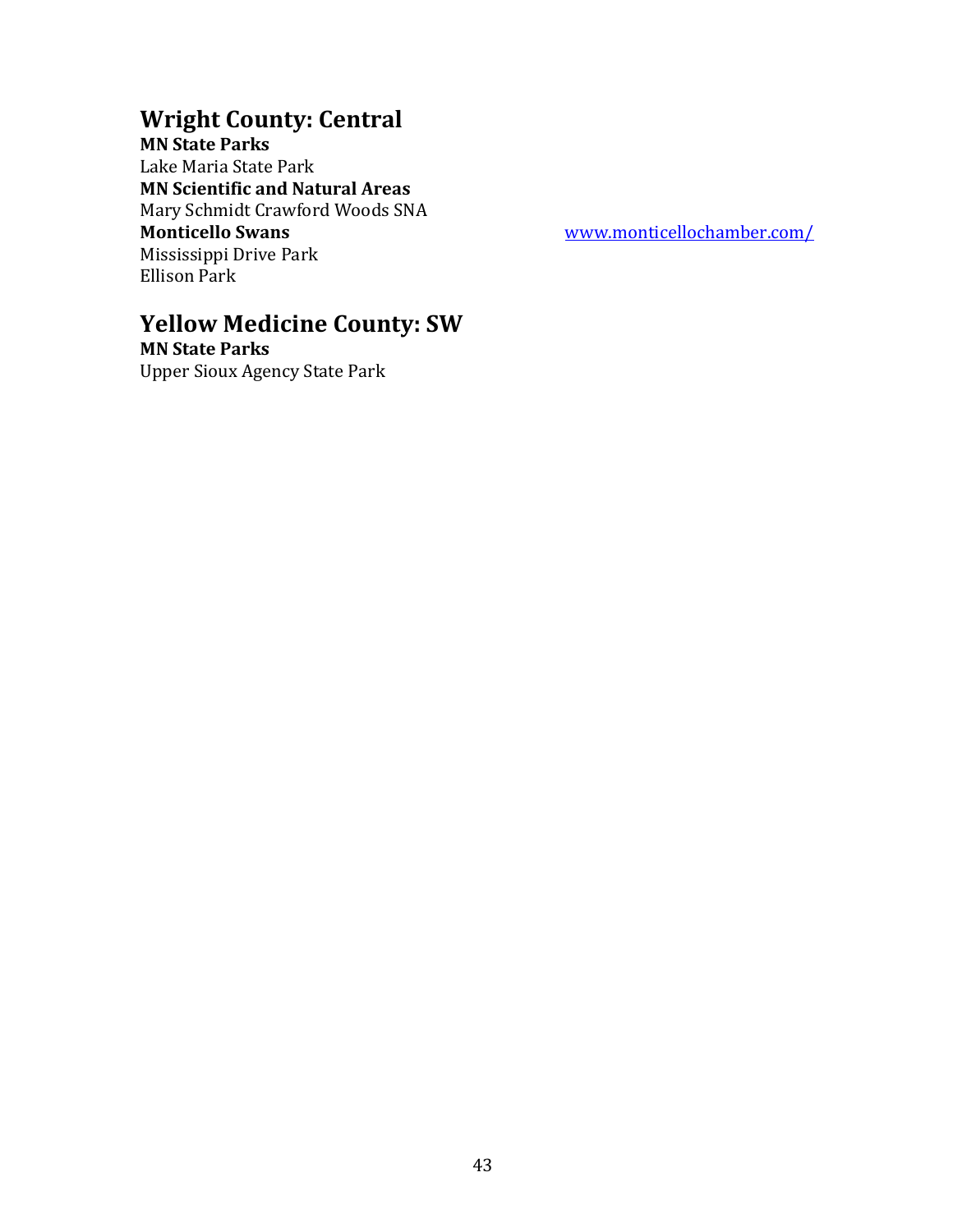# <span id="page-43-0"></span>**Part Three: Informational Articles**

### **"Where to Go to Find Wildlife" by John Pennoyer**

When doing a "where to go" type of information booklet, botanical and landscape subjects are always the easiest because the subjects don't move (although botanical subjects will vary in abundance because of weather and season). On the other hand, wildlife has wings and feet, and often roams extensively. One week a location can be great and the next week not one of the species can be found. That is just the way wildlife photography is. These are some locations I go to for certain species of wildlife.

### **Waterfowl: ducks, geese etc.**

**Winter:** In Minnesota any open water will hold waterfowl. It is as simple as that. Most of the over-wintering waterfowl are Mallards, Canada Geese etc. but many of the migrating species will spend the winter here if water is open and available food. Common Goldeneyes, Mergansers, Lesser Scaup and Redheads are just some of the species that will over-winter in Minnesota.

**Veteran Park: Shakopee** From January to March, I make 10-12 visits here. While mostly I see the common species, every year I get images of the hard to get species. For me the colder it is the better for all waterfowl photography. The ice eliminates much of the open water and makes the waterfowl congregate closer to the photographer.

**Colville Park, Red Wing and Reads Landing, south of Red Wing:** These are well known Bald Eagle spots but Colville Park is also a great place for waterfowl.

**Bass Ponds:** If there is any open water, these ponds seem to be a magnet for waterfowl. This is part of the Minnesota Valley National Refuge system.

**Monticello Park:** Mainly known for the Trumpeter Swans, this is also a great spot to photograph ducks as they fly along the river!

### **Spring Migration (all of the above mentioned are good for this also)**

For me, I really like a normal spring warm-up. As the shoreline gets warm, the ice will melt from shore and when the first 40-50 feet of shore line is clear of ice, the early migrants will be much closer to the photographer.

**City Lakes:** I much prefer other lakes where I can use my blinds and decoys, but any city lake will hold early migrants.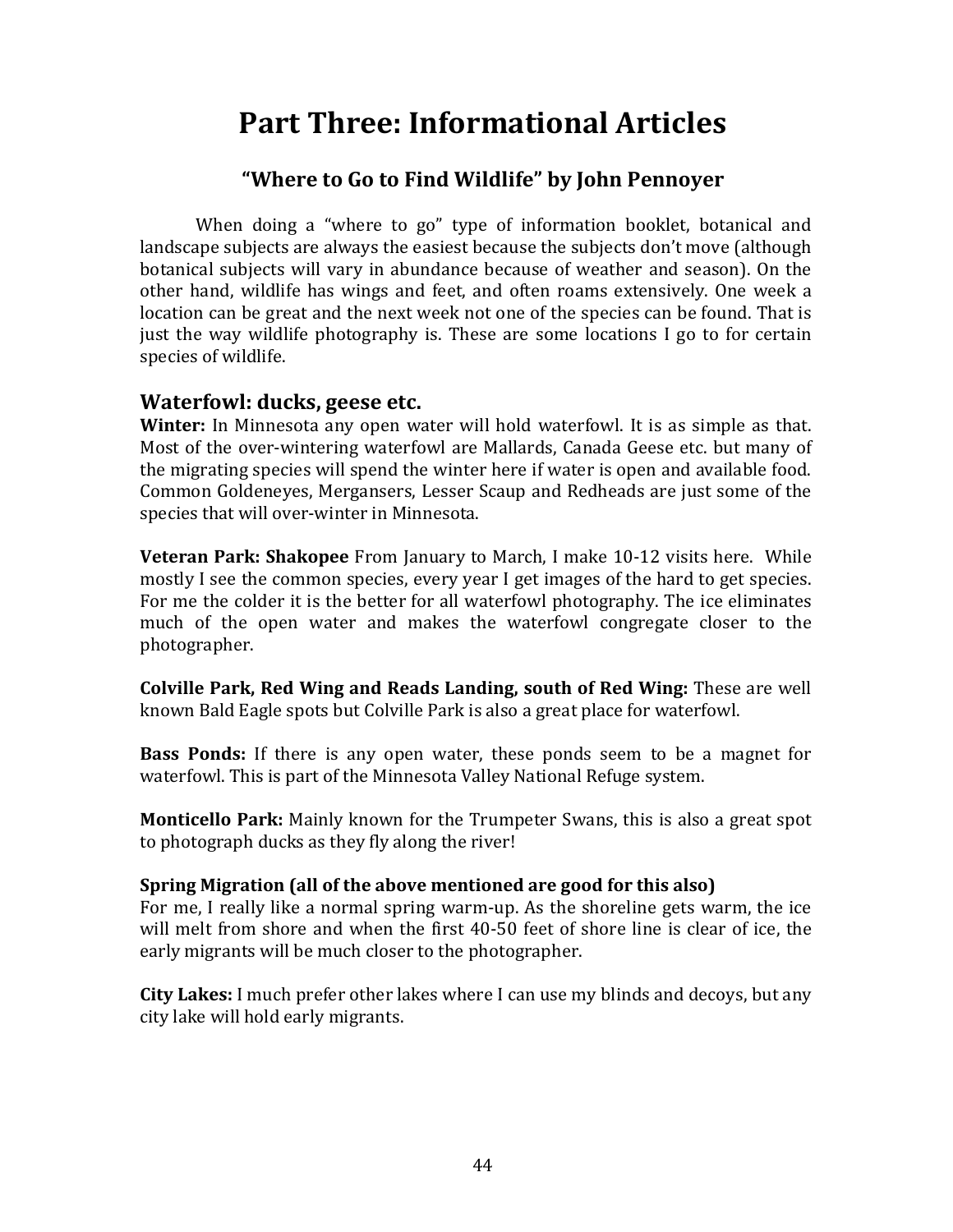**Loring Park: Minneapolis:** The little pond at Loring Park is a magnet for Wood Ducks. I go there once every year mainly for flight shots of the Woodies. But the Woodies are semi-wild because so many people feed them, I do not participate in that, but it is not against the law, so use your own discretion.

**Crex Meadows and Fish Lake WMA:** For me, these are probably the best place for migrating waterfowl. You can use blinds, decoys, calls etc. without any problems, just do not disturb any nesting waterfowl. Also you can shoot from your vehicle!

**Any Lake:** All lakes will hold migrating waterfowl if it has a food source. They use this area for a resting spot before moving further north. Just find a lake close to where you live or work!

### **Trumpeter Swans**

Two of the best places are Monticello Park on the Mississippi River (also at the public boat landing) and Hudson, WI, but Veterans Park in Shakopee is now getting well over a hundred Trumpeters that over-winter at this site.

### **Wintering Bald Eagles**

From Red Wing to Wabasha on the Mississippi, especially at Colville Park (Red Wing) and Reads Landing!

# **Eastern Wild Turkey**

They have become so common now and almost a nuisance to many homeowners and businesses. Years ago, I used decoys, turkey calls and blinds but now I only need to do that when I am actually out turkey hunting. Just find a local park that has them and you can usually get some Strutting Tom images! But you do need to find those that have never been hunted!

# **Whitetail Deer**

First of all you need to find a location where they have never been hunted or hunted only on a limited basis. Some of the state parks that have a healthy deer herd are Kathio State Park, Father Hennepin State Park (they have a few white deer) and Ft. Snelling State Park. Also many community/regional type parks will have a healthy population of Whitetails!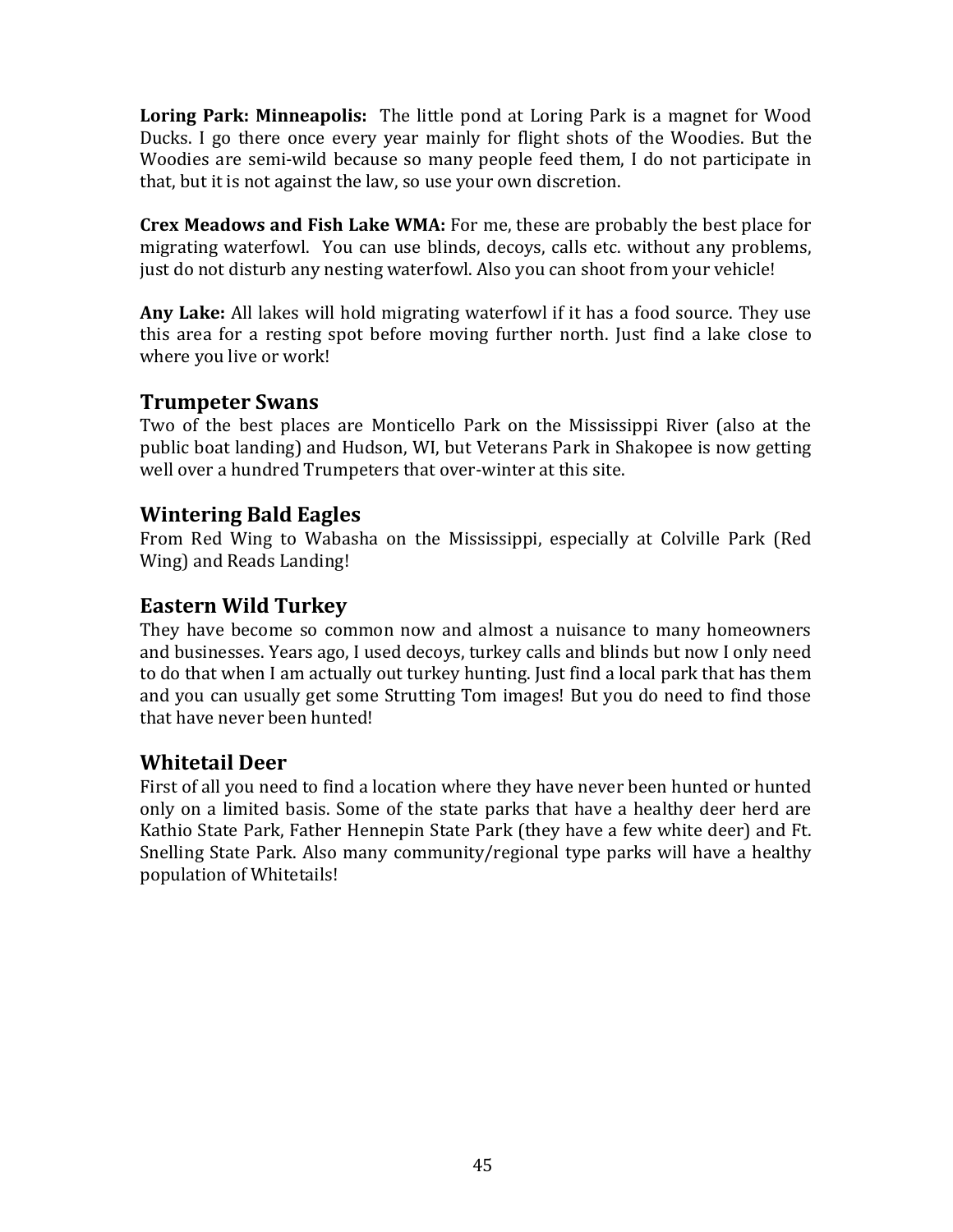### **"Photographing the Night Sky" by John Pennoyer**

Digital photography has certainly made photographing the night sky much easier than it was in the film days! That is not saying that it still does not have its challenges. I know that everything that you are told or read it will say; that the photographer must be in a "dark" area with no light pollution! I certainly agree with that statement, but like most of you, I live in the Twin Cities and when the conditions are right for some night photography, I cannot just go "up north" 250 miles to a "dark" area of the state at the drop of a hat. So I have learned to live with light pollution in my night photography. Still, I do all I can do to minimize it! Some of the areas that I go to are Sherburne NWR near Zimmerman, MN and Fish Lake WMA and Crex Meadows WMA in Western WI near Grantsburg, WI. All of these are close enough for an evening of star or Aurora shooting. For the Aurora it has to be a KP 5 or higher to get any kind of dancing lights. There are many other locations within 100 miles of the Twin Cities that will allow the photographer a nice evening to shoot the night sky. Here are some tips for finding locations to shoot the night sky.

### **Foreground**

This is my personal bias, but I find the night sky kind of a boring subject (excluding auroras), so my goal is to always find a foreground to add interest in my images. The foreground could be star and/or aurora reflections on a calm lake, old buildings, trees with unique shapes etc. Scout out areas during the daytime to look for potential foregrounds for night photography!

### **North**

When scouting a new area I always have my compass with me, I am always checking towards the "North", so when scouting I am using my compass but looking for a foreground that will add to my image in the northerly direction. Especially if going to shoot star trails I like to have Polaris in my star trail image. Of course you can shoot in any direction you desire. However it will affect the pattern of star trails and of course they call them Northern Lights for a reason.

### **Light Pollution**

Do your best to minimize light pollution in your image. Try not to shoot towards a town. If at Crex Meadows, Grantsburg has the worst light pollution in that area. Many times if in a hilly area, getting low will help avoid the skyline where most of the light pollution exists. Also you can do a lot of post-processing to minimize the light pollution just by using the tonal controls in your post-processing software.

### **Vehicles and Airplanes**

This is light pollution that can really ruin your images! For vehicles, try to find a location that eliminates a road. At night, those headlights really shine through the night sky. It may require you to walk away from your vehicle to set up for your night shoot. Air traffic is another matter. There is always less air traffic (and vehicles for that matter) from Midnight to 3:00AM, but all it takes is one plane! When that does happen, I use Photoshop to clone out the airplane trail. Of course, if you do clone out a vehicle or airplane trails that would make the image ineligible for nature competition.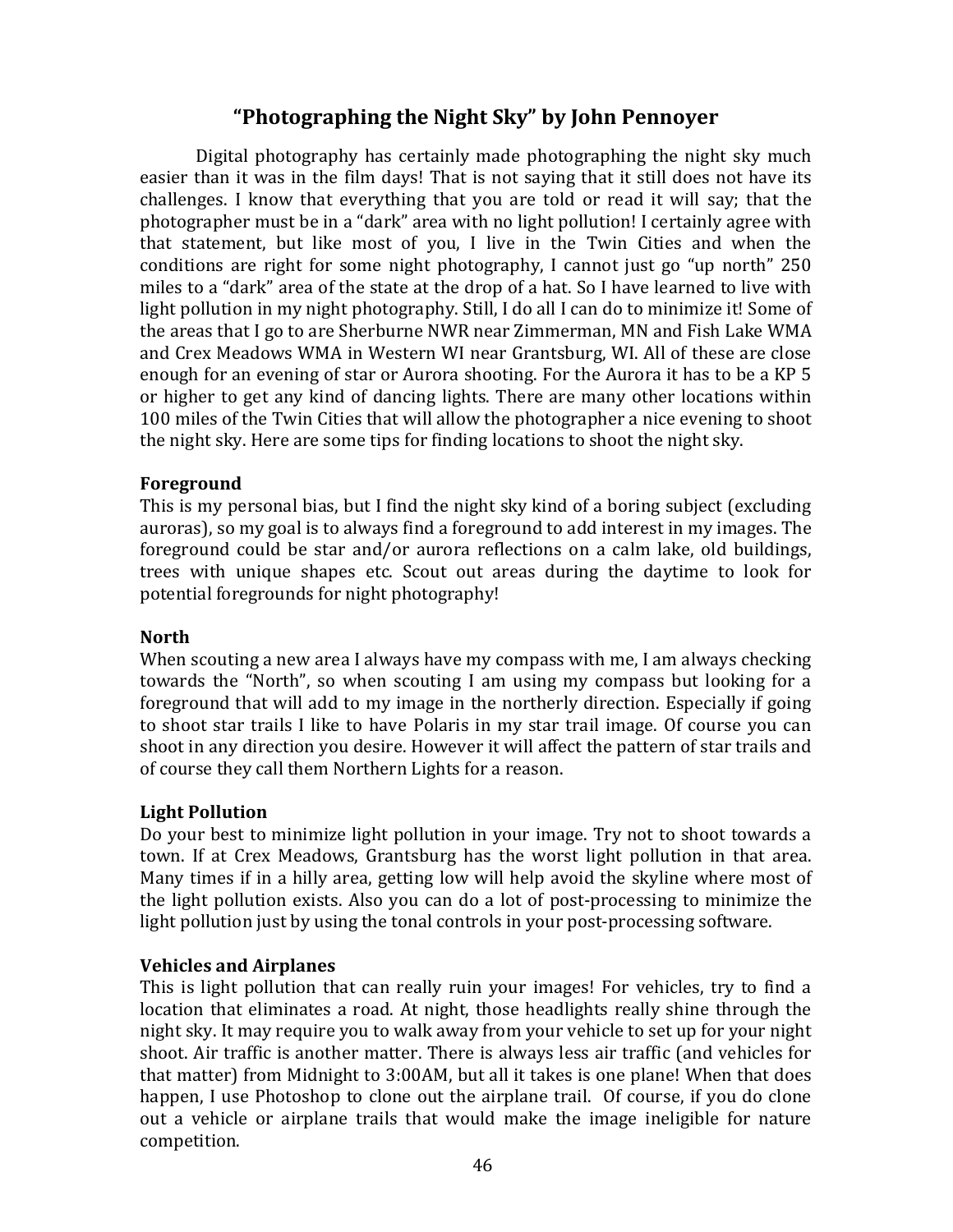# **General Night Shooting Tips**

**Sturdy Tripod:** It goes without saying, for long exposures a good sturdy tripod is essential!

**Cable/Remote Release:** You must keep your hands off the camera. If you do not have either one of the releases, use your self-timer. Be careful with this however because many of the cameras will flash a light during the self-timer and that light may get in your image!

**Composition:** Move the camera to get your composition and "lock it down"!

**Focus:** Generally focus to infinity if your foreground subject is more than 100 feet away. You must get comfortable with the infinity setting on your camera. Practice in the daytime so you know the exact location of the infinity setting. On some lenses the infinity mark is not accurate.

**Aperture setting:** I almost always shoot "wide open", which for me with my lenses is F 2.8.

**Shutter Speed:** This could be anywhere from 5 seconds to 30 seconds, totally depending on how much light there is from the moon and light pollution.

**ISO:** For general night shooting, I would recommend to start at ISO 1600. You may change the setting based on the first image you take. The darker the night, the higher the ISO will be for a starting point. With moonlight or light pollution you may find starting at ISO 1250 may be sufficient.

**Start by taking an image:** Example: ISO is 1250 @ 15 seconds

- If image too dark (under-exposed), add more light. Shutter speed can go up to 30 seconds and can increase ISO.
- If image to bright (over-exposed), take away light. I almost always decrease ISO.

**Expose to the right:** Because of "digital noise" I try to be on the brighter side without blowing out highlights, more pixels that equals less noise issues!

### **Night Photography Resources:**

Photography Night Sky, Jennifer Wu & James Martin Night Sky-A Field Guide to the Constellations, Jonathan Poppele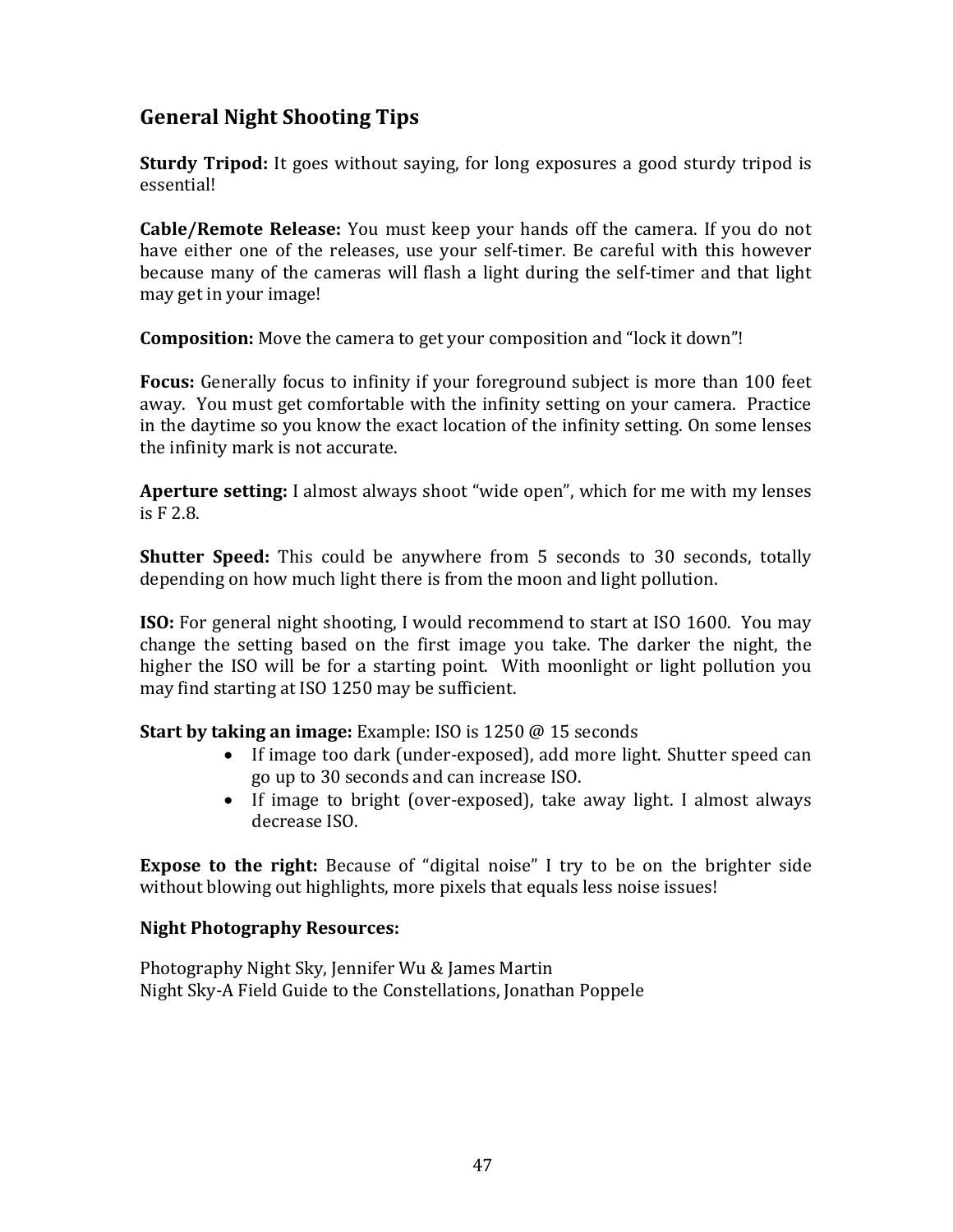# **"Exploring the North Shore of Lake Superior Backroads" by John Gregor** (Spring 2013)

This article is particularly written for North Shore foamers; those of us who foam at the mouth for a chance to spend time and photograph on the North Shore– and I count myself in that group. There is no better time than experiencing an early morning sunrise, or photographing the fall moon as it rises on a mirror still lake, or capturing a foggy morning in late summer. However, from time to time even the most rabid foamer likes to get off the well-worn Highway 61 and explore the inland lakes, streams, and woods. This article is for those that are interested in looking beyond the shore of Lake Superior for photographic opportunities.

Last spring I gave myself the assignment to find a back road route from Grand Marais to Two Harbors without traveling on Highway 61. The images accompanying this article are from that trip.

### **Here is the route I took:**

Leaving from Grand Marais and traveling south to Two Harbors, take the Gunflint Trail (County Road 12) out of Grand Marais. About 2 miles west of Grand Marais turn left onto Devil Track Road (County Road 8). Devil Track Road turns into Forest 57 Rd. Follow it to Bally Creek Road (Forest Road 158), turn right and head north to the end of Bally Creek Road where it T's with The Grade (Forest Road 153). Turn left and head west-south. Follow The Grade to the Sawbill Trail (County Road 2). Turn left onto the Sawbill Trail and follow that until you come to 6 Hundred Road (Forest Road 166). Turn right and head west on 6 Hundred Road until you come to the end where it will T with Cramer Road (County Rd 7).

If you are hungry at this point, turn right and go about 1-2 miles to the Trestle Inn on the left side of the road, which is a great place to get burgers and a beer or root beer. To continue towards Two Harbors, make a left at the T of 6 Hundred Road and Cramer Road. Follow Cramer Road south/west to State Highway 1 in Finland. Turn left onto Highway 1 follow that to the top of the hill on the east side of Finland where you will turn right onto Lax Lake Rd (County Rd 31). Follow the Lax Lake Road south/west to Forest Road 11/4. Turn left onto Forest Road 11, follow that a short distance (about 1 mile) to County Rd 4 and turn right. Follow County Rd 4 to County Rd 3 (just past RR overpass) and turn right onto County Rd 3. Follow County Rd 3 to Hwy 61 just north of Two Harbors.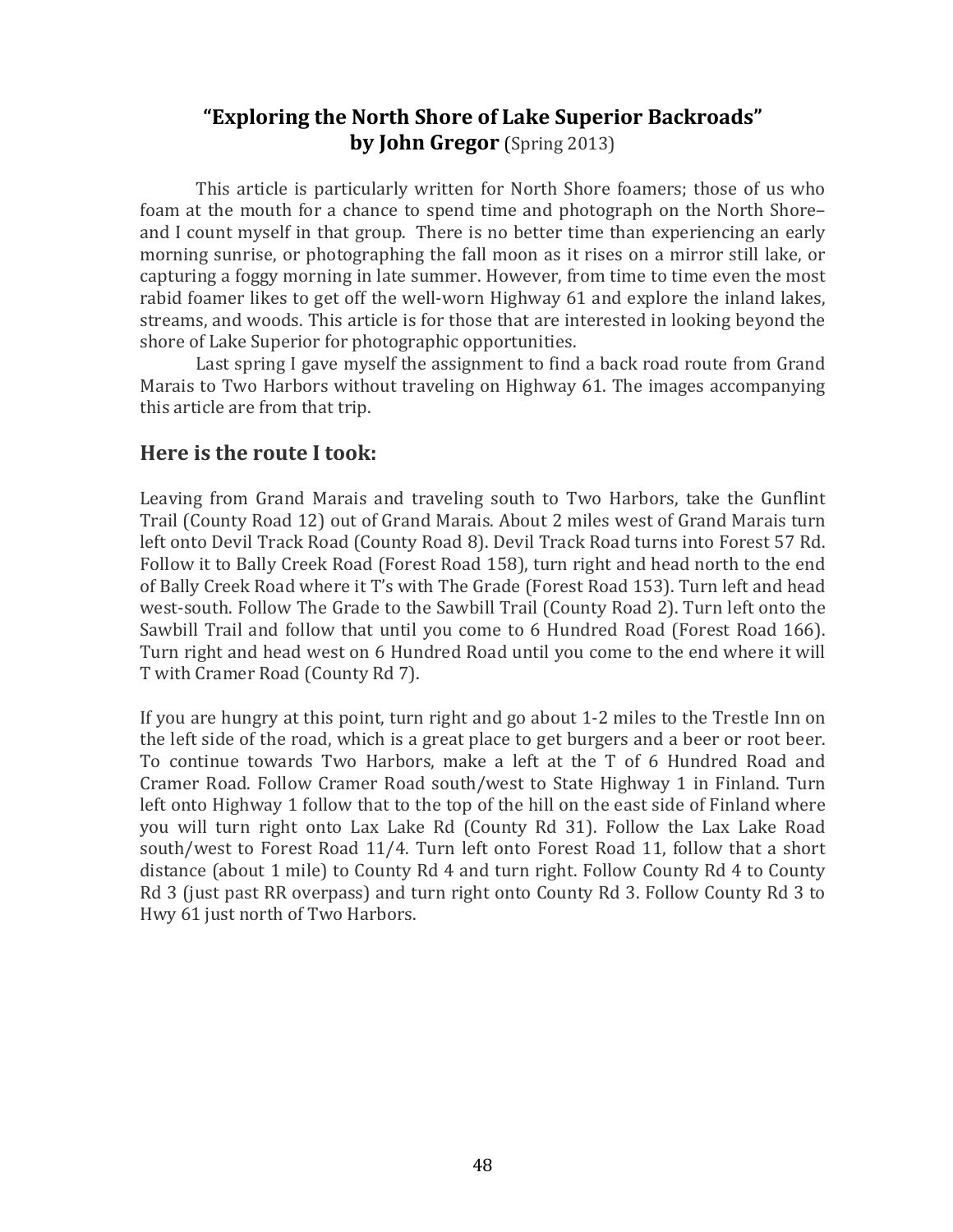# **Here are some of the things to look for along the way:**

Devil Track Lake–campground where you can pause to photograph and admire the lake. The Forest Road goes through wonderful stands of Red and White pines. Bally Creek Road dead ends at the trail head for Eagle Mountain so if you have time you may want to hike for a while. The Grade winds around and next to several lakes. There are also some streams and fields along the way worthy of photo stops. Once you get to the Sawbill Trail if it is during the fall color season you may want to consider a detour back down Honeymoon Trail which is about half way between The Grade and 6 Hundred Road on the Sawbill, on your left. During the fall color season Honeymoon Trail winds around and through some of the most spectacular maples anywhere in Minnesota. The entrance to 6 Hundred Road off the Sawbill with its distinctive bridge is a great photo opportunity too. The Cramer Road follows the Blesner Creek and one of the most scenic bogs you will find anywhere. Look for the Sonju Lake Road off the Cramer Road for a scenic little lake worthy of the side trip. County Road 3 follows the Baptism River for a short way. Look for a small dirt track on the left side of the road about 1 mile down County Road 3. This little turn off– which is kind of rugged and only fit for high clearance vehicles, leads to section of the river that the locals call "Glen Avon" a very pretty section of rapids and worth an hour or two of shooting at least.

All along this route you will find little surprises depending upon the time of the year and what is blooming.

### **A note about the road conditions:**

Most of this route is gravel. In general the road conditions are very good. You do not need a SUV or 4-wheel drive for this trip, however you will be traveling on gravel roads.

# **Have fun and explore!**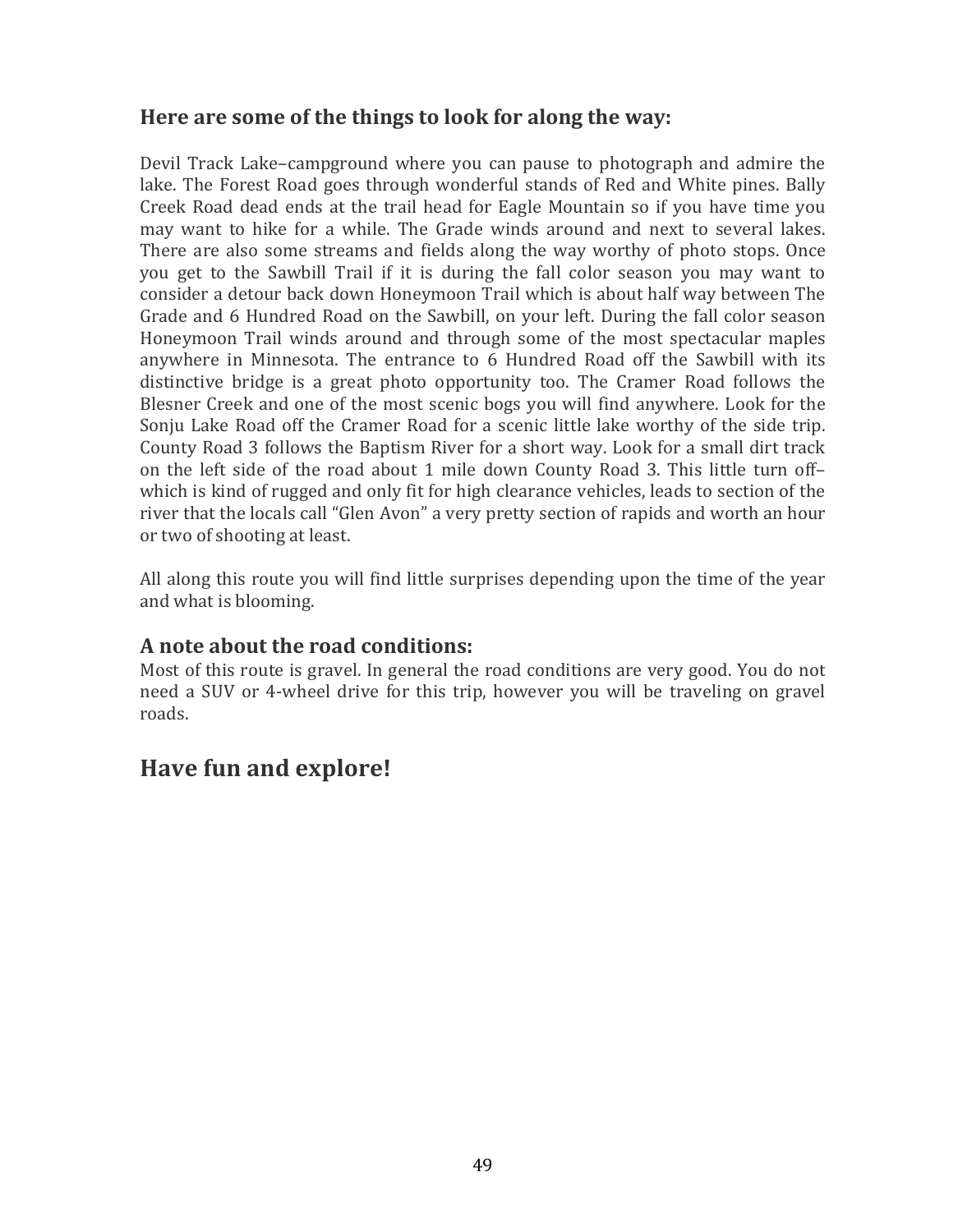# **Part Four: Resources**

# <span id="page-49-1"></span><span id="page-49-0"></span>**Informational Websites:**

### **Minnesota Department of Natural Resources**

E-book: MN SNA

MN Dept of Natural Resources: [www.dnr.state.mn.us](http://www.dnr.state.mn.us/) MN DNR State Parks - [www.dnr.state.mn.us/state\\_parks/](http://www.dnr.state.mn.us/state_parks/) MN DNR SNA: [www.dnr.state.mn.us/snas/](http://www.dnr.state.mn.us/snas/)

MN DNR WMA: [www.dnr.state.mn.us/wmas/](http://www.dnr.state.mn.us/wmas/) MN DNR Current Conditions [www.dnr.state.mn.us/current\\_conditions/](http://www.dnr.state.mn.us/current_conditions/)

**Wisconsin Dept of Natural Resources** Wisconsin State Parks [www.dnr.state.wi.us/org/LAND/parks/](http://www.dnr.state.wi.us/org/LAND/parks/)

**Nature Conservancy Sites**

The Nature Conservancy: National [www.nature.org](http://www.nature.org/) The Nature Conservancy: Minnesota [www.nature.org/minnesota](http://www.nature.org/minnesota)

### **Minnesota Locations**

Minnesota Landscape Arboretum: [www.arboretum.umn.edu/](http://www.arboretum.umn.edu/) Superior Hiking Trail Association - [www.shta.org/](http://www.shta.org/) Minnesota Tourism - [www.exploreminnesota.com/](http://www.exploreminnesota.com/)

**Bear Information**

### **Bird Information**

Minnesota Ornithologists Union: [www.moumn.org/](http://www.moumn.org/)

### **Wildflower Information**:

### **Weather, Sun, Moon and Maps**

Topographic Maps - [www.trails.com/maps.aspx/](http://www.trails.com/maps.aspx/) Minnesota Atlas and Gazetteer, [www.delorme.com/](http://www.delorme.com/) Google Earth  $www.google.com/earth/index.html/$ Sunrise and Sunset Data  $\frac{www.usno.navy.mil/USNO/astronomical applications}{1}$ Photography's Ephemeris [www.photoephemeris.com/](http://www.photoephemeris.com/)

Aurora Forecasts [www.gi.alaska.edu/auroraforecast/](http://www.gi.alaska.edu/auroraforecast/) Weather Information The Compact Compact of the Compact Weather.com/

American Bear: [www.americanbear.org/](http://www.americanbear.org/)

Minnesota Wildflowers [www.minnesotawildflower.info/](http://www.minnesotawildflower.info/) Desert Wildflowers - [www.desertusa.com/](http://www.desertusa.com/)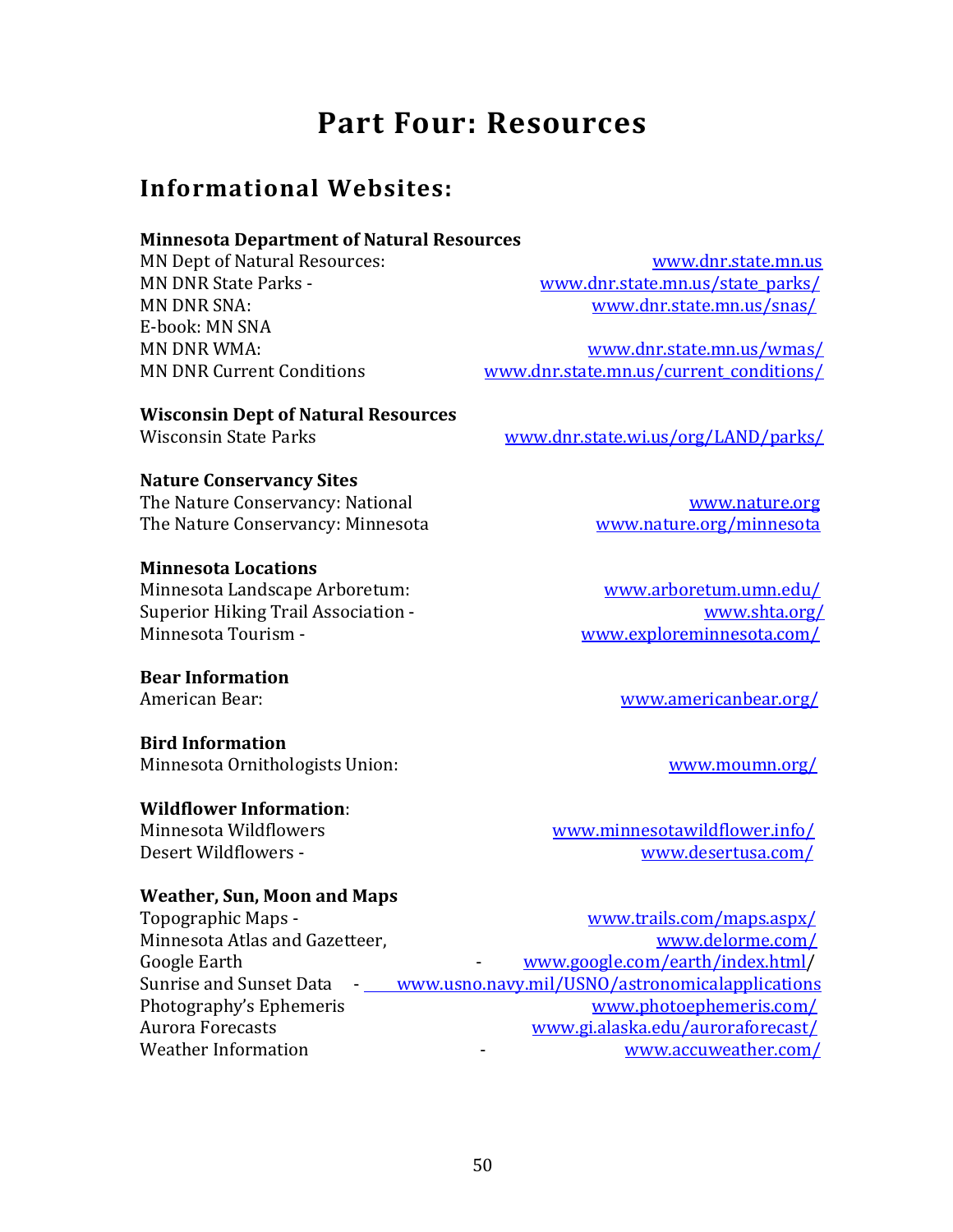**Periodicals**

[www.outdoorphotographer.com/](http://www.outdoorphotographer.com/)

### **Photography Centers: Classes, Gallery Space & Competitions**

Mpls Photo Center [www.mplsphotocenter.com](http://www.mplsphotocenter.com/)<br>Minnesota Exposure www.minnesotaexposure.com/ www.minnesotaexposure.com/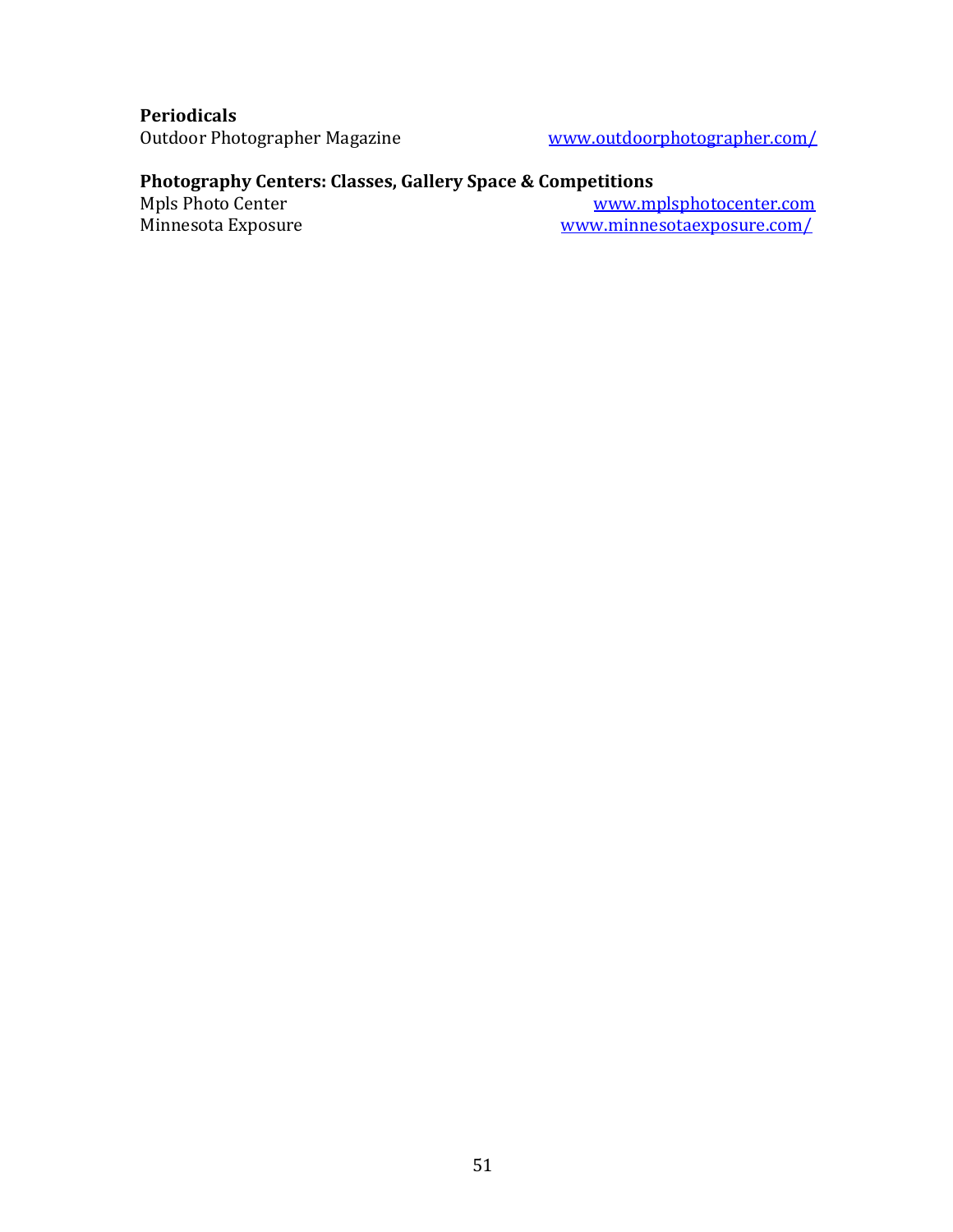# **Guide and Reference Books**

**Minnesota** Backroads of Minnesota, Shawn Perich

### **Minnesota North Shore**

Gentle Hikes of Minnesota's North Shore: The North Shore's Most Scenic Hikes Under 3 Miles, Ladona Tornabene, Melainda Morgan & Lisa Vogelsang Guide to the Superior Hiking Trail Waterfalls of the Minnesota's North Shore, Eve & Gary Walling Wildflowers of the BWCA and the North Shore, Mark Spark Stensaas & Rick Kollath

### **Scientific and Natural Areas**

A Guide to Minnesota's Scientific and Natural Areas, MN DNR 1999 edition (last one printed)

MNDNR E-Book: Minnesota's Scientific and Natural Areas (Sample Copy in 2016)

### **Nature Conservancy Sites**

A Guide to Nature Conservancy's Preserves in Minnesota, 2000 edition (last one printed)

### **Wildflowers:**

Northland Wildflowers, John B Moyle & Evelyn W. Moyle, U of M Press Wildflowers of Minnesota, Stan Tekiela Guide to Spring Wildflower Areas, Minnesota Native Plant Society, Twin Cities, 1996 edition Traveler's Guide to Wildlife in Minnesota, MN DNR Wildflowers of the Tallgrass Prairie, Sylan T Runkel & Dean M Roosa Wild and Beautiful: Native Wildflowers of SE Minnesota ©1996, 800-828-1231, \$3.95 North Woods Wildflowers, Doug M. Ladd, Falcon Press Orchids of the North Woods, Kim & Cindy Risen, Adventure Publications Wildflower Guide to Wisconsin, Stan Tekiela, Adventure Publications Native Orchids of Minnesota, Welby R Smith, MN DNR, University of Minnesota Press What's Doin' the Bloomin'? Clayton and Michelle Oslund, Plant Pics, Duluth, MN Wildflowers of the Northern Great Plains, Vance, Jowsey, McLean, U of M Press Wildflowers and Weeds, Courtenay & Zimmerman, Simon & Schuster

### **Birds:**

Birds of Minnesota State Parks, Robert B Janssen Birds of Minnesota, Stan Tekiela Birds of Prey of the Midwest, Stan Tekiela, Adventure Publications Ducks and Geese of Minnesota, Stan Tekiela, Adventure Publications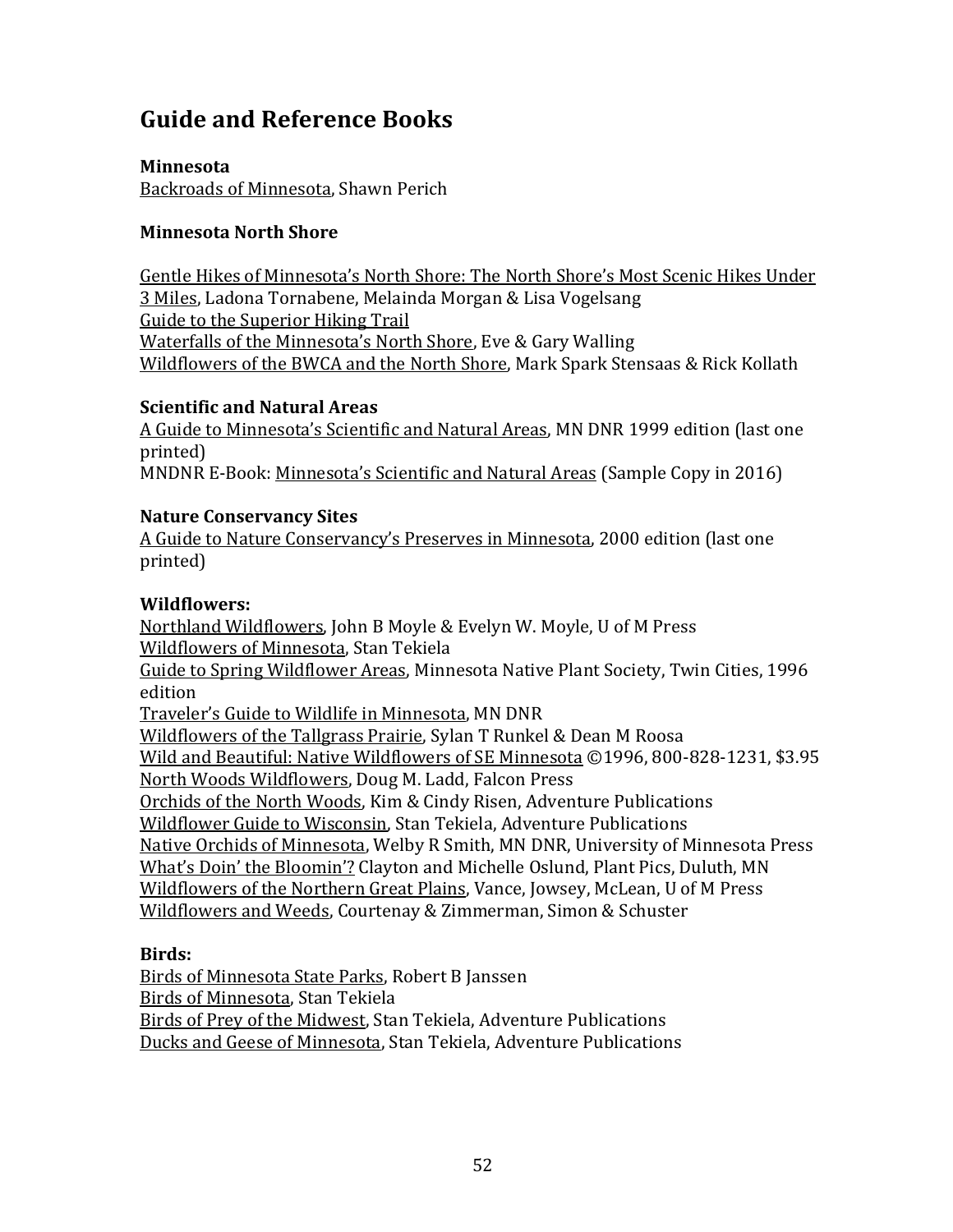**Mammals:** Mammals of Minnesota, Stan Tekiela, Adventure Publications

### **Waterfalls:**

Minnesota Waterfalls, Steve Johnson & Kenneth Belanger A Field Guide to Waterfalls in Southern Minnesota, Bob Douglas Waterfalls of Minnesota, Lisa Crayford

### **Mississippi River:**

Mississippi River Companion, National Park Service

### **Minnesota State Parks:**

Minnesota's State Parks, Anne Arthur Birds of Minnesota State Parks, Robert B Janssen

### **Landscape Photography:**

The Landscape Photography Field Guide, Carl Heilman II National Audubon Society Guide to Landscape Photography, Tim Fitzharris

### **Nature Photography:** National Audubon Society Guide to Nature Photography, Tim Fitzharris